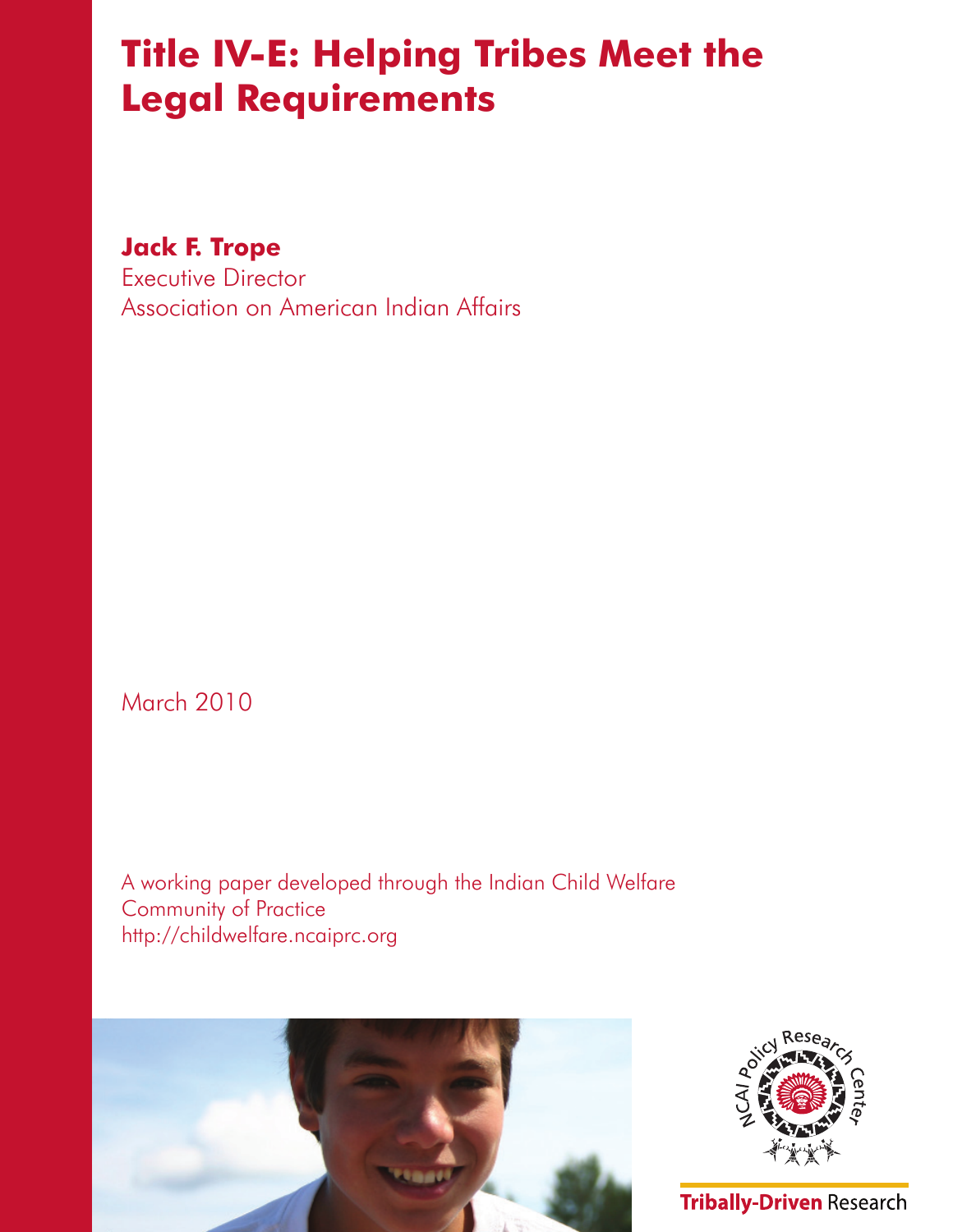# **The Indian Child Welfare Community of Practice**

The Indian Child Welfare Community of Practice (CoP) brings together a diverse network of stakeholders to build a collective research and resource agenda that supports tribal governments and their child welfare programs. Please visit our website to find resources, network, and take part in our upcoming meetings. http://childwelfare.ncaiprc.org

Funding for the development of this paper was provided by the Administration for Native Americans at the U.S. Department of Health and Human Services



The NCAI Policy Research Center would also like to thank the Association on American Indian Affairs and the National Indian Child Welfare Association for their support of this project.

# **Association on American Indian Affairs**

As one of our core partner organizations, the Association on American Indian Affairs has provided important technical guidance and support for the development of this paper, and in the planning of our agendas and meetings. We appreciate their continued support of the CoP.

# **National Indian Child Welfare Association**

The National Indian Child Welfare Association played an important role in the initial development of the Indian Child Welfare CoP and provided strategic guidance for the development of this paper. We appreciate their leadership in the field and ongoing support.



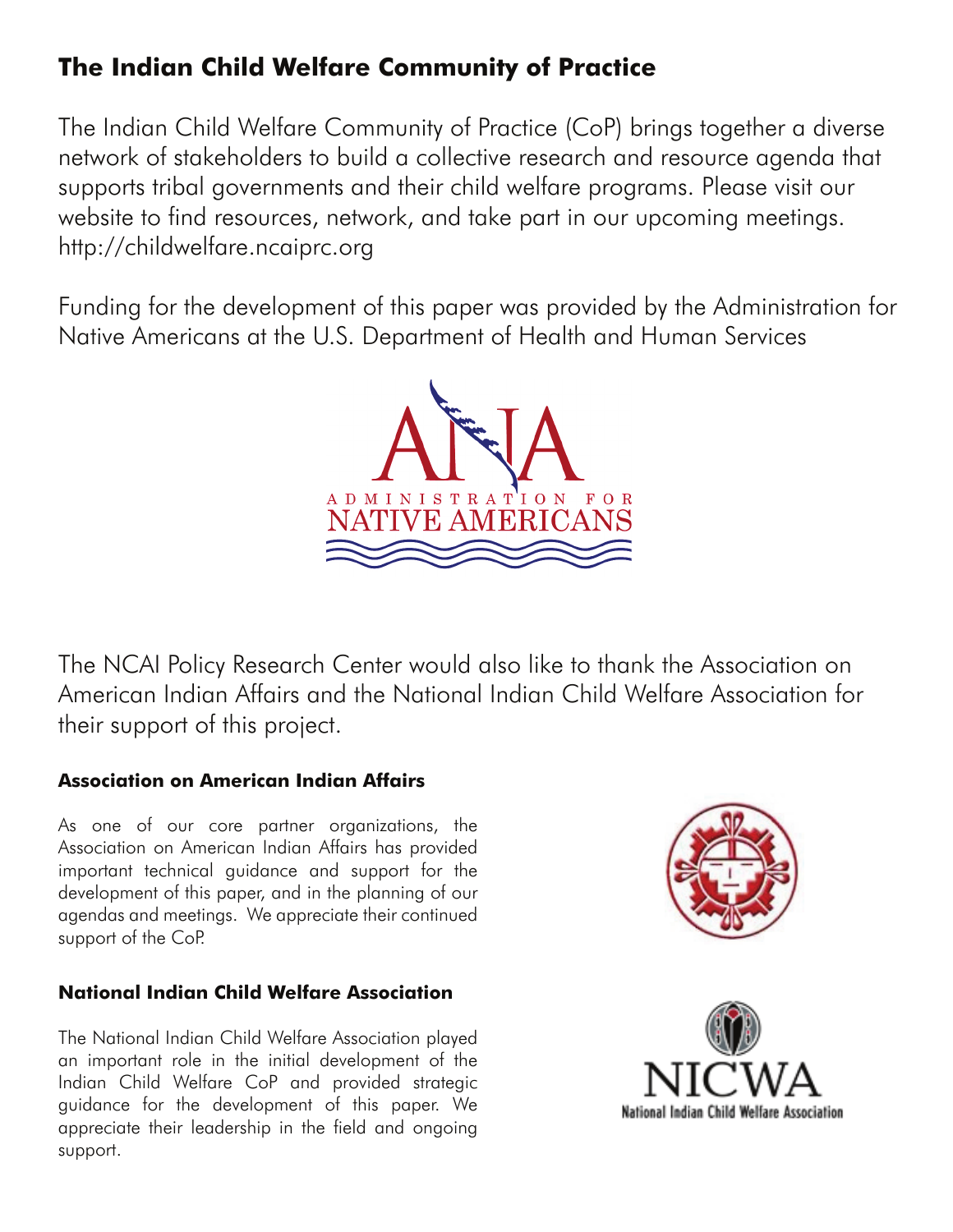P.L. 110-351 authorizes Indian tribes to submit a plan to the Department of Health and Human Services (HHS) to operate the Title IV-E Foster Care and Adoption Assistance Program directly. It also recognizes the right of tribes to continue or seek new agreements with states to operate the program. This paper addresses the policies and codes that tribes will need to have in place in order to gain approval of their plans and successfully operate the program.

## **Overview of the Title IV-E program**

The basic federal child welfare statute can be found in Titles IV-B and IV-E of the Social Security Act.<sup>1</sup> This statute has provided core funding for state child welfare systems and established certain requirements that must be included in state statutes in order for states to receive these funds. Title IV-B and IV-E are intended to operate in tandem to prevent the need for out-of-home placement of children, and, where such placement cannot be avoided, to provide protections and permanent placements for the children involved.

Together, Title IV-B and Title IV-E are the basis for many of the federal law requirements of the child welfare system. A few key requirements are:

- Case plans providing for children in foster care to be placed in the least restrictive setting which is in close proximity to the home of the child's parents<sup>2</sup>
- Case review systems providing for court or administrative reviews of each child at least once every six months and permanency hearings within 12 months and at least every twelve months thereafter<sup>3</sup>
- Reasonable efforts to prevent removal of children from their families or to facilitate the return of children who have been removed must be made except, at the option of a state or tribe, where a parent has a pattern of abusive behavior with the child in question (aggravated circumstances), criminal behavior with another child of the parent or the parental rights of a parent to a sibling of the child in question have been previously terminated involuntarily.<sup>4</sup>
- Health and safety of children must be the paramount concern in all decisions regarding provision of services, placement and permanency planning decisions;<sup>5</sup> the law requires and encourages the establishment and utilization of various mechanisms to achieve this goal, including criminal background checks of prospective foster and adoptive parents, and relative guardians.<sup>6</sup>
- Incentive payments intended to increase the number of foster children placed for adoption are made available.<sup>7</sup>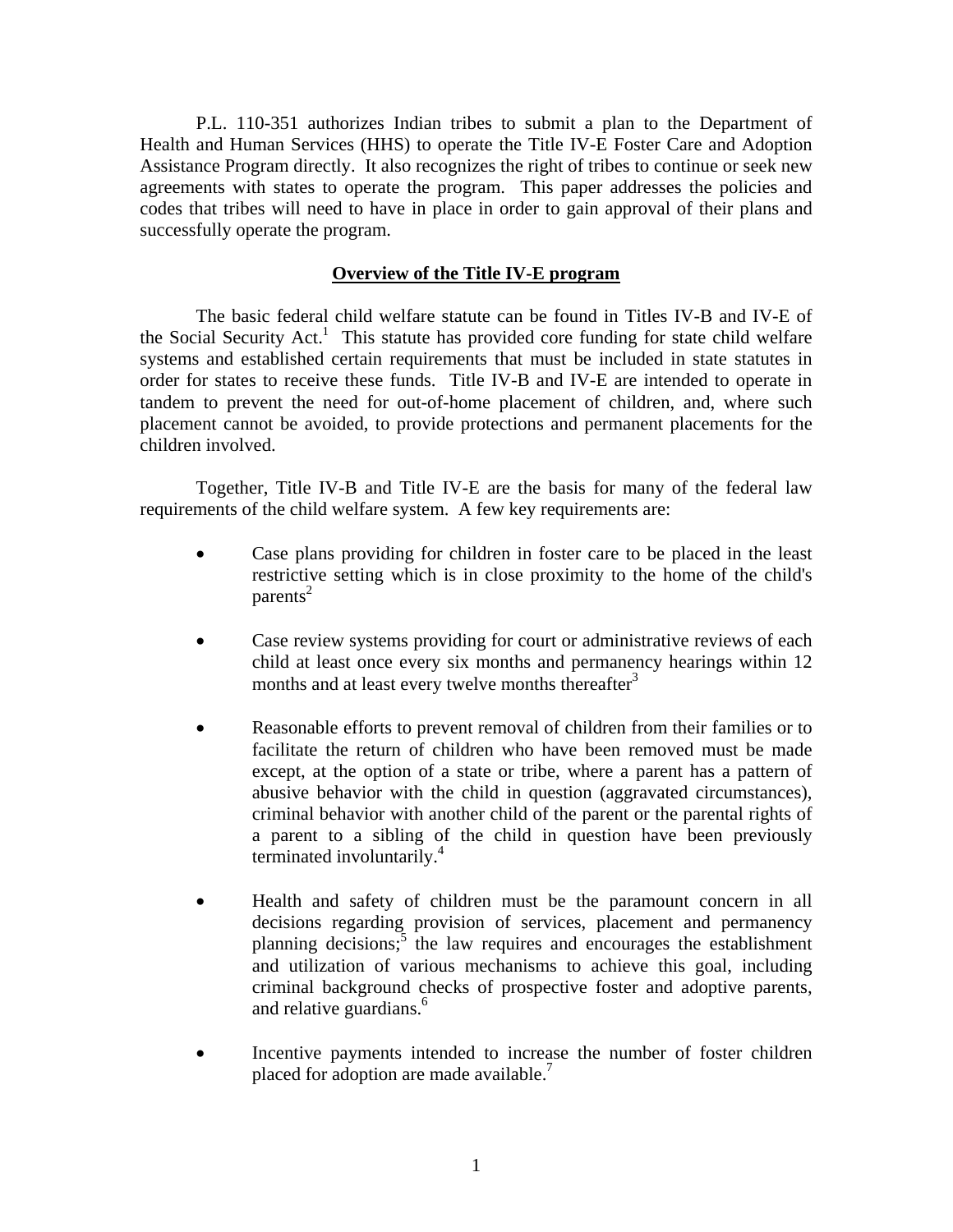Expedited permanent placements for children are sought by (1) mandating petitions for termination of parental rights once a child has been in foster care for a period of 15 out of 22 months (subject to certain exceptions), $8$ (2) encouraging the use of concurrent planning -- namely, planning for an out-of-home permanent placement, such as adoption, at the same time that efforts are being made to reunify the child with his/her family,  $(3)$ removing state jurisdictional barriers which delay interstate adoptions,<sup>10</sup> (4) extending the reasonable efforts and case plan documentation requirements to also include efforts to find a permanent placement for a child,<sup>11</sup> (5) permitting tribes and requiring states to use Title IV-B, Subpart 2 funding for "Adoption Promotion and Support Services" and "Time-Limited Family Reunification Services"; $^{12}$  and (6) by funding relative guardianships, in addition to adoption and foster care.<sup>13</sup>

The Title IV-E Foster Care and Adoption Assistance program provides federal money for foster care, adoption assistance, and relative guardianship payments on an "open-ended" entitlement basis for children who meet Title IV-E eligibility requirements. These requirements are that (1) the child's family has an income below the level set by the Title IV-E statute, which is based upon the now defunct Aid to Families with Dependent Children (AFDC) program income eligibility levels that were in effect on July 16, 1996<sup>14</sup>, and (2) certain legal findings have been made by a court of competent jurisdiction, or in the case of a voluntary placement, there is an agreement between the parent(s) and the agency administering the Title IV-E program. Title IV-E also provides grant money to assist and provide services to youth who are aging out of the foster care system through the John H. Chafee Foster Care Independence Program which is a capped entitlement.<sup>15</sup> In practice, the amount that state and tribal governments receive from the program essentially depends upon two factors:

- 1. The amount that the governmental entity spends on (a) foster care maintenance, adoption assistance and guardianship payments, and (b) administration, data systems and training related activities for Title IV-E eligible children; and
- 2. The reimbursement rate for these payments and activities. The reimbursement rate for the foster care, adoption assistance and guardianship payments is determined by the Federal Medical Assistance Percentage (FMAP) rate which is calculated based upon per capita income levels within the state or the tribal service area.<sup>16</sup> Reimbursement for administration and development of data systems is set by statute at 50% and training is set at 75% (with a few  $excentions)$ <sup>17</sup>

The recently-passed Fostering Connections to Success and Increasing Adoption Act of 2008, P.L. 110-351, contained the following provisions specific to tribes:

*Direct funding to tribes.* Authorizes tribes, tribal organizations and tribal consortia at their option to apply to the Department of Health and Human Services (HHS)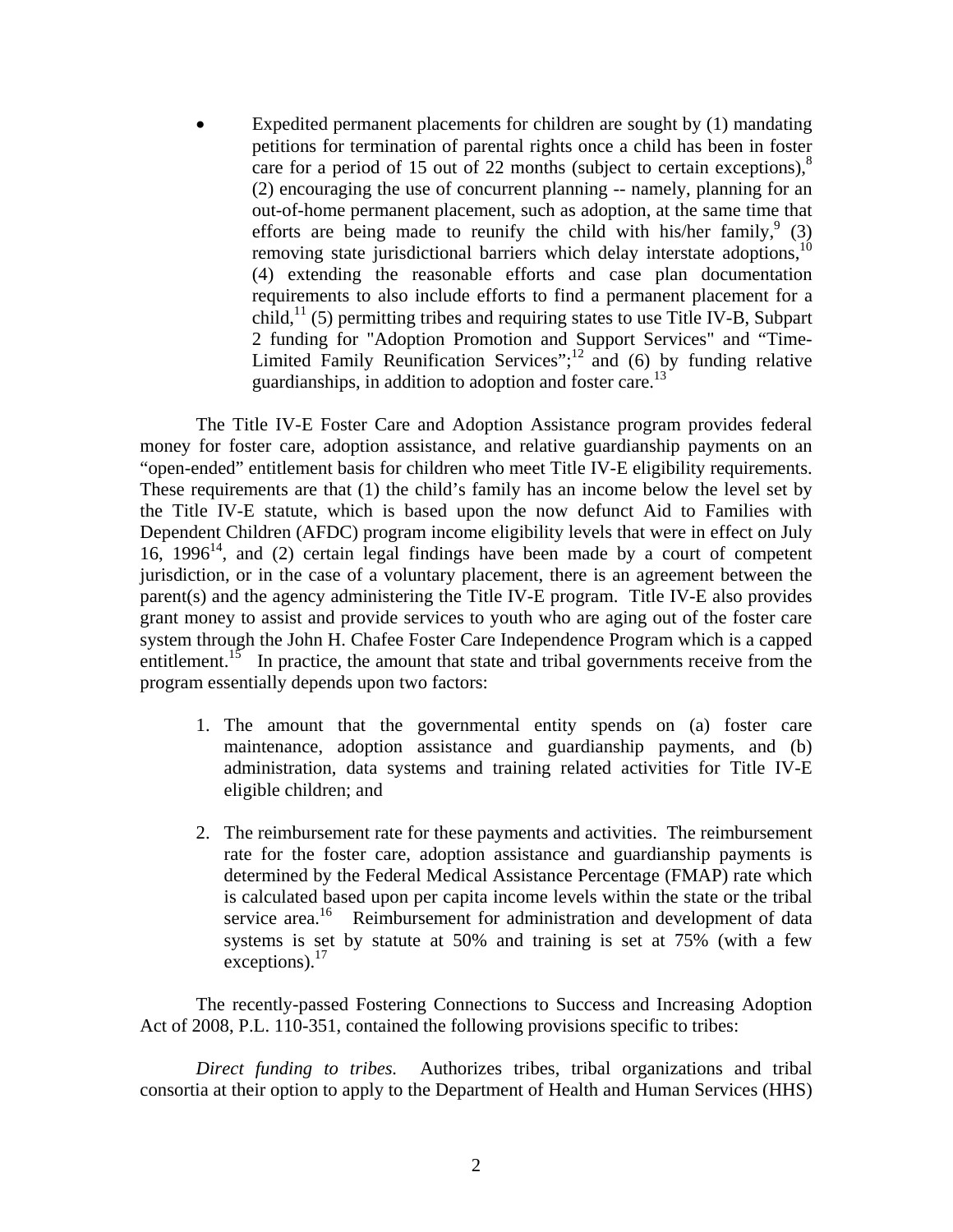to administer the Title IV-E foster care and adoption assistance program and receive direct funding from HHS.<sup>18</sup> Except in limited circumstances, tribal plans for Except in limited circumstances, tribal plans for administration of the program would have to fulfill the same requirements as the statute sets out for state plans.

*Tribal-state agreements.*Tribal-state agreements are an alternative to direct funding from the federal government (HHS). When tribes request to enter into a IV-E agreement with a state, the state is required to negotiate with the tribe in good faith.<sup>19</sup> Any tribal-state agreement in effect on the date of enactment will remain in effect subject to the right of either party to revoke or modify the agreement and future tribal-state agreements are authorized.<sup>20</sup> The state may utilize the tribe's FMAP for payments made pursuant to a Title IV-E tribal-state agreement (see below).<sup>21</sup> Allowing the state to use the tribe's FMAP when in an agreement will often prove to be a financial incentive to the state. Some states provide state funds to tribes to help them meet the non-federal match requirements under Title IV-E. Because the tribal FMAP is likely to require less nonfederal match than a state FMAP, this will reduce the expenditures for match by these states.

*Eligibility for foster care maintenance payments.* All Indian children placed by Indian tribes who are operating the Title IV-E program pursuant to an HHS-approved plan or through a tribal-state agreement are eligible to receive IV-E foster care maintenance or adoption assistance payments (or, at the option of the tribe, relative guardianship payments) if they otherwise meet Title IV-E criteria.<sup>22</sup> In implementing the AFDC eligibility provision in Title IV-E (the so-called "look back" provision), the AFDC standards of the state where the child resides at the time of removal shall govern.<sup>23</sup>

*Hold harmless*. Any Indian family currently receiving benefits, such as maintenance payments, cannot lost those benefits as a result of the amendments to the IV-E law, regardless of whether an existing tribal-state agreement remains in force.<sup>24</sup>

*Service Area.* Tribes, tribal organizations and tribal consortia must specify in their plans the service area or areas and population that they intend to serve.<sup>25</sup>

*Foster Care Standards.* Tribes may utilize their own foster care standards that must be reasonably in accord with recommended standards developed by national organizations<sup>26</sup> (presumably this reference would include standards that have been developed by organizations like the National Indian Child Welfare Association [NICWA] that specifically address issues relating to licensure of Indian homes).

*Financial Capacity.* An Indian tribe, tribal organization or tribal consortium seeking to operate the IV-E program must include in its plan evidence that it has not had any uncorrected significant or material exceptions under Federal grants or contracts that directly relate to the administration of social services for the 3 year period before the date on which it submits the plan.<sup>27</sup>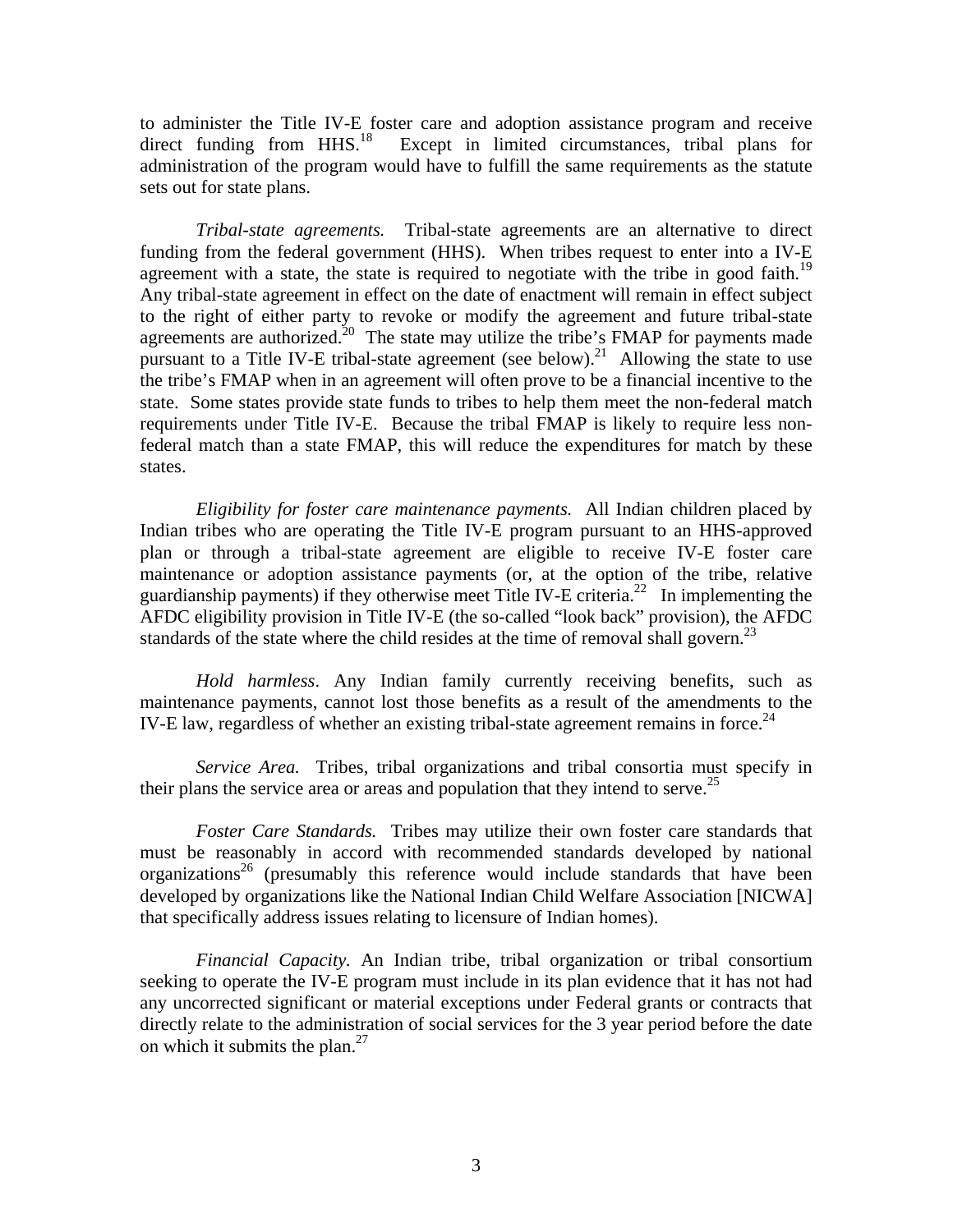*Tribal FMAP rate used for federal payments.* Tribes, tribal organizations and tribal consortia placing children in foster care, adoptive placements and guardianships will be reimbursed based on their federal medical assistance rate (FMAP), except that in no case shall the Secretary approve a tribal rate that is lower than that of any state in which the tribe is located. The FMAP rate is calculated based upon the per capita income of the tribal service population as defined in its plan. (In other words, a tribe with a lower level of income will receive a higher percentage of federal funding.) A tribe may submit to the Secretary information relevant to this calculation, and the Secretary must take it into consideration.28

*Source of matching funds/DHHS regulations.* Tribes may use every source of match that states are permitted to use and all other sources otherwise permitted by law currently, such as Public Law 93-638 contract funds.<sup>29</sup> In addition, there are provisions allowing for the limited use of in-kind match with instructions to HHS to promulgate permanent regulations on the use of in-kind match by October 1, 2011. Until the regulations are promulgated, tribes may claim up to 25% of administrative costs and 12% of training costs as in-kind expenditures from certain third party sources – specifically from a State or local government, tribal entity other than the one making the application, public institution of higher education, tribal college or university or a private charitable organization, such as Casey Family Programs.If regulations are not promulgated by FY 2015, then the right to use in-kind match expires. There is a grandfather clause allowing tribes that have entered the program prior to the issuance of regulations to continue using in-kind under the statutory formula until October 1, 2013. $^{30}$ 

*Nunc pro tunc limited to 12 months*. Nunc pro tunc (retroactive) tribal court orders and affidavits can be used to correct previous court orders that were not in compliance with the "contrary to the welfare" of the child determination required by law in order for a child to be eligible under Title IV-E, but only for the first 12 months after a plan has been approved by  $HHS$ <sup>31</sup>

*Chafee Independent Living Program*. Tribes, tribal organizations and tribal consortia are made eligible to receive a direct allocation from the Federal government from the John H. Chafee Independence Program. The amount of the award will be calculated based upon the percentage of children in the state that are under a tribe's custody and will be a deduction from the state's allocation. Tribes will also be permitted to access the program through tribal-state agreements and States are required to negotiate agreements in good faith if requested by a tribe. HHS is given some flexibility as to the exact nature of the payments to be made to tribes.<sup>32</sup>

*Regulations/In-Kind*. Except in the case of regulations pertaining to in-kind match, the Secretary of HHS is instructed to adopt regulations to implement this legislation within one year after enactment. The regulations on in-kind match are required to be completed by September 30, 2011. The Secretary is required to consult with Indian tribes, tribal organizations and tribal consortia in developing regulations.<sup>33</sup>

*Effective date*. These provisions took effect on October 1, 2009.<sup>34</sup>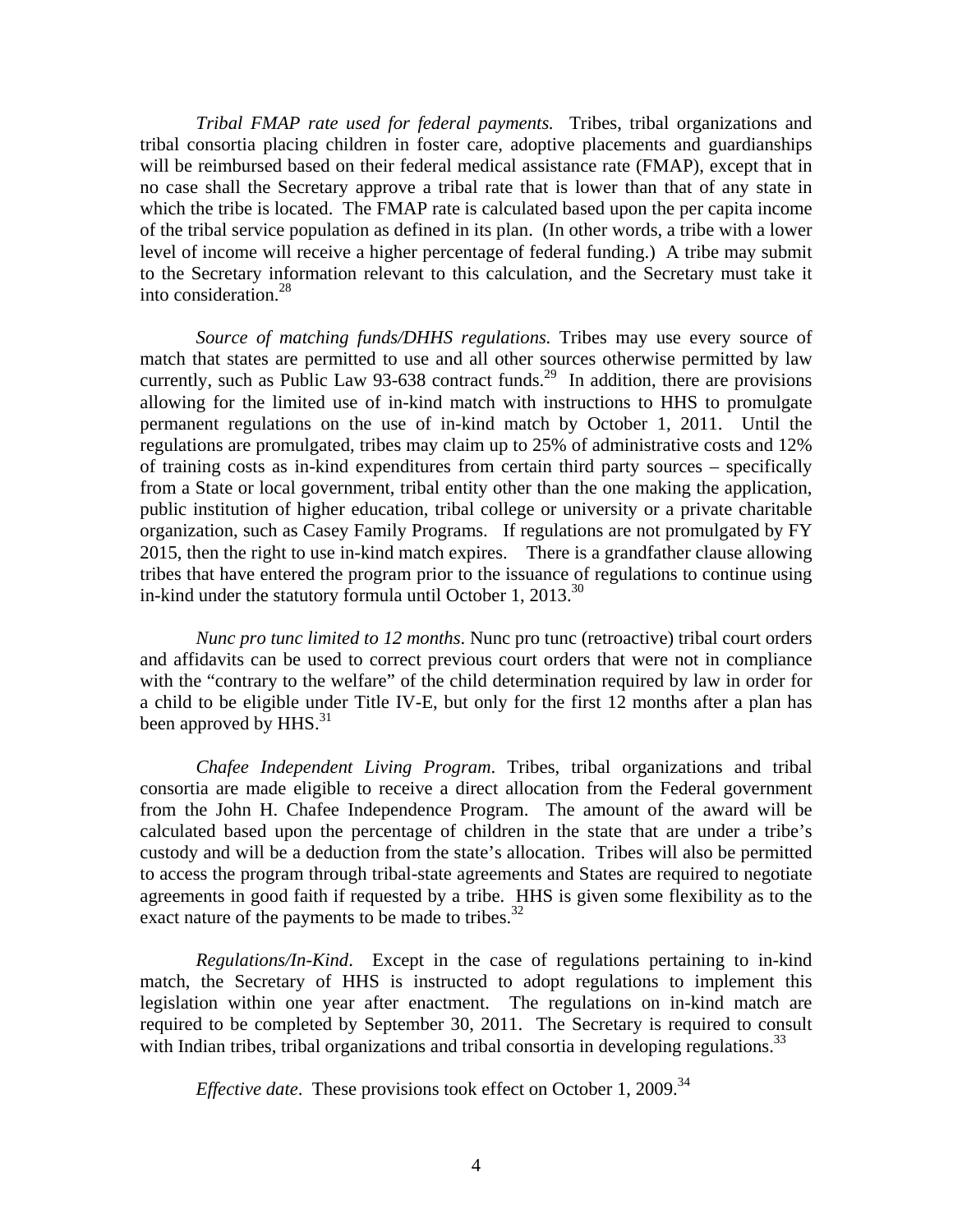*Implementation.* \$3 million/year is appropriated to assist tribes in implementation. This money may be used to provide technical assistance to tribes operating programs under Title IV-B or IV-E and to make development grants for tribes that intend to apply for direct funding under Title IV-E.<sup>35</sup> In FY 2009, HHS used these funds to make grants totaling \$1.5 million to six tribes that are developing their capacity to apply for and directly operate the IV-E program. In addition, a contract has been awarded to create a National Resource Center for Tribes that will be providing technical assistance in the future.  $36$ 

*Other provisions*. State, local and tribal child welfare agencies and private nonprofit organizations are eligible to apply for a new \$5million/year family connection competitive grant program. $37$ 

#### **Jurisdictional Issues**

There are a few different ways in which a child in need of assistance could typically become a client of a tribal Title IV-E program:

- 1. The child is a member of the tribe subject to the tribe's jurisdiction pursuant to its inherent sovereign authority;
- 2. The child is an Indian child of another tribe that has become subject to the tribe's jurisdiction pursuant to its tribal code and federal law;
- 3. The child is a member of, or eligible for membership in the tribe, and has been transferred to tribal jurisdiction pursuant to the provisions of the Indian Child Welfare Act; or
- 4. The tribal agency has taken custody of the child pursuant to a state court order.

It is worth looking at the legal underpinning for each of these situations.

*Inherent sovereign authority – tribal members:* Federal common law has long recognized that "Indian nations" are distinct political communities retaining their original natural rights…"<sup>38</sup> Indian tribes possess "attributes of sovereignty over both their members and their territory."<sup>39</sup> As summarized by one court, "Indian tribes are neither states, nor part of the federal government, nor subdivisions of either. Rather, they are sovereign political entities possessed of sovereign authority not derived from the United States, which they predate… [and are] qualified to exercise powers of selfgovernment…by reason of their original tribal sovereignty."40 Congress has been recognized as having the authority to limit the exercise of this sovereignty<sup>41</sup> and the courts have held that tribes have been implicitly divested of certain powers by reason of their "dependent status".<sup>42</sup> However, in exercising its authority over American Indian and Alaska Native affairs, there is a "distinctive obligation of trust incumbent upon the [federal] Government that "involves moral obligation of the highest responsibility".  $^{43}$  In recent years, Congress has reaffirmed the principle of tribal self-government repeatedly.<sup>44</sup>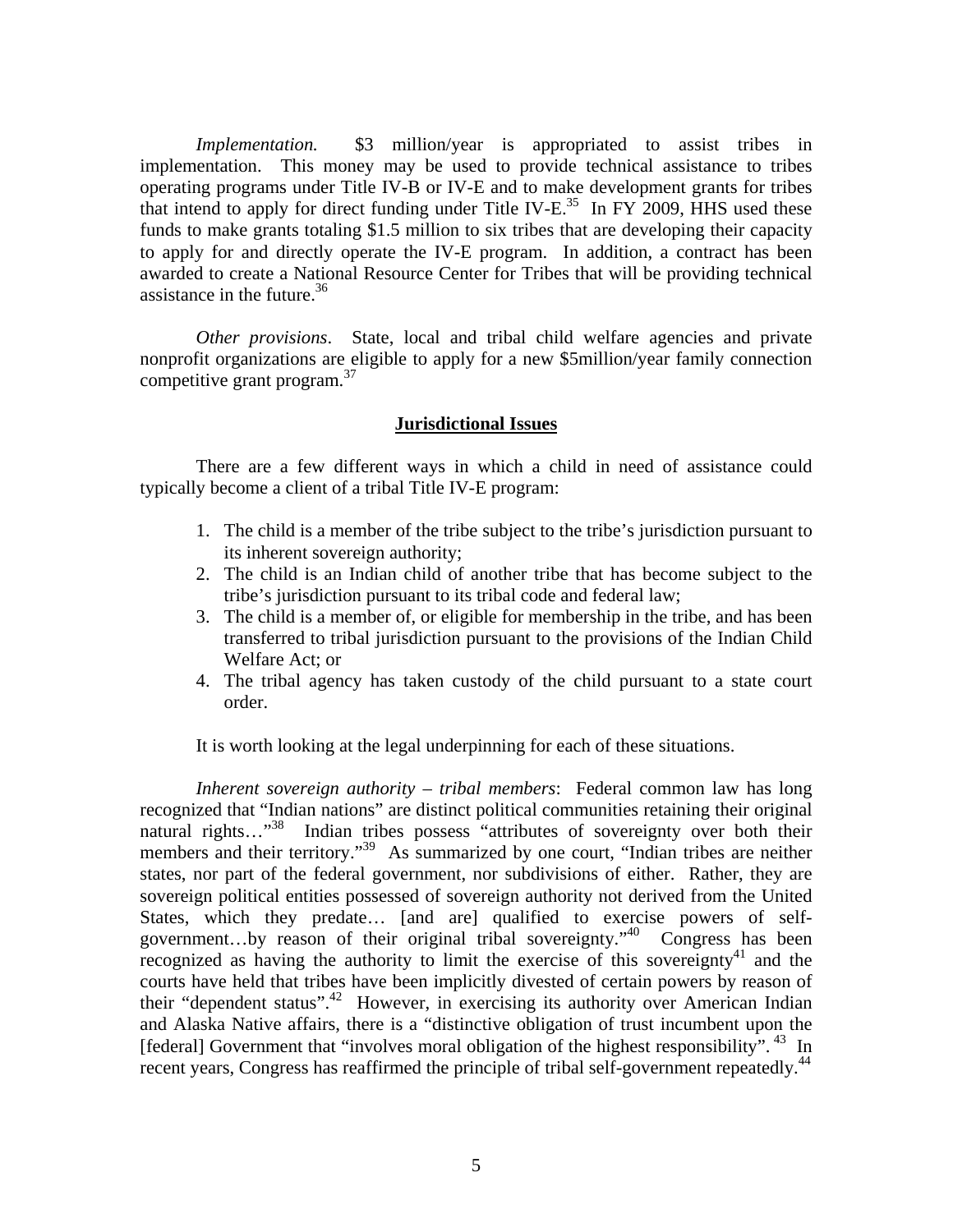Tribal exercise of jurisdiction over the domestic relations of tribal members who maintain tribal relations has been recognized in a long series of cases dating from the 1800s to the present. In 1916, the United States Supreme Court acknowledged that "personal and domestic relations of the Indians" have been regulated from "an early period…according to their tribal customs and laws".45 This has meant that states have no jurisdiction over such matters when they involve members of the tribe domiciled or resident on the reservation because it "would subject a dispute arising on the reservation to a forum other than the one they have established for themselves."<sup>46</sup>

The exclusive jurisdiction of tribes over child welfare matters has been partially modified for tribes in certain states by Public Law 83-280 (hereinafter P.L.  $280)^{47}$ , although the extent of the grant of jurisdiction to those states has been a matter of controversy. (See discussion in footnote 61.) Regardless of the extent of state jurisdiction provided by P.L. 280, however, it is clear that tribes in P.L. 280 states have at least concurrent jurisdiction over children resident or domiciled on the reservation.<sup>48</sup> Thus, any tribal court order involving such children granting placement and care responsibility to the tribal agency administering Title IV-E would clearly be sufficient to trigger the statute.

Finally, it should be noted that the Indian Child Welfare Act  $(ICWA)^{49}$  also recognizes exclusive tribal jurisdiction over American Indian and Alaska Native children residing and domiciled off of the reservation if they are wards of the tribal court.<sup>50</sup> The most common example would be a situation where a child was living on the reservation, became the subject of a child welfare case in tribal court where the court issued an order making the child a ward of the court, and then the child moved off of the reservation.

*Jurisdiction over Indian children who are not members of the tribe exercising jurisdiction*: The Indian Child Welfare Act has clarified that tribes have the same right to exercise jurisdiction over all American Indian and Alaska Native children resident or domiciled on their reservations, regardless of their tribal origin. Tribes more than likely have the same right under their inherent sovereignty.<sup>51</sup> An Indian child is defined in ICWA as an unmarried child under 18 who is a member of a federally recognized Indian tribe or who is eligible for membership and the child of a member.<sup>52</sup> Reservation is defined to include any land within the boundaries of a reservation, dependent Indian communities, Indian allotments and any other land held in trust for an Indian tribe or individual or which is otherwise subject to a restriction on alienation.<sup>53</sup> Thus, a tribal court order that makes the requisite Title IV-E findings in regard to such children would be sufficient for the Title IV-E statute to be applied.

A number of tribal courts have also asserted jurisdiction over children who do not fall within the definition of "Indian child" in ICWA, e.g., Canadian Indian children<sup>54</sup> or children recognized as Indian by the tribal community.<sup>55</sup> Given the strong tribal interest in and history of regulating domestic relations of Indian families resident or domiciled within the tribal community, these jurisdictional assertions would seem to be legitimate – particularly where the child has a close connection to individuals (e.g., tribal members) clearly subject to the tribe's sovereign powers.<sup>56</sup>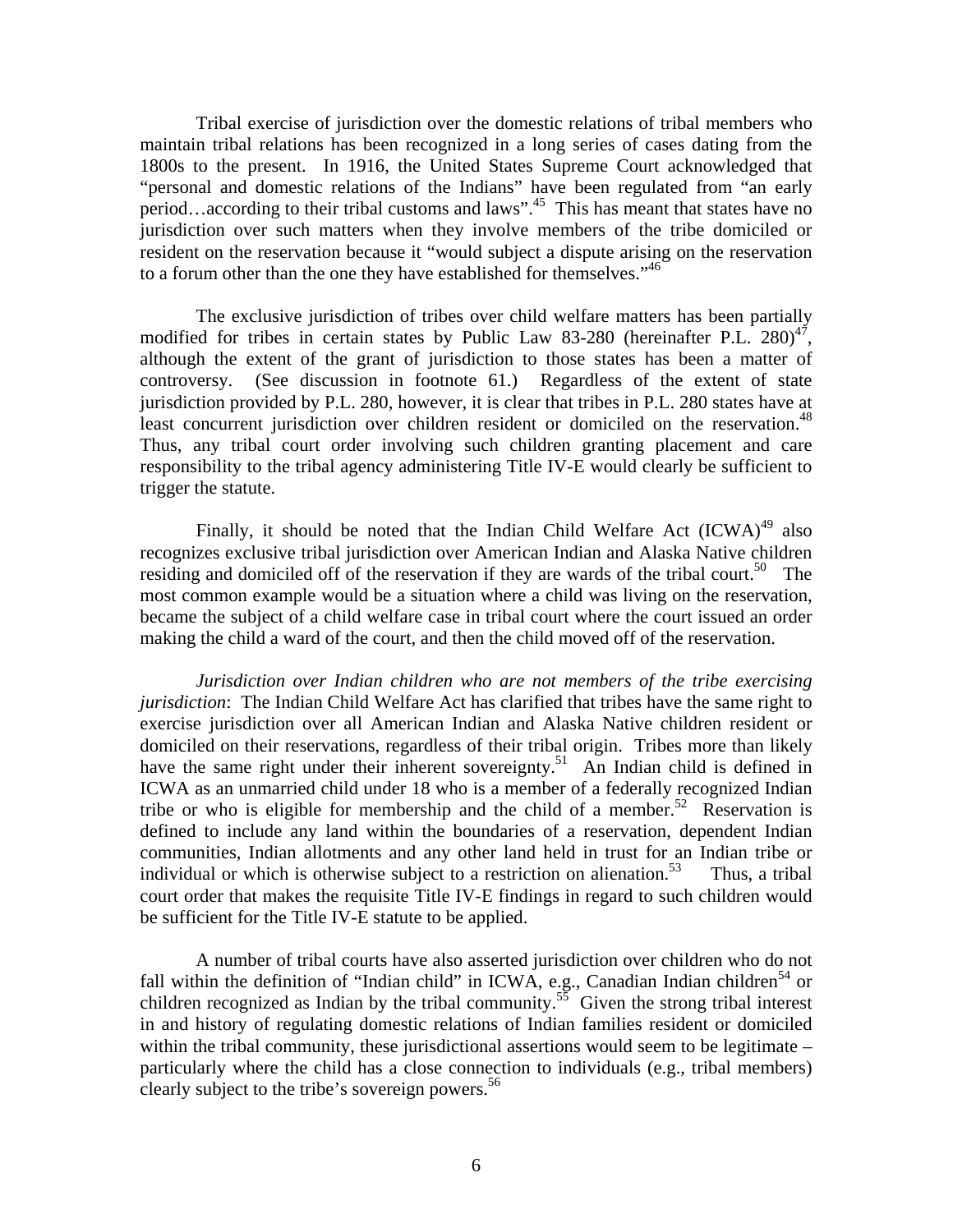*Transfer of jurisdiction*:The Indian Child Welfare Act recognizes that tribes have concurrent jurisdiction over their children wherever located.<sup>57</sup> The Supreme Court has characterized this as presumptive tribal jurisdiction.<sup>58</sup> This is usually achieved through a provision in ICWA that provides for transfer of cases from state court to tribal court if requested by the parent, Indian custodian or tribe, absent parental objection or good cause to the contrary.<sup>59</sup>

Where a child has been transferred to tribal court, a tribal court order meeting the requirements of Title IV-E should be sufficient to bring an otherwise eligible child within Title IV-E. In many such cases, however, a state court order may have been issued meeting the requirements of Title IV-E and the child may have already been found eligible. In such case, who has financial responsibility for that child may become an issue that needs to be resolved between the tribe and state.

*Custody through state court order*: If a tribe's service area includes areas outside the tribe's exclusive jurisdiction, it may obtain custody of a child through a state court order. If this is likely to be an ongoing practice, it would probably be beneficial if an agreement or protocols are developed which address jurisdictional and funding issues.

In most cases, this is an issue only where the tribe's service area includes areas outside of reservation boundaries or which are not considered "Indian country".<sup>60</sup> However, there are some court decisions which have interpreted P.L. 280, which recognized the authority of certain states over "civil causes of action" involving Indian people residing in the state, to provide those states with concurrent jurisdiction over tribal children resident or domiciled on Indian reservations in the context of child custody proceedings. $61$ 

#### **Existing tribal court systems and codes (a sample)**

Tribes have always had systems for addressing their internal conflicts and relationships. Historically, these systems were informal, unwritten and based upon a holistic philosophy and a way of life. $62$ 

Today, "[t]ribal courts play a vital role in tribal self-government and the Federal government has consistently encouraged their development."<sup>63</sup> Congress has enacted the Indian Tribal Justice Act which authorized funding for tribal courts and tribal judicial conferences,  $64$  recognized inherent tribal sovereignty and the right of tribes to choose their own court systems<sup>65</sup> and created an Office of Tribal Justice Support in the Bureau of Indian Affairs.<sup>66</sup>

Information about tribal courts is not as readily available as is the case for other court systems. There is no formal place where detailed information about such courts is compiled. There have been efforts by organizations such as the Tribal Law and Policy Institute, National Indian Law Library and National American Indian Court Judges Association, sometimes assisted by the federal government, to develop databases about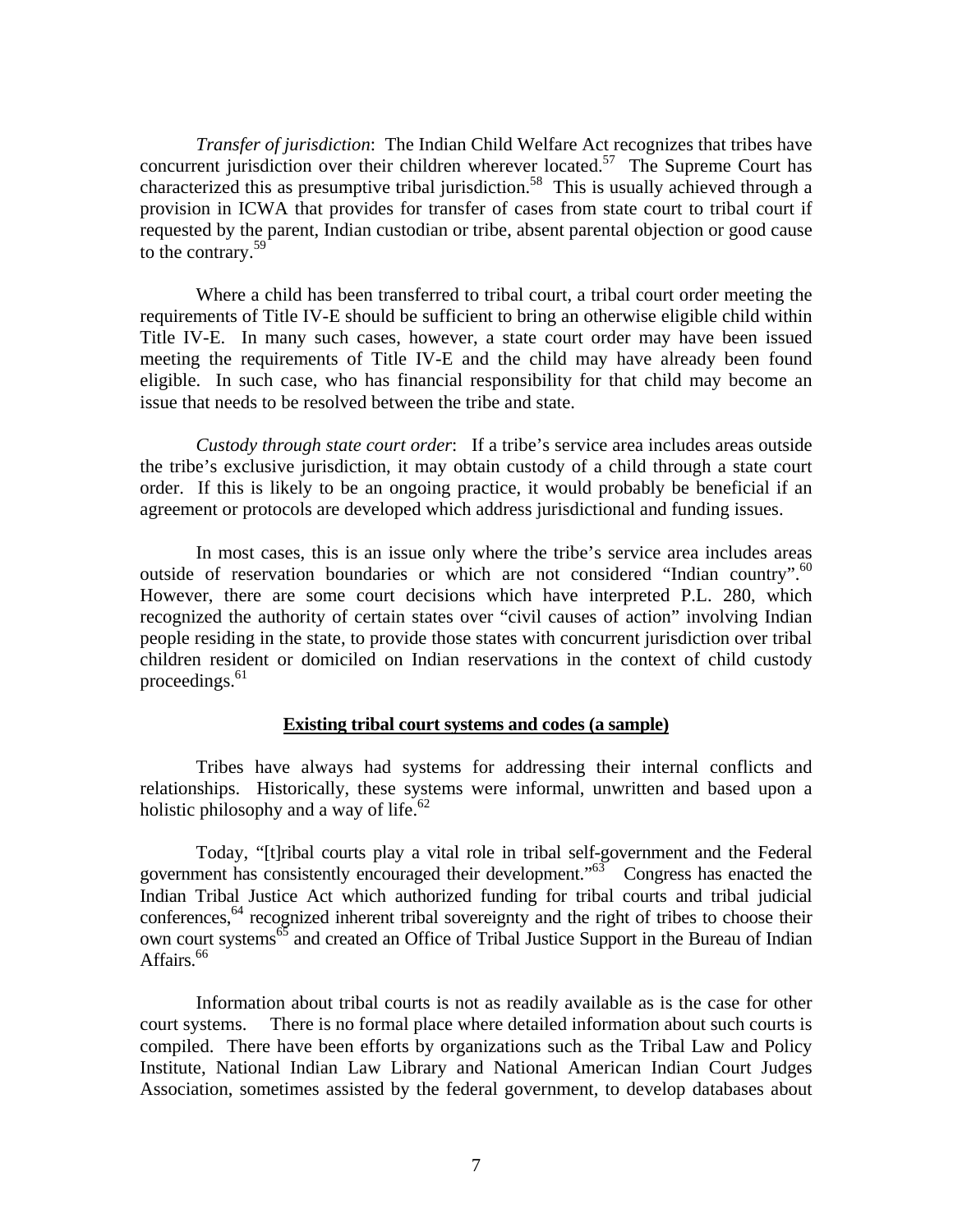tribal codes and tribal courts. It is largely from these sources from which the information about tribal codes in this paper is derived. However, these databases are works in progress, admittedly incomplete, and sometimes out of date since tribes do not routinely report amendments to their codes to these databases. Moreover, it is worth noting that there are 564 tribes, each of which has the authority to operate its own system.

Nonetheless, there is enough information available to provide an overview sufficient for the purposes of this paper and also enough examples of tribal codes and court procedures pertaining to child welfare issues to allow a number of useful observations to be made.

Except for California where only a limited number of the 100 tribes have established courts, almost every tribe in the lower 48 has established some kind of tribal judicial system. The scope of some tribal systems is limited, however, particularly in P.L. 280 states.<sup>67</sup> There are approximately 200 tribes that have or are part of tribal court systems in these 47 states. In Alaska, most Native villages have established mechanisms for judicial-type decision making. $68$ 

In addition, there are approximately 20 Code of Federal Regulations (C.F.R.) courts.69 These are courts established by the federal government that perform the function that a tribal court would fulfill. Tribes may enact their own tribal codes to be utilized by the C.F.R. court, subject to approval by the Assistant Secretary of Indian Affairs.<sup>70</sup> Tribes may opt out of the system by establishing their own court system $^{71}$  and must approve the appointment of C.F.R. judges.<sup>72</sup> If the tribe has not enacted its own code, then the C.F.R. court operates pursuant to federal regulations promulgated by the Bureau of Indian Affairs.

Tribal courts have a variety of forms. Indeed, this is understood by the federal government. The definition of "tribal court" in the Indian Child Welfare Act is deliberately broad – "a Court of Indian Offenses, a court established under the code or custom of an Indian tribe, or any other administrative body of a tribe which is vested with authority over child custody proceedings."73

There are a handful of courts that are almost exclusively traditional in nature, for example, a few of the Pueblos in New Mexico and the Emmonak Village Elders court in Alaska.74 There are also those tribes that do not have a judicial system *per se*, but which make child welfare decisions through a different mechanism such as a tribal council. This is particularly true in Alaska where tribal councils often function as tribal courts, particularly in very small villages, with the village Chief or President acting as the presiding judge. In some cases, elders are added to the judicial panel.<sup>75</sup> On the other extreme, there are court systems that are modeled almost entirely upon the Euro-American model of jurisprudence.<sup>76</sup>

The most common systems are hybrid systems, based largely upon the American model, but which try in different ways to incorporate tribal laws, customs and mores. In some cases, these systems may operate side-by-side with more traditional forms of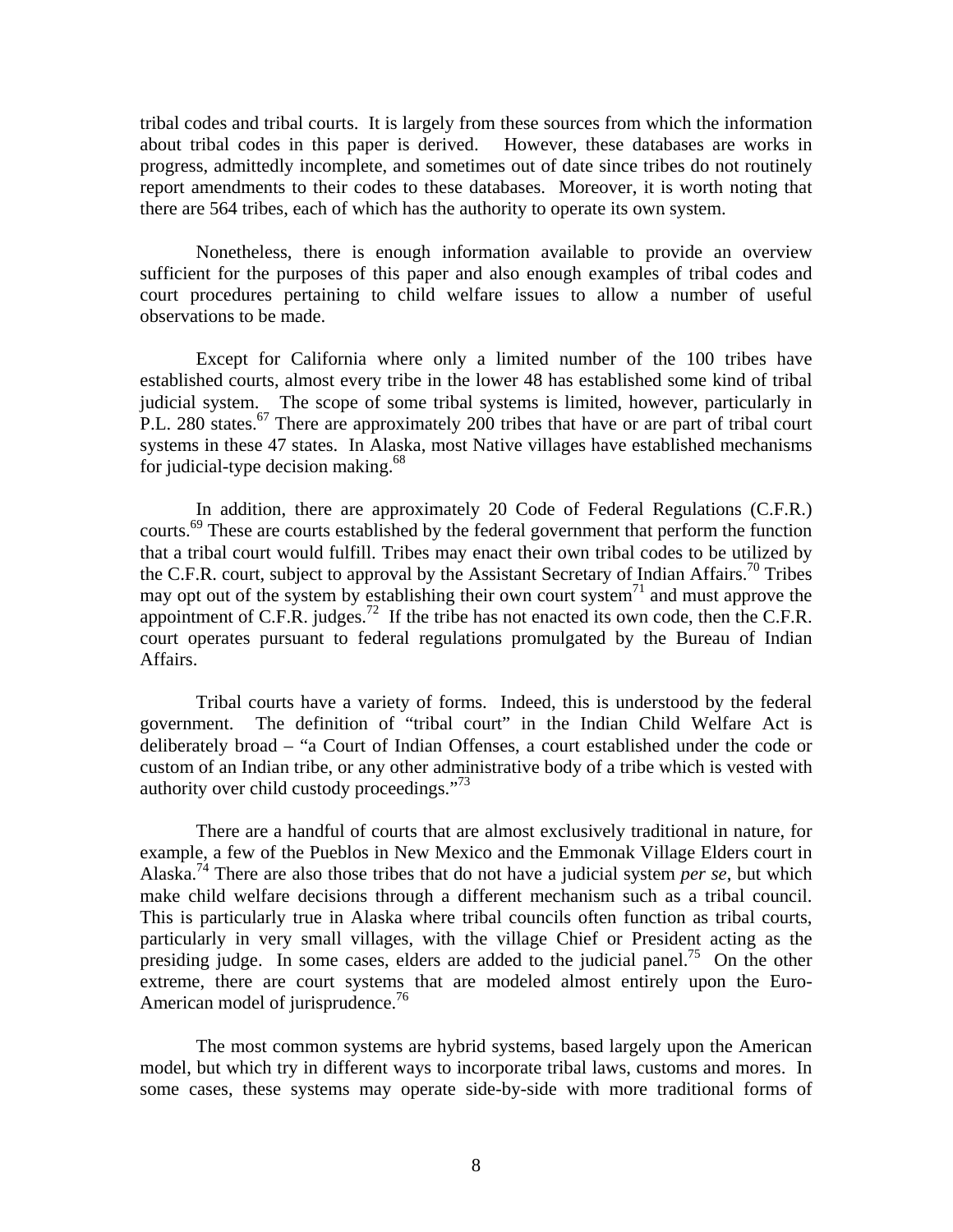dispute resolution. As one commentator stated, "On the one hand, many tribal populations insist on importing and advancing traditional cultural values into the process of adjudication and urging a greater degree of flexibility and informality within court procedure. But many people are also taken by the allure of civil rights and legal process."<sup>77</sup>

Tribal codes cover a range of subjects, including but not limited to, membership, health and safety issues, family law, land use, conservation and environmental protection, hunting and fishing, commercial codes, education, health care and housing.<sup>78</sup> While many tribes have lengthy tribal codes with detailed procedures, others have only a few ordinances and some function solely based upon unwritten tribal law.<sup>79</sup>

In general, it should be emphasized that most tribal courts operate in a manner that is similar in most respects with non-tribal justice systems. Thus, in the child welfare context, codes governing these courts routinely provide for emergency removals, preliminary hearings, adjudicatory, dispositional and/or permanency hearings.<sup>80</sup> Guardian *ad litems* and Court Appointed Special Advocates (CASAs) are often appointed.<sup>81</sup> Witnesses are called and legal findings are made, although unlike non-Indian courts, tribal judges do not always have a legal degree  $-$  although many do.<sup>82</sup> Many tribes have established family or juvenile courts specifically to hear these cases.<sup>83</sup> Codes typically set out standards for determining whether a child has been subjected to abuse or neglect, whether the child can stay with his or her parents or if removal from the home is necessary, what placements are preferred and, as a last resort, whether parental rights should be terminated and what standards of proof should be applied.<sup>84</sup> Many tribal systems have Indian Child Welfare workers, probation officers, community review boards, tribal prosecutors and law enforcement personnel and other categories of people similar to those involved in state systems.<sup>85</sup> In a few cases, there are codes dealing with criminal sexual abuse,  $86$  as well as specific standards to determine when state and other tribal court decisions should be recognized and honored.<sup>87</sup>

Yet, it must also be emphasized that there are numerous ways in which tribal court systems try to incorporate tribal culture. One of the most ubiquitous elements found in tribal codes are alternative dispute resolution provisions. In most cases, these informal mechanisms operate within the basic structure of the tribal legal system, much as alternative dispute resolution provisions increasingly found in non-Indian courts. These provisions typically provide for informal conferences with the family and tribal employees and/or community members that seek to develop a plan to remediate the problem and obviate the need for court action. Many tribes also have mechanisms for developing plans after a petition has been filed – a consent decree with the family or something similar. $88$ 

In some cases, these alternative dispute resolution systems may operate as an alternative to the "regular" tribal court system.<sup>89</sup> The Navajo peacemaker court is perhaps the best known of these systems. In that system, the peacemakers are community members who are leaders in the community because they are respected, and not because they hold a position of power or authority. The participants in the process include not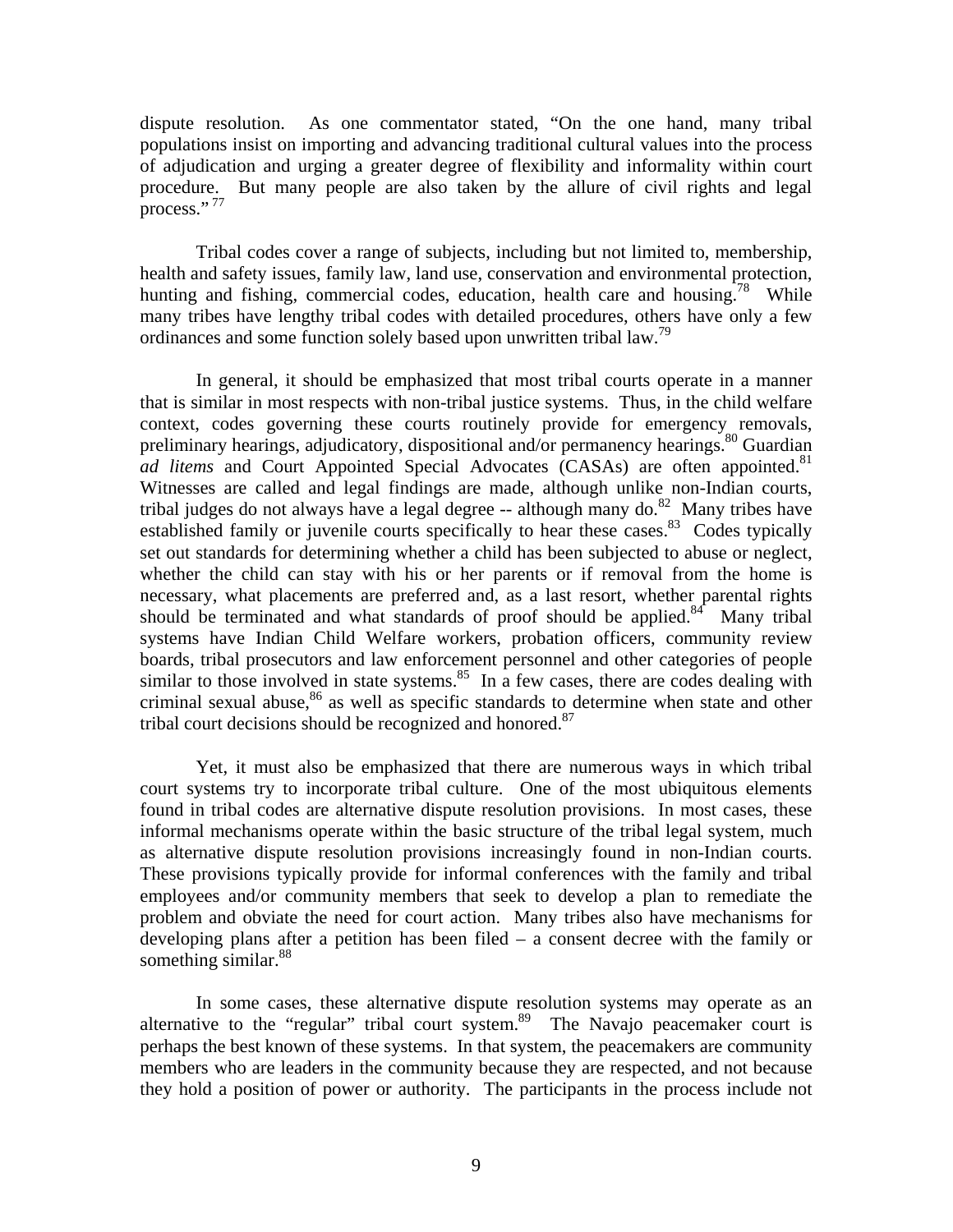only the individuals whose actions have given rise to a need for intervention, but also the individuals' extended family and clan members. The participants talk out the problem with the goal of reconciliation. The peacemakers are not neutral; they state their opinions and serve as tradition-based teachers. The goal of the process is to reach consensus on a plan of action. If that does not happen, the case may be sent back to the "conventional" tribal court system.<sup>90</sup> Another example can be found on the Hopi Reservation where traditional village governments have the authority to deal with family disputes as an alternative to the tribal court.<sup>91</sup> Some believe that the existence of these more informal, communal mechanisms is a reflection of a continuing tribal world view emphasizing holistic solutions, rather than the adversarial, and often punitive, processes incorporated in the Western legal system. $92$ 

More typically, tribes attempt to incorporate tribal customs and culture into the deliberations and decisions of a Western-style tribal court system, often through the development of tribal common law<sup>93</sup> or provisions in tribal codes. As to the latter, there are numerous examples.

Many tribal codes recognize the rights of extended family, grandparents and traditional custodians to continued visitation even where parental rights have been terminated, as well as their right to participate in the judicial proceeding.<sup>94</sup> Extended family is defined in many codes to include a large number of people beyond those typically included in non-Indian definitions – people such as clan and band members,  $95$ individuals who traditionally assist with parenting, $\frac{96}{96}$  any person viewed by the family as a relative,  $97$  first cousins of parents (defined as aunts and uncles),  $98$  step-family and godparents.99 Concepts such as grandparents may include brothers and sisters of the child's lineal grandparents.<sup>100</sup> One particularly broad definition notes that "there are formal and informal ties, which bind the community…based upon bloodlines, marriage, friendship and caring. All women in the community become 'auntie' or 'grandma' when they become a certain age, regardless of blood relationship…any member of the Skokomish Indian Tribe community who is reliable, responsible, loving and willing to care for a youth may be considered extended family."<sup>101</sup>

Some tribes specifically prefer guardianship to adoption, open adoptions to closed adoptions, or discourage termination of parental rights except in extreme circumstances, based upon a belief that it is seldom in a child's best interest to completely sever ties with natural parents and extended family.<sup>102</sup> A number of tribes recognize traditional or customary adoptions.103 A traditional adoption typically involves a ceremony or other "informal" tribal process that recognizes a new permanent parent for a child while still retaining natural parents as part of the child's extended family network. In some cases, natural parents who are no longer raising their child have responsibilities under codes to provide continued financial support for that child.<sup>104</sup> Some codes have best interests definitions that specifically tie best interests to the child's relationship with the tribe, culture and extended family<sup>105</sup> and many codes specifically recognize the relevance, or even the controlling nature of, tribal laws and customs in interpreting the codes.<sup>106</sup>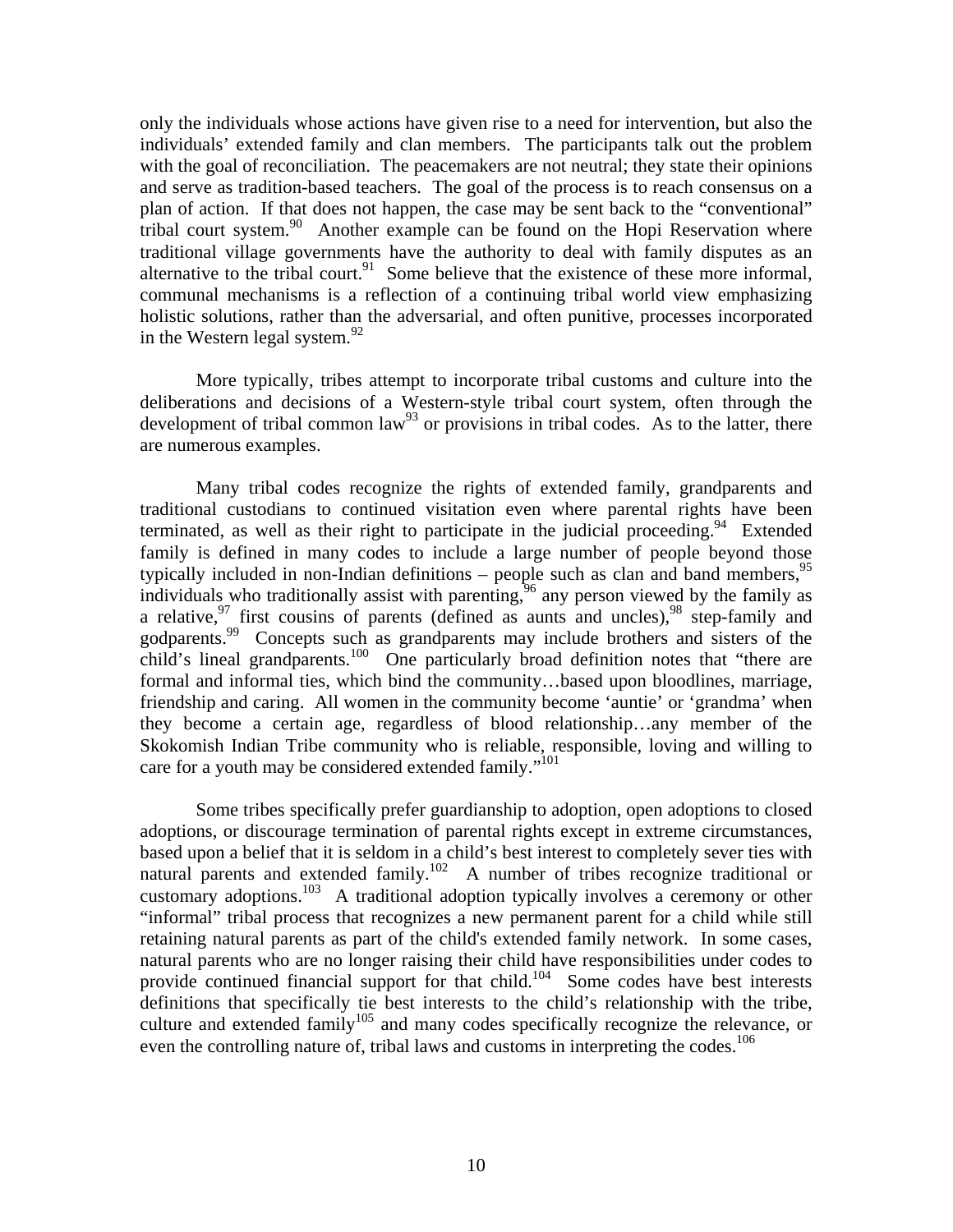There are a number of variations on placement preferences among tribes. Although most tribal codes include preferences similar to the Indian Child Welfare Act preferences (extended family, members of the child's tribe, other Indian families, foster homes licensed by the tribe, Indian homes licensed by a non-Indian authority<sup>107</sup>), there are variations. For example, a number of tribes add a fourth category covering other persons who are familiar with the child's tribal affiliation and special needs.<sup>108</sup> Some tribes have a strong preference for on (or sometimes near) reservation placements, treating off reservation placements as disfavored.<sup>109</sup> A few tribes favor tribal extended family members<sup>110</sup> or traditional custodians.<sup>111</sup> Others provide some preference to parental recommendations.<sup>112</sup>

Of course, given the diversity of tribes and tribal codes, it is difficult to generalize. For example, it is certainly true that a number of tribes have fairly conventional termination of parental rights and adoption provisions that essentially sever the connection between a child and natural parents upon termination and replace it with the adoptive parent-child relationship.<sup>113</sup> These different codes are reflective of the variances between tribes, their different cultures and the extent to which they have adopted Western ideas about child welfare.

# **Legal framework required: Title IV-E issues that must be addressed by codes, regulations or policies**

Although most tribes have a pre-existing judicial infrastructure, operating Title IV-E will require some modifications to the tribal code in most cases. A Title IV-E plan has 33 separate elements that it must meet and many of those elements have several subparts.<sup>114</sup> HHS provides a template that must be used for the submission of Title IV-E plans based upon these elements. Generally, HHS requires that compliance with each of the Title IV-E statutory requirements be demonstrated by reference to official documents that are in written form based upon a legitimate exercise of sovereign authority by the tribe.115 As an example, one state plan (Maine) includes reference to statutes (codes), rules, standards, manuals, policies, statements, reviews, approved plans, memos, approved policy statements and court orders.<sup>116</sup>

The following are the main legal issues that tribes will need to address to administer the Title IV-E program. As noted, some issues are probably best addressed in a tribal code, but others might be achieved through court rules, administrative regulations or policies or intergovernmental agreements. In general, those requirements that involve judicial findings, procedures or orders should probably be in the tribal code. Requirements that pertain only to the agency and its operation may be dealt with in a code if the tribe prefers, but can also be the subject of agency regulations, manual, policies and the like which are more easily changed. In some cases, tribes may choose to put general language in their codes authorizing agencies to take certain actions, but leave specifics to the agency.

In terms of the substance of the legal framework, some of the requirements in Title IV-E are very specific and the tribe does not have much flexibility if it wants to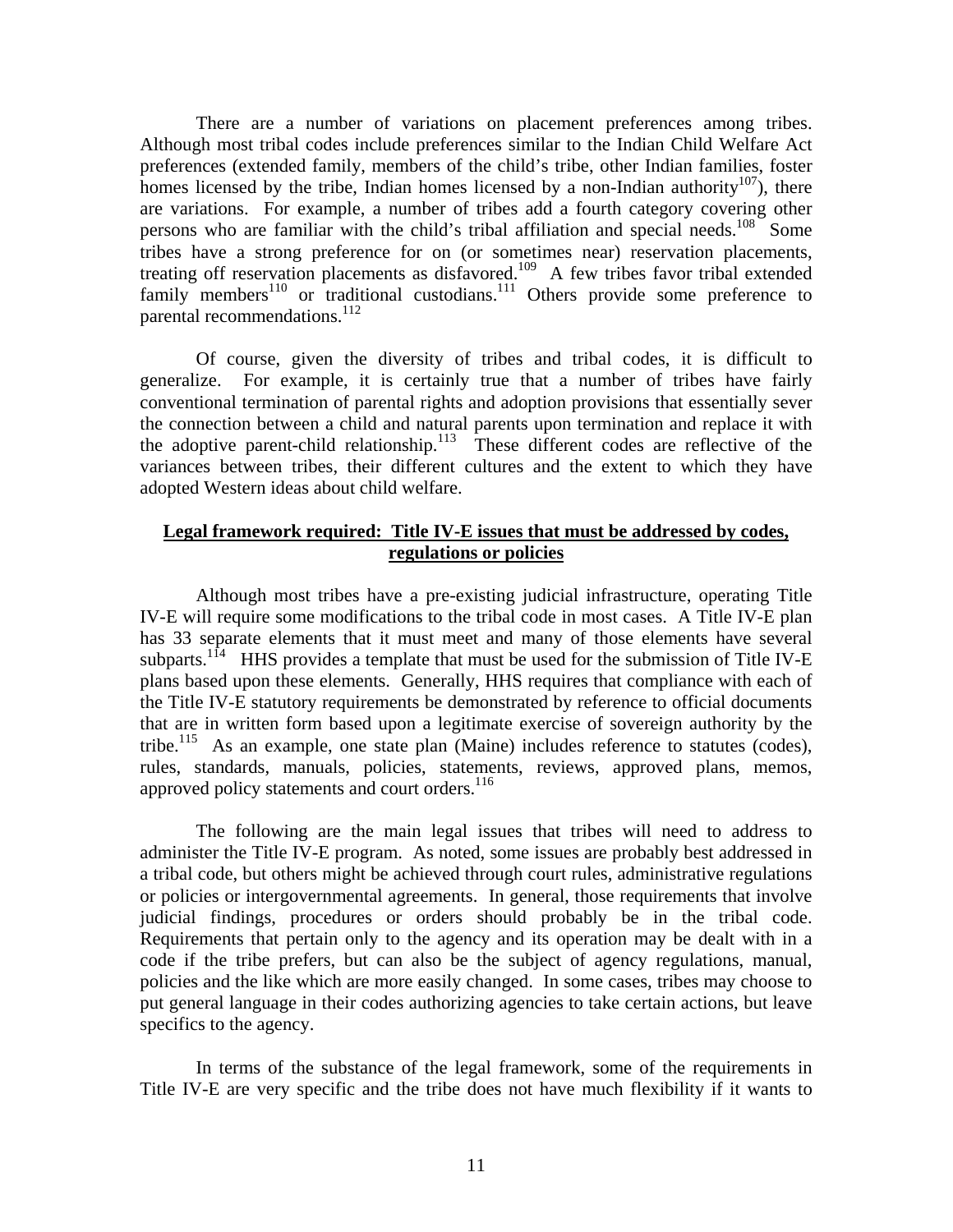operate the program. Other requirements are not so specific and, in that case, the tribe has the authority to determine how those requirements should be interpreted in accordance with its own cultural beliefs. In this paper, I will try to indicate instances where this flexibility is present or not present and include examples of how tribes have attempted to deal with certain cultural issues in the context of their child welfare codes. To the extent that flexibility is present, it can be an opportunity for tribes to codify their beliefs about child welfare and how the child welfare system should operate.

# **1. Legal standards that pertain to children and families involved in child custody proceedings**

# **a.** *Determination that a child is in need of care*

There is no specific Title IV-E requirement as to when a child can become subject to the jurisdiction of the court or subject to supervision by a child welfare agency. There are provisions, however, that provide that an agency can be reimbursed for administrative expenses for a child who has not been removed from the home, but who is at imminent risk of removal. $117$ 

*Tribal Code standards to be developed*: None, unless the tribe chooses to place such children under the jurisdiction of the tribal court in which the development of criteria would be appropriate.

*Standards that may be in other written documents*: Administrative policies defining when a child will become subject to supervision by the tribal child welfare agency because of an imminent risk of removal unless services are provided will help to document a Title IV-E claim for reimbursement of administrative expenses incurred to provide service for that child and family.

*Limitations on tribal discretion*: In order to make a claim for administrative expenses, the child must be at imminent risk of removal. According to HHS, "the three acceptable methods of documentation indicating that a child is a candidate for foster care benefits are: (l) A defined case plan which clearly indicates that, absent effective preventive services, foster care is the planned arrangement for the child, (2) an eligibility determination form which has been completed to establish the child's eligibility under title IV-E, or (3) evidence of court proceedings in relation to the removal of the child from the home, in the form of a petition to the court, a court order or a transcript of the court's proceedings."<sup>118</sup>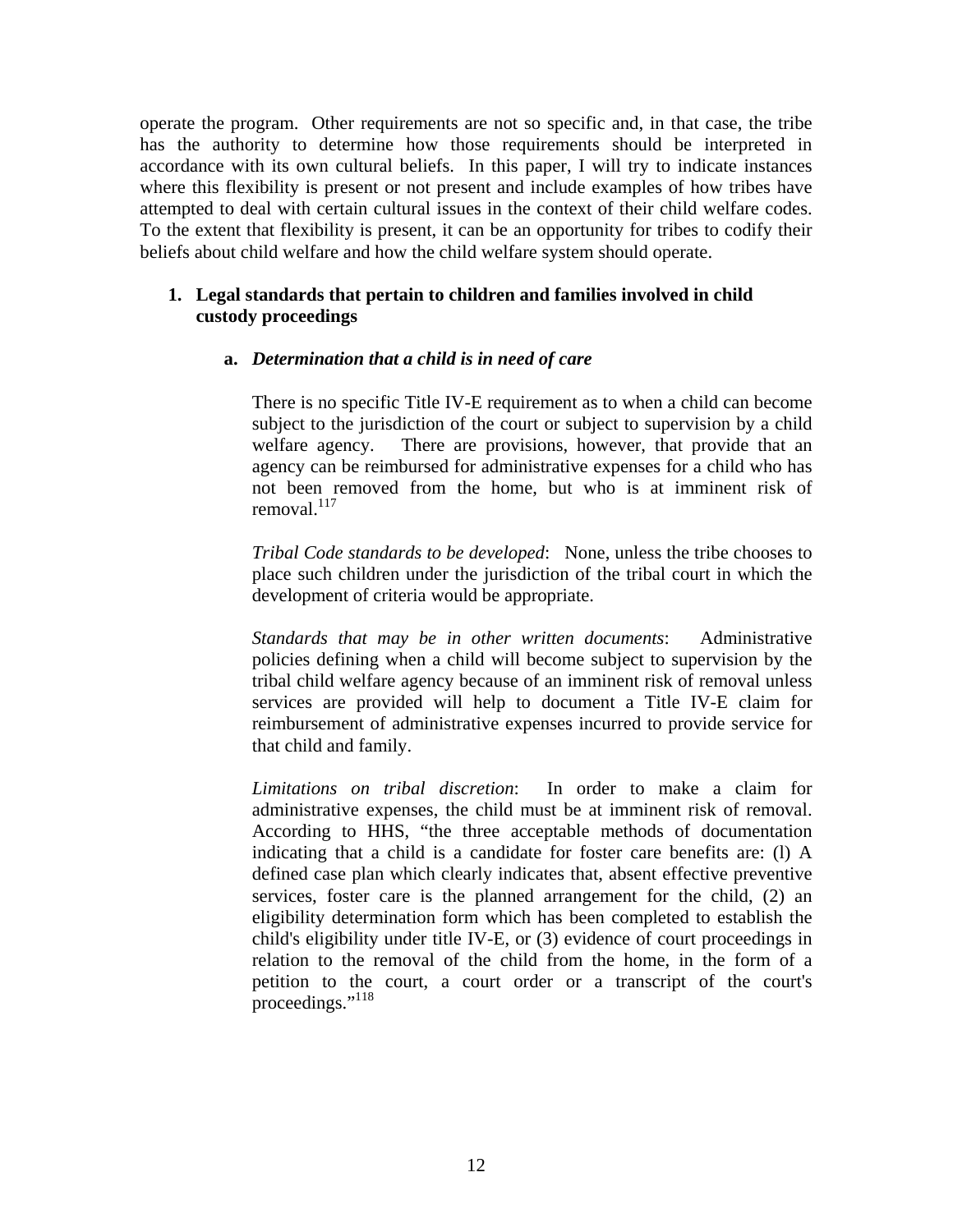#### **b.** *Removal of a child from home*

In order for a child to be eligible for Title IV-E foster care maintenance payments, the court must make findings that 1) continuation in the home from which the child was removed would be contrary to the welfare of the child, and 2) reasonable efforts to prevent removal have been made, and the court order must provide the tribal agency (or a public agency with which the tribe has an agreement) with placement and care responsibility for the child.<sup>119</sup> In general, the contrary to the welfare finding must be made in the first court order sanctioning removal of the child from the home<sup>120</sup> and the reasonable efforts determination must be made within 60 days after removal of the child from the home.<sup>121</sup> For the first twelve months that the tribal plan is in effect, these findings may be made retroactively (nunc pro tunc) or based upon affidavits for children that are already in care. $122$ 

*Tribal Code standards to be developed*: Define the term "contrary to the welfare of the child" and what constitutes "reasonable efforts". Include any other criteria that the tribe believes are relevant to a decision about when a child should be removed from his or her home. This may include a tribal definition of "best interests of the child".

*Standards that may be in other written documents*: If the tribe decides to allow for nunc pro tunc orders for the first twelve months that it is operating under the program, this might be the subject of a court rule or a code amendment.

*Limitations on tribal discretion*: The reasonable efforts requirement applies to 1) providing services to prevent the removal of a child from his/her home, 2) reunifying a child with his/her birth family after removal, and 3) finalizing a permanent placement for a child. ASFA allows, but does not require, tribes to exempt certain families from the reasonable efforts requirement when one of the following circumstances exists: 1) aggravated circumstances which are defined by the tribe (examples given are abandonment, torture, chronic abuse or sexual abuse of a child); 2) the parent previously had parental rights involuntarily terminated to a sibling of the current child in custody; 3) the parent has committed or aided, abetted, attempted, conspired or solicited to commit murder or voluntary manslaughter of the child or another child of the parent; or 4) the parent has committed a felony assault that results in serious bodily injury to the child or another child of the parent. $123$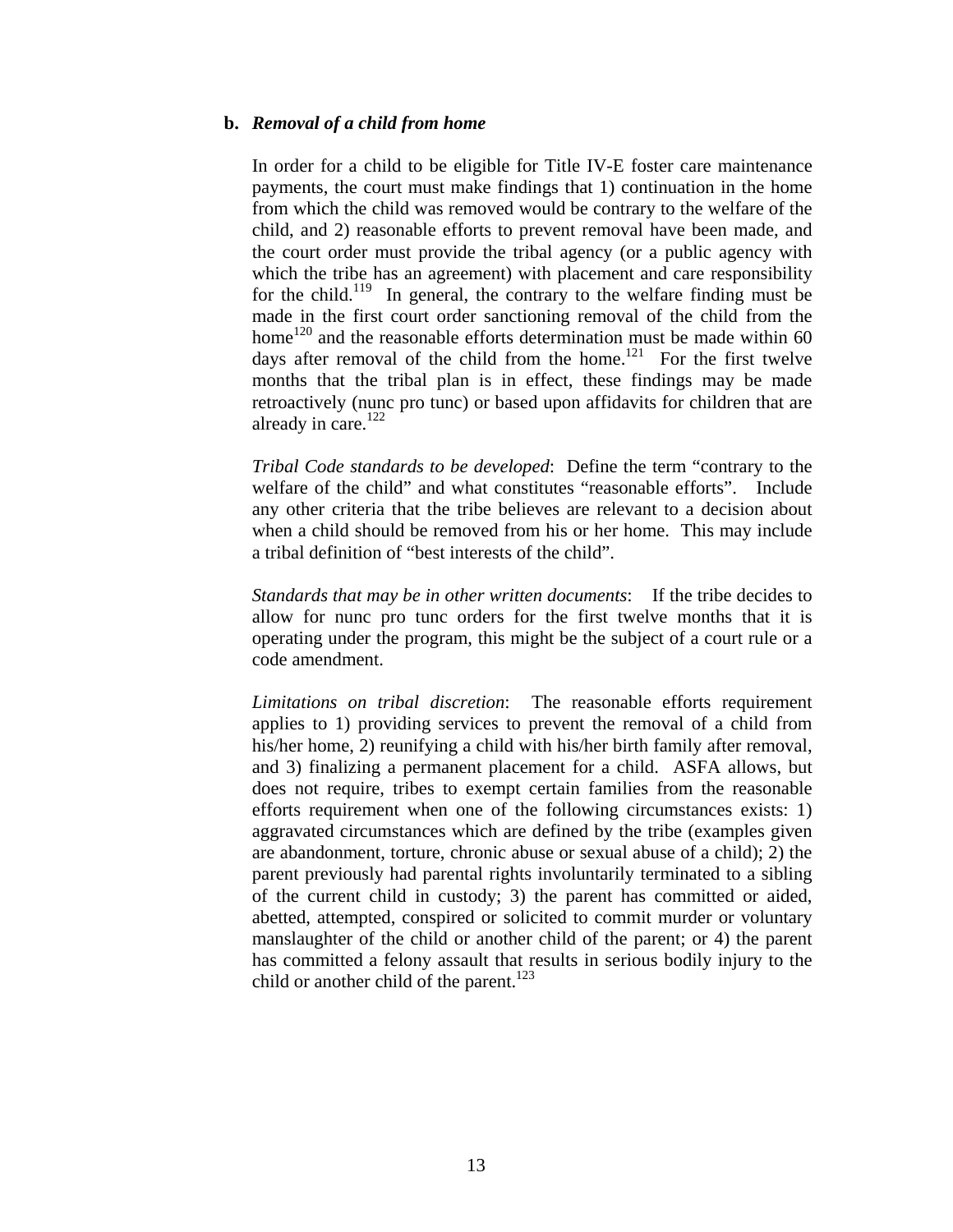*Example of "best interests" definition in tribal code*:

Pueblo of Zuni tribal code, section 9-2-1

All actions and decisions made under the authority of this Code shall be implemented to serve the best interests of the child. In determining the best interests of the child the following principles shall govern:

- A. A child's need for love, nurturing, protection and stability. A child must have a safe and nurturing home environment offering emotional support and comfort, the basic needs of food, clothing and shelter, reasonable medical care and protection from danger, violence, or exposure to harmful conduct including drug or alcohol abuse.
- B. A child's need for family. A child must have connection to loving family members for guidance and nurturing. Although not all children have the benefit of family care, nothing can replace the primary role of loving parents and family in a child's life.
- C. A child's need for identity and development. A child must develop self-identity and awareness of his or her unique role within the larger community, including the child's cultural community. This is done by participation in cultural activities, speaking one's native language, and having opportunities and encouragement to pursue education and enrichment.
- D. A child's need for happiness. A child cannot be happy unless his or her primary needs are met; but a child also needs opportunities for play and recreation, leisure time and other activities the child enjoys, and possession of toys and other personal items of importance to the child.

#### **c.** *Placement preferences*

Title IV-E requires that placement with relatives be considered first $124$  and that placement may not be delayed or denied based upon the race, color or national origin of the foster parent;125 placement based upon political status (e.g, membership in an Indian tribe) would not violate this provision.<sup>126</sup> It is also required that a child be placed in the least restrictive setting and in close proximity to the parents' home, unless the best interest and special needs of the child require otherwise.<sup>127</sup> Reasonable efforts must also be made to place siblings in the same home. $128$ 

*Tribal Code standards to be developed*:Establish placement preferences. Develop a tribal definition of the term "relative".

*Limitations on tribal discretion*: See above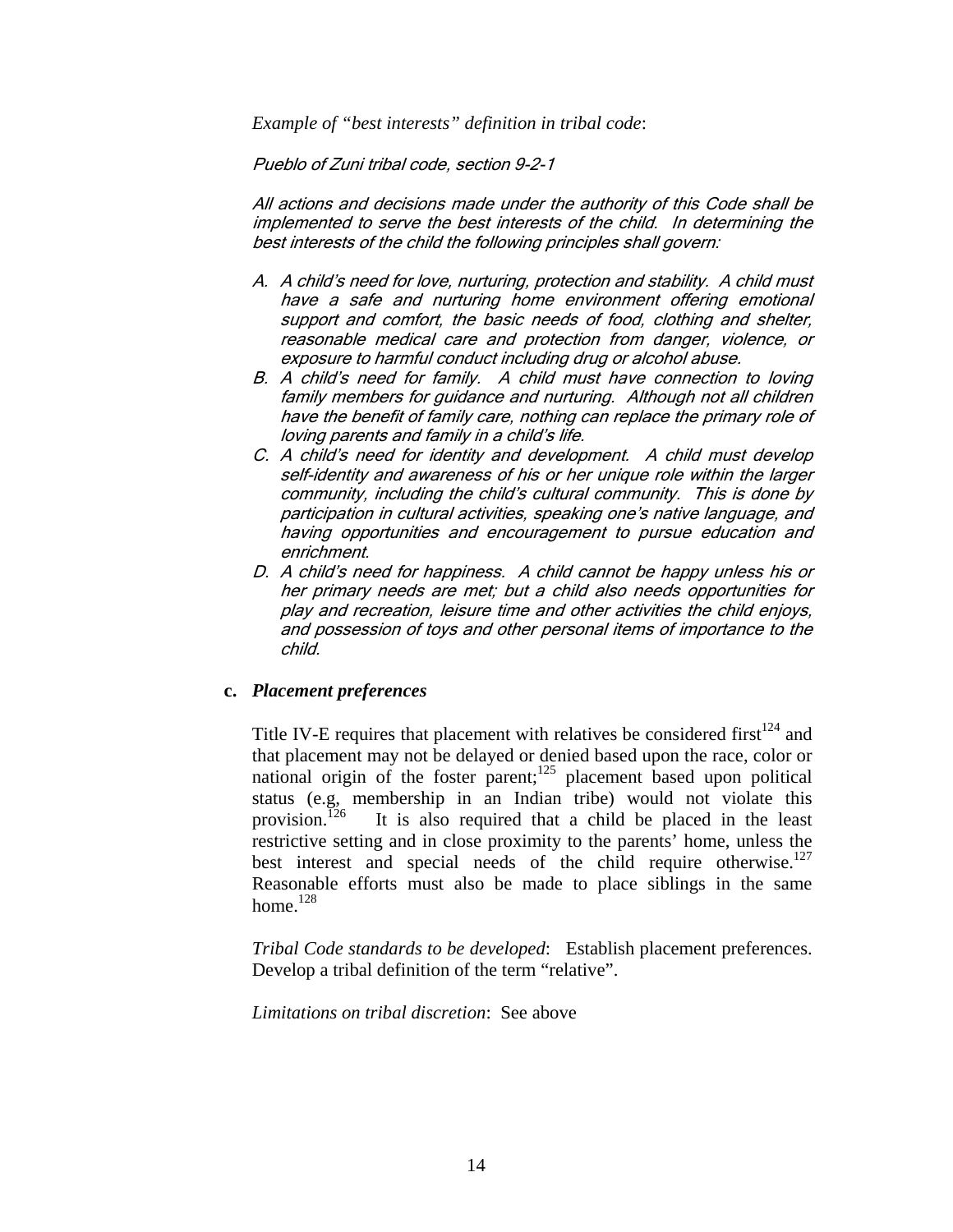*Example of placement preferences provision in tribal code:* 

Code of the Confederated Tribes of the Grand Ronde Community of Oregon, section 7.13

#### (b) PLACEMENT PROVISIONS:

(1) Placement Priorities: When a Youth-in-Need-of-Care has been placed in the temporary legal custody of the ICW Program, and cannot be released to a parent, guardian, or custodian, the Program shall, whenever possible, considering foremost the best interests of the child and the child's health, safety, and welfare, place the child in the temporary physical custody of one of the following, in order of preference and priority:

(A) Relatives or extended family members;

(B) Private Tribal home, licensed or approved by the ICW Program, close to the parental home;

(C) Private Native home, licensed or approved by the ICW Program, close to the parental home;

(D) Private non-native home, licensed or approved by the ICW Program, close to the parental home; or

(E) Tribal Youth Shelter. The Tribal Youth Shelter may be preferred over other placement options at the discretion of the ICW Program.

(2) Other Placement: Notwithstanding the above, the ICW Program, with good cause shown, shall have the discretion to place the child in a placement that serves the best interests of the child.

(3) Siblings: Siblings shall be placed together whenever possible, if it is in their best interests to do so.

(4) Least Restrictive Placement: A child shall be placed in the least restrictive placement available to meet the child's treatment needs.

(5) Proximity to Parent: A child shall be placed in as close proximity to the parent as possible, to facilitate and encourage visitation and reunification.

*Examples of definition of "relatives" ("extended family") in tribal codes*:

Winnebago Tribe of Nebraska, section 4-102

"Extended family" means a tribal member who has reached the age of eighteen and who is the minor's grandparent, aunt or uncle, brother or sister, brother-in-law or sister-in-law, niece or nephew, first or second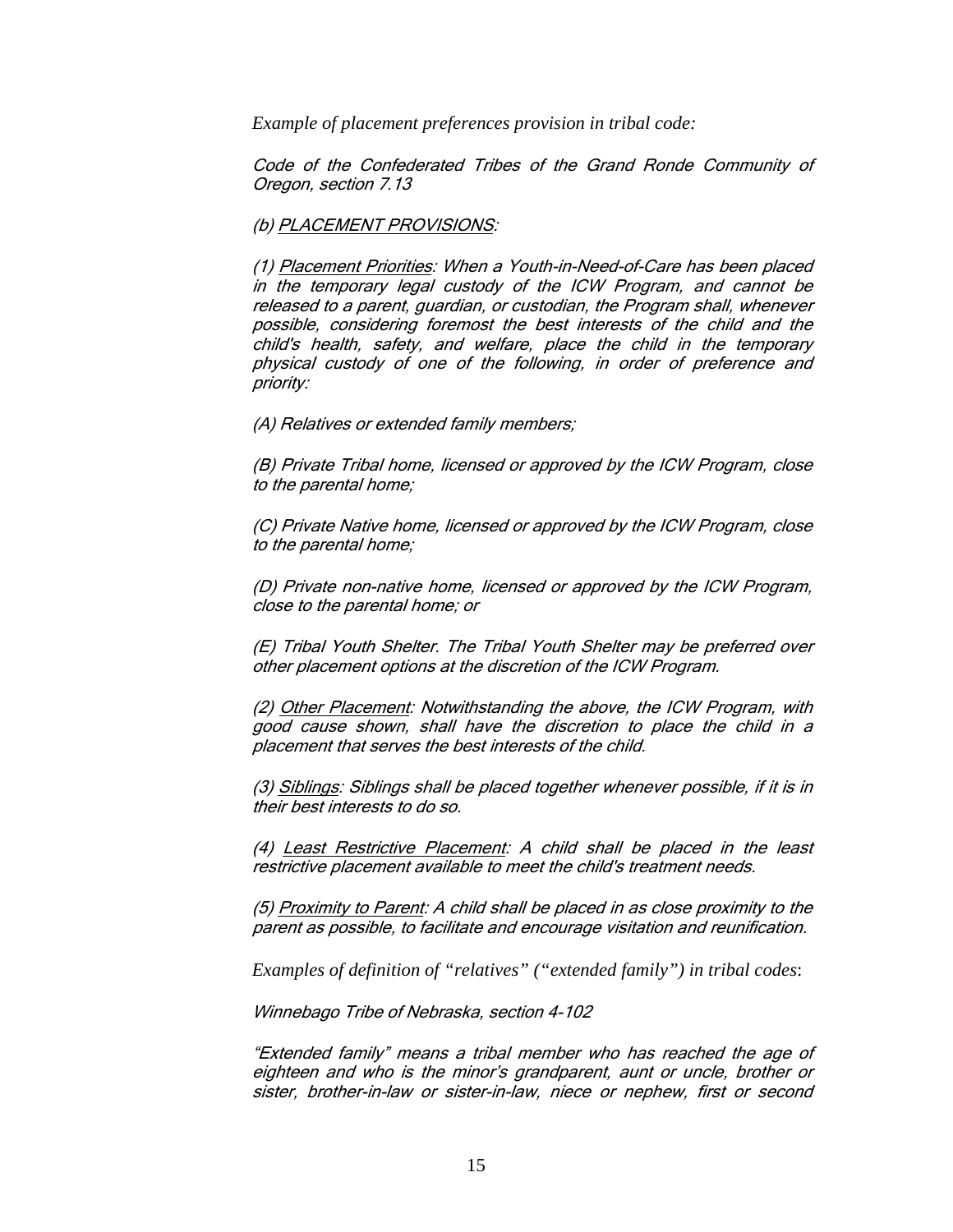cousin, or stepparent, or is recognized by tribal custom as an extended family member.

San Ildefonso Pueblo, section 18.6

(10)"Extended Family" means any person who provides parenting to a child in the traditional Pueblo way.<sup>129</sup>

#### **d.** *Termination of parental rights*

Title IV-E requires that a termination of parental rights (TPR) petition must be filed and efforts made to locate an adoptive family (1) when a child has been in foster care for 15 of the last 22 months, (2) if the child has been abandoned as defined by tribal law, or (3) if the parent has committed murder, voluntary manslaughter or felony assault that led to serious bodily injury against any of his or her children. There are three exceptions to this requirement: (1) the child is being cared for by a relative, (2) a tribal agency has a compelling reason for determining that filing the petition would not be in the best interests of the child, or (3) in any case where reasonable efforts are required, the tribe has not provided to the family of the child those services which the tribe deems necessary for the safe return of the child.<sup>130</sup>

*Tribal Code standards to be developed*: Define the circumstances under which termination of parental rights will take place and what evidentiary standard is required. Define "abandonment". Since one of the exclusions from the TPR filing requirement is where placement has been made with the child's extended family, $^{131}$  a tribe's definition of "relative" will also impact the implementation of this requirement.

*Limitations on tribal discretion*: The tribe must have a TPR provision and must apply the exceptions to the requirement that a TPR be filed in certain circumstances on a case-by-case basis. An across-the-board exclusion is not allowed. However, in setting the TPR standard, the tribe has discretion to make the requirements for TPR as stringent as it would like. Where that legal standard cannot be met in terms of a specific parent of an Indian child, this would normally constitute a compelling reason not to file a TPR petition because it would not be in the best interests of the child. $132$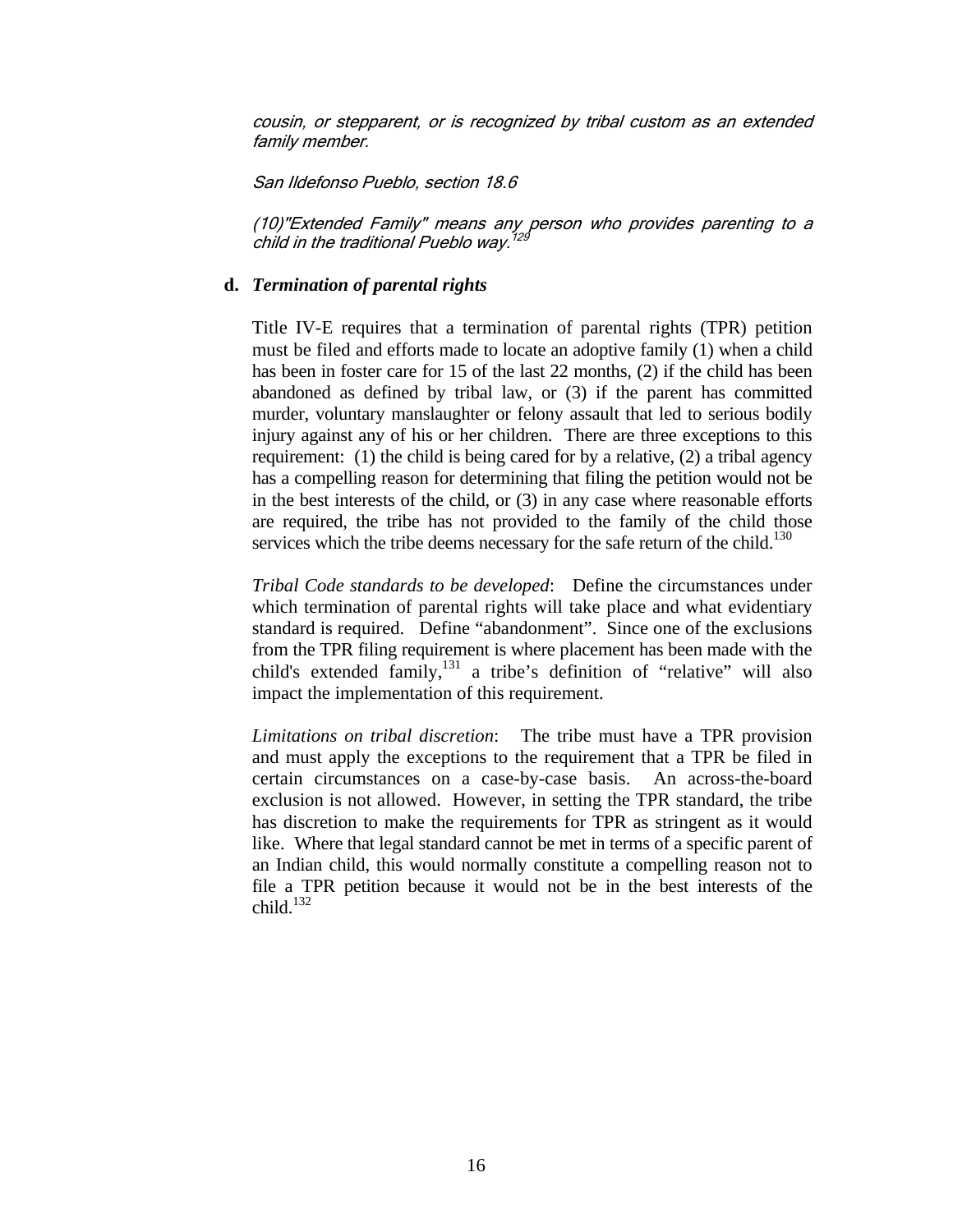*Example of TPR provision in tribal code*:

Skokomish Tribal Code (excerpts)

#### 3.02.150 Purpose

The Skokomish Indian Tribe has not traditionally provided for the termination of a parent's rights. It is currently the custom of the Tribe to view involuntary termination of a parent's rights as a last resort when it is clear that long-term guardianship is insufficient to meet the needs of the youth and an adoption has been arranged.

#### 3.02.157 Grounds for Termination and Burden of Proof

The Court may order termination of a parent's rights only when an appropriate adoptive home is available and an adoption petition has been filed in conjunction with the termination petition. In addition, the Court must, in cases of voluntary termination, first approve the parent's consent as provided herein, or in cases of involuntary termination, the Tribe must prove by clear and convincing evidence each of the following:

(a) That the youth has been abandoned or is a "Child in Need of Care" as provided in S.T.C. 3.02.050 through S.T.C. 3.02.052.

(b) That termination of the parent's rights and adoption are in the best interest of the youth and of the Skokomish Indian Tribe;

(c) That the Tribe has offered or helped arrange for appropriate resources to help the parent care appropriately for the youth; and

(d) That it is unreasonable to expect that the parent will ever be able to care appropriately for the youth.

*Example of definition of "abandonment" in tribal code*:

Nez Perce Tribal Code, section 5-1-1

(a) "Abandon" means the failure of the parent(s), guardian or custodian to provide reasonable support and to maintain regular contact with a child. Failure to maintain a normal parental relationship with the child without just cause for a period of one year shall constitute prima facie evidence of abandonment. Custody with extended family members or voluntary consent to placement does not necessarily constitute abandonment.

#### **e.** *Kinship care/guardianships*

Title IV-E provides tribes with the option to cover relative guardianships in the Title IV-E program. If a tribe chooses to do so, there are various requirements including findings that (1) returning the child home and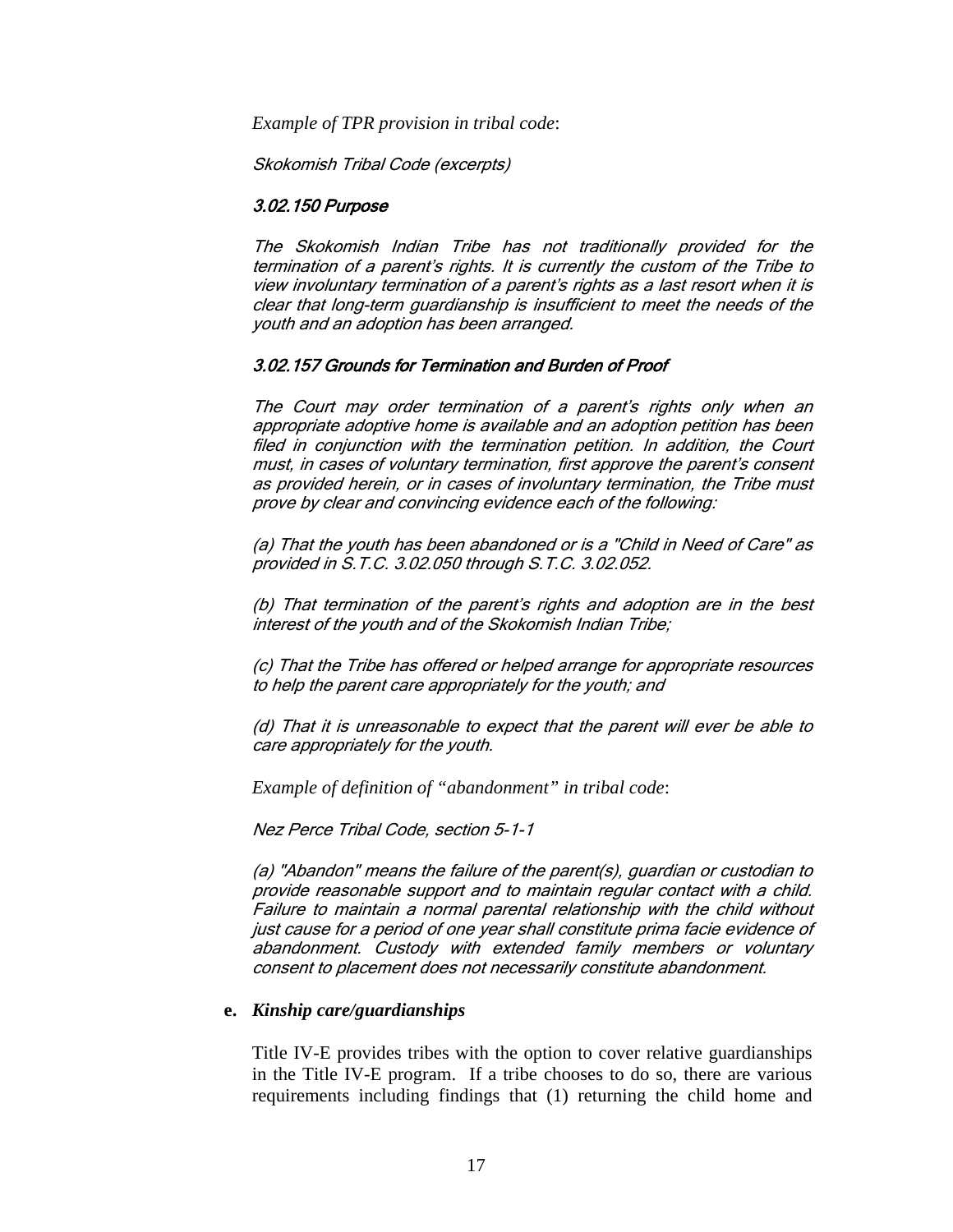adoption are not appropriate options, (2) the child has a strong attachment to the proposed guardian (and has been consulted about the guardianship if 14 years of age or older), (3) the guardian has a strong commitment to permanently caring for the child, and (4) the child was eligible for foster care maintenance payments for six consecutive months while living in the home of the guardian (whether or not the child actually received payments).<sup>133</sup> Although an agency can make these findings, guardianship itself will require a court order. Thus, in most cases, the Court will be reviewing these findings. In addition, a kinship guardianship agreement is required. $134$ 

*Tribal Code standards to be developed*: Develop standards governing the court's issuance of an order of guardianship. The tribal definition of "relative" will be an important part of the code for this purpose.

*Standards that may be in other written documents*: Standards are needed for making the required findings described above. If the agency is empowered to make these findings, then it may be appropriate to include these standards in agency regulations or manuals. If the tribe decides that the court needs to make these findings, then the requirements should be in the tribal code. The contents of guardianship agreements should also be specified in agency policies and procedures.

*Limitations on tribal discretion*: Title IV-E requires that the specific findings described above be made, but does not specify the criteria for making those findings. Title IV-E also sets minimum standards for kinship guardianship agreements. Agreements must specify the amount of the payment, additional services that the child and guardian will be eligible for and how to apply for them, that the cost of obtaining guardianship will be reimbursed up to a maximum of \$2,000, and that the agreement will remain in force regardless of where the guardian resides.<sup>135</sup>

#### **f***. Adoptions*

Adoption assistance payments under Title IV-E are possible to children with special needs who are the subject of adoption assistance agreements.<sup>136</sup> Special needs are present where – because of the child's ethnic background, age, membership in a minority or sibling group, or the presence of certain medical conditions or physical, mental or emotional handicaps – adoptive placement with a non-subsidized adoptive family has not been possible.137 In addition, all adoptive families must be notified of their potential eligibility for an adoption tax credit.<sup>138</sup>

*Tribal Code standards to be developed*: Standards governing the issuance of an order of adoption should be developed. Where tribal cultural values are different than those of the mainstream culture, this is particularly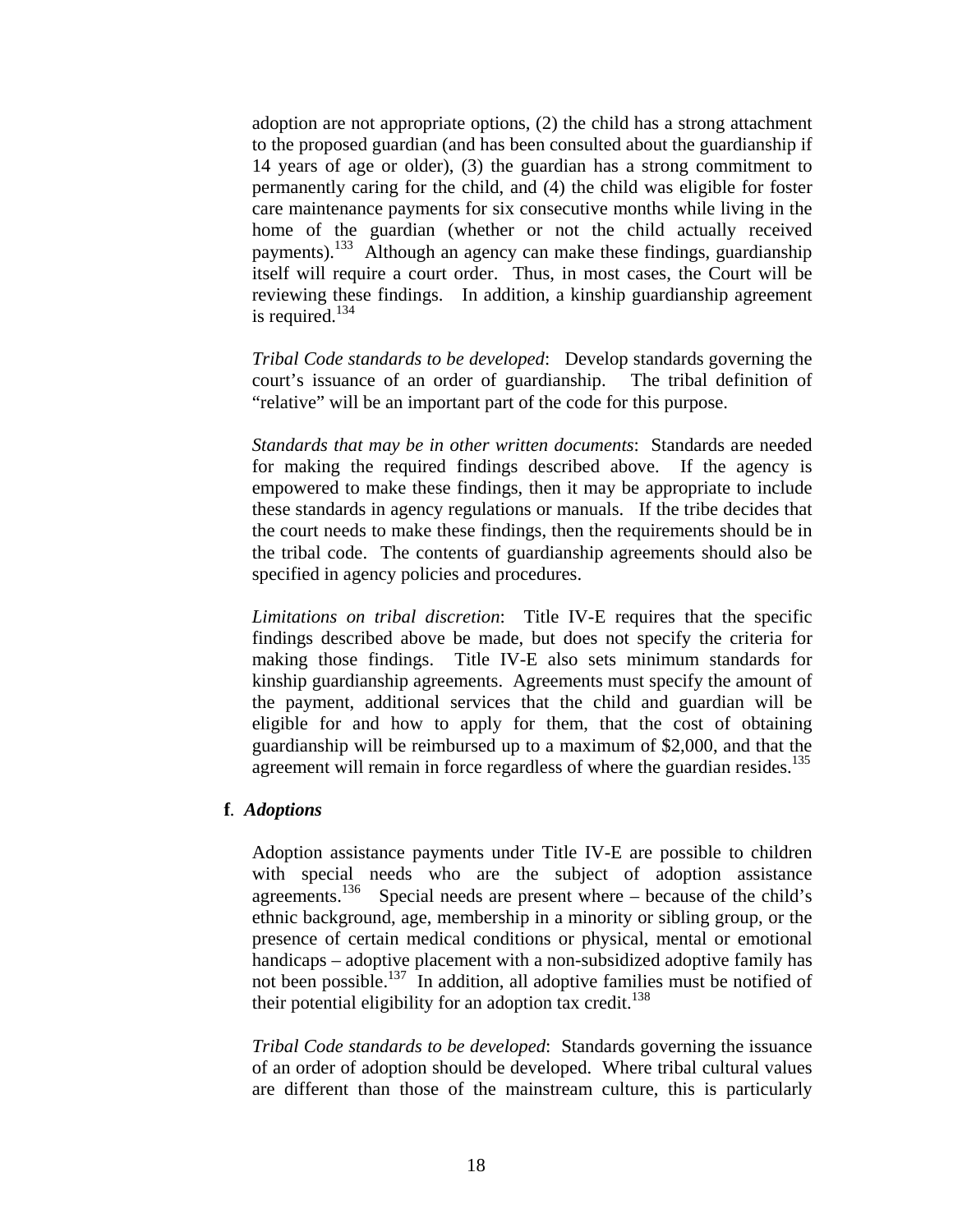important. Codification of such principles increases the likelihood that tribal customary adoptions will be recognized as adoptions within the meaning of Title IV-E.<sup>139</sup>

*Standards that may be in other written documents*: Define what is required in an adoption assistance agreement. Define a child with "special needs". Include the notice requirement in a procedures manual.

*Limitations on tribal discretion*: There are a number of provisions that must be included in adoption assistance agreements, including the duration of the agreement and the amount of the payments, that the agreement remains in effect regardless of where the adoptive parents live and that services and other protections for the child specified in the agreement will be provided if the child moves outside of the tribe's jurisdiction.<sup>140</sup>

*Examples of adoption provisions in tribal codes*:

Pawnee Tribe of Oklahoma Code, section 7-703

There shall be three types of adoptions recognized by this Tribe, namely:

(a) Statutory adoptions under Tribal law entered into pursuant to Subchapter A of this Chapter.

(b) Statutory adoptions under the laws of some other Tribe, State, or Nation having jurisdiction over the parties and the subject matter.

(c) Traditional adoptions which may be for the purpose of establishing any traditionally allowed family relationship between any persons, and which shall be governed by the Tribal Common Law until such time as the proper procedures for such adoptions are written down as a part of the Tribal Code at which time traditional adoptions shall be governed by such procedure. Unless otherwise specifically provided by Tribal statute, traditional adoptions create a particular stated family relationship between persons for all purposes other than enrollment and the probate of decedents estates.

Sisseton Wahpeton Oyate Code, section 38-03-24

ECAGWAYA OR "TRADITIONAL ADOPTION" - Means according to Tribal Custom, the placement of a child by his natural parents with another family but without any Court involvement. After a period of two (2) years in the care of another family, the court, upon petition of the adoptive parents, will recognize that the adoptive parents, in custom or traditional adoption have certain rights over a child even though parental rights of the natural parents have never been terminated. Traditional adoption must be attested to by two (2) reliable witnesses. The court, in its discretion, on a case by case basis, shall resolve any questions that arise over the respective rights of the natural parents (and the adoptive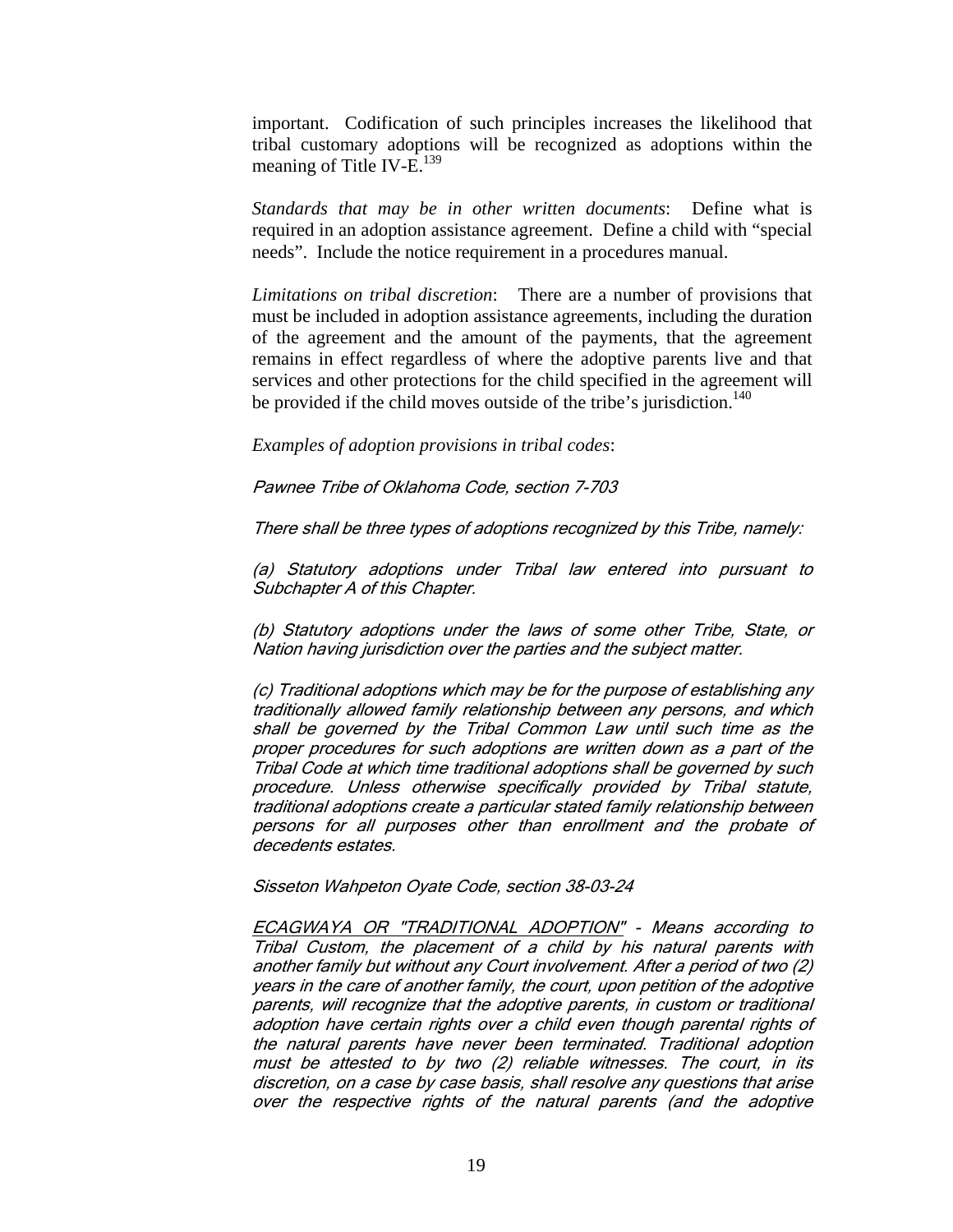parents) in the custom adoption. The decision of the Court shall be based on the best interests of the child and on recognition of where the child's sense of family is. Ecagwaya is to raise or to take in as if the child is a biological child. The Court shall take "Judicial Notice" after proper due process proceedings, that, indeed, Ecagwaya is a custom and tradition of the Tribe.

# *g. Voluntary placements*

Voluntary placements (provided that all general eligibility requirements have been met) can be reimbursed under Title IV-E for 180 days if there is an agreement in place between the agency and parent(s). Payment can continue in excess of 180 days only if there is a judicial determination that the placement is in the best interests of the child.<sup>141</sup>

*Tribal Code standards to be developed*: Standards pertaining to whether a voluntary placement in excess of 180 days is in the best interests of the child.

*Standards that may be in other written documents*: Define what is needed in a voluntary placement agreement.

*Limitations on tribal discretion*: None

# **2. Judicial/administrative proceedings**

#### *a. Case review systems*

Title IV-E requires that the status of the child must be reviewed at least every 6 months, although it can be done more frequently at the discretion of the tribe. $142$ 

*Tribal Code standards to be developed*: If this review is going to be conducted by the court, then it would be preferable to have standards governing the review in the tribal code.

*Standards that may be in other written documents*: If the review is to be done administratively, then the standards could be adopted as a regulation or administrative policy.

*Limitations on tribal discretion*: The review must be conducted by either a court or, if done administratively, by a panel that includes at least one person that is not responsible for the delivery of services to the child or parents.<sup>143</sup>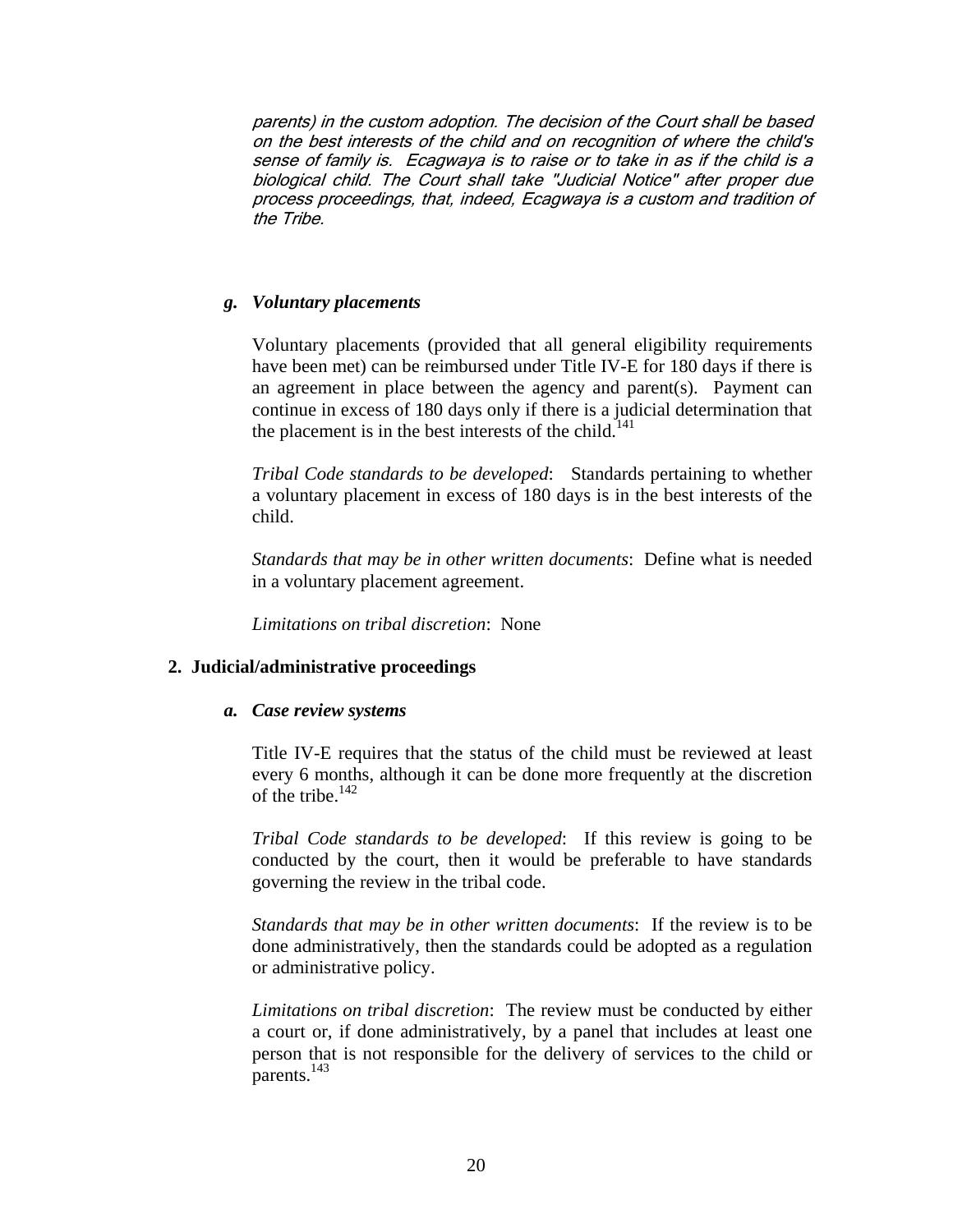# *b. Permanency hearing*

A permanency hearing is required no later than 12 months after the child has entered foster care and at least every 12 months thereafter.<sup>144</sup> The hearing must be held by a court or an administrative body appointed and approved by the court. In cases where a court has found that reasonable efforts to preserve or reunify a family are not required, the hearing must be held within 30 days.<sup>145</sup> Tribes will be required to make reasonable efforts to achieve permanency. Reunification, adoption, guardianship and relative placement are all recognized as permanency options. If there are compelling reasons for a different long-term placement, these reasons must be documented by the agency to the court.<sup>146</sup> One example of a compelling reason specified in the regulations is a situation where "the Tribe has identified another planned permanent living situation for the child." $147$ 

*Tribal Code standards to be developed*: The requirement for a permanency hearing should be included in the tribal code, including a decision as to whether the review should be by the court or an administrative body. The tribal definitions of "reasonable efforts" and "relative" will be significant here as well.

*Limitations on tribal discretion*: Long-term foster care arrangement with non-relatives cannot be considered acceptable permanent placements unless there are specific reasons documented by the agency on a case-bycase basis as to why this should be permitted.

# *c. Appeals – denial of benefits/eligibility*

 Title IV-E requires that the opportunity for a fair hearing before the agency be provided to any individual whose claim for benefits is denied<sup>148</sup> or to any individual outside of the tribe's jurisdiction who asserts that placement with that individual was delayed or denied because the placement would have been cross-jurisdictional in nature.<sup>149</sup>

*Tribal Code standards to be developed*: If this hearing is going to be conducted by the court, then it would be preferable to have standards governing the review in the tribal code.

*Standards that may be in other written documents*: If the hearing is to be done administratively, then the standards could be adopted as a regulation or administrative policy.

*Limitations on tribal discretion*: As long as the hearing is "fair", there are no restrictions upon how it is structured.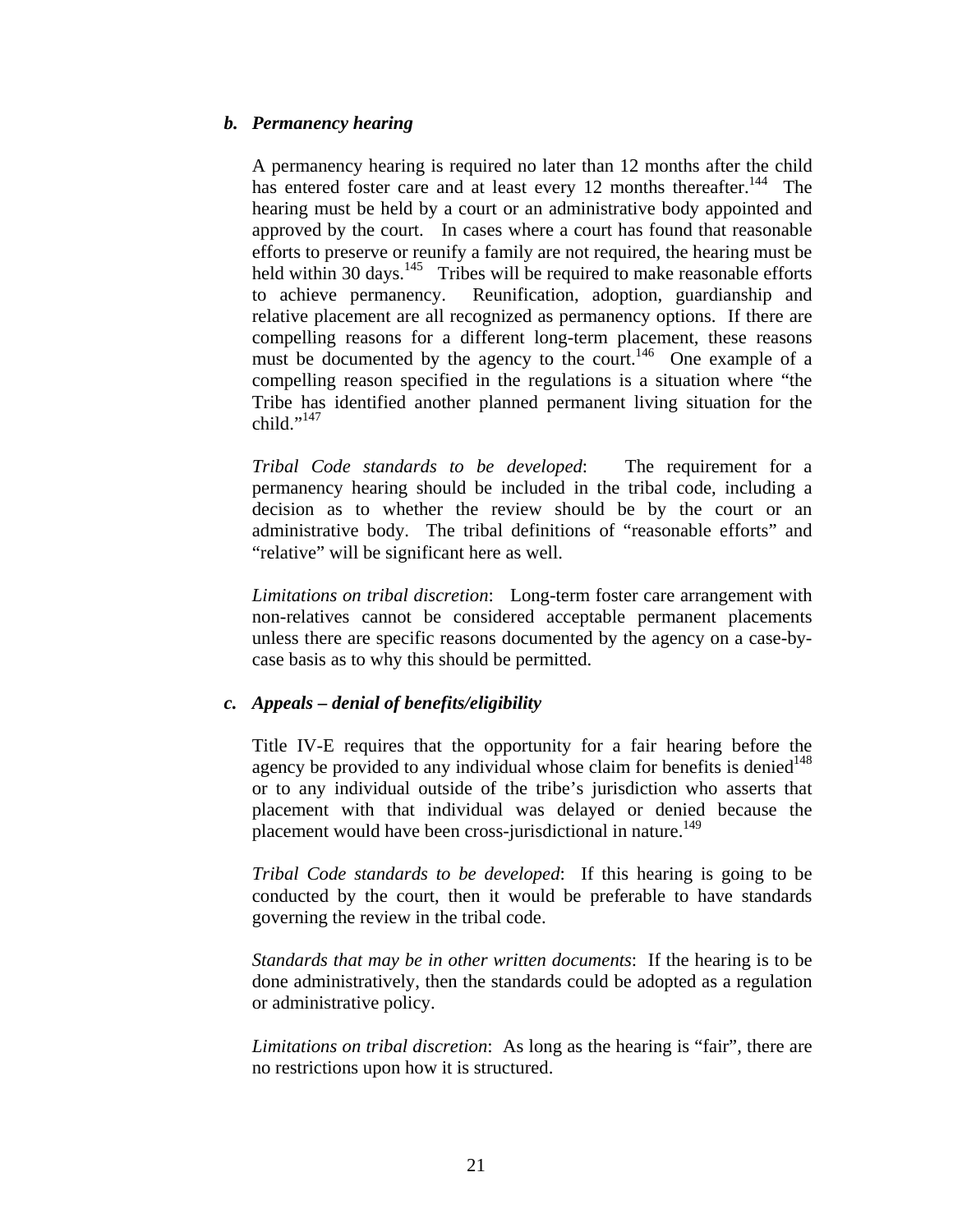#### *d. Alternative Dispute Resolution*

Although Title IV-E does not require the adoption of alternative dispute resolution systems, many tribes have such mechanisms in their tribal codes.150 Title IV-E includes a Family Connection competitive grant program that may be used to fund certain types of alternative processes – for example, family group decision-making meetings.<sup>151</sup>

#### **3. Required administrative procedures**

# *a. Licensing of foster and adoptive homes, guardianships and child care institutions*

Tribes have the authority to set their own standards for foster and adoptive homes, child care institutions, and guardianships.<sup>152</sup> Under Title IV-E, there must be a tribal governmental entity specifically charged with the responsibility to develop standards for foster family homes and child care institutions.153 Non-safety waivers of the standards for relative foster homes are allowed.<sup>154</sup> If an individual has committed certain crimes, he/she may not be approved as a foster or adoptive parent or as a guardian.155 In the case of foster and adoptive parents, this is true regardless of whether Title IV-E funds are used for the placement.<sup>156</sup> (See also next section on background checks.)

*Tribal Code standards to be developed*: The code should probably specify the types of individuals who are ineligible to be foster parents, adoptive parents or guardians. Actual licensing standards would normally not be in the code, however, but a tribe may want to specify in its code which tribal governmental entity has been charged with the responsibility to develop the standards.

*Standards that may be in other written documents*: In order to operate the program, a tribe must have licensing standards in place for foster family homes and child custody institutions.

*Limitations on standards*: The tribe may not license or approve a foster or adoptive parent, regardless of whether Title IV-E funds are used for the placement, who was convicted of a felony for child abuse or neglect, spousal abuse, crime against children or a crime involving violence (except in case where the violent crime was physical assault or battery, in which the individual is disqualified only if the felony was committed within the last 5 years). Any individual with a drug-related offense within the last 5 years is also disqualified.<sup>157</sup> The same restrictions apply to guardians who receive Title IV-E payments.158 Similar restrictions have already been imposed by the Indian Child Protection and Family Violence Prevention Act upon tribes operating "638 contracts" pursuant to the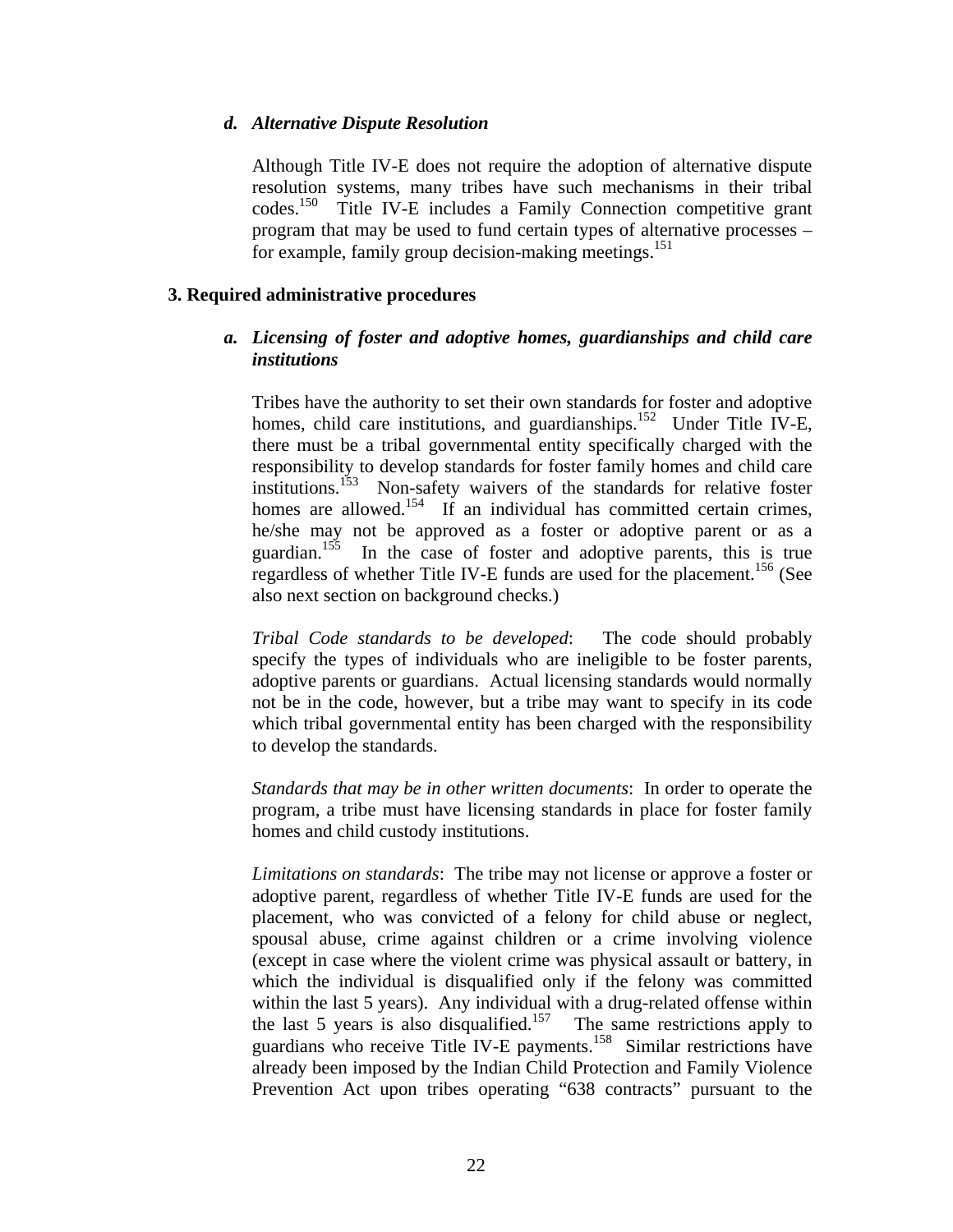Indian Self-Determination and Education Assistance Act or receiving grants awarded under the Tribally Controlled Schools Act.<sup>159</sup> Standards for tribal foster family homes and tribal child care institutions must be reasonably in accord with standards recommended by national organizations.160

# *b. Background checks*

Title IV-E requires (1) finger-print based criminal record checks, and (2) checks of any child abuse and neglect registry maintained by States/Indian tribes. These requirements apply to all prospective foster and adoptive parents, regardless of whether Title IV-E funds are used for the placements, and for guardians that will be receiving Title IV-E guardianship assistance payments. Child abuse and neglect registries must be checked for all jurisdictions in which any adult living in the home has resided in the last five years. Safeguards must be in place to prevent this information from being used for any purpose other than the licensing or approval of a foster care or adoptive home.<sup>161</sup>

*Tribal Code standards to be developed*: A tribe may want to include privacy provisions in its code that will ensure that the information received is used only for the purposes intended.

*Standards that may be in other written documents*: Procedures for conducting background checks may be included in regulations or a policy manual.

*Limitations on tribal discretion*: The check for criminal records must include a search of national crime information databases (defined as the National Crime Information Center and its incorporated criminal history databases, including the Interstate Identification Index).162Of note, the Indian Child Protection and Family Violence Prevention Act has already been interpreted to require that tribes who operate "638 contracts" or receive grants under the Tribally Controlled Schools Act conduct a criminal history record check of all prospective foster parents.<sup>163</sup>

# *c. Case plans*

A case plan is required for each child receiving foster care maintenance payments.164

*Standards that may be in other written documents*: Procedures for developing case plans and the contents of the case plan may be included in regulations or a policy manual.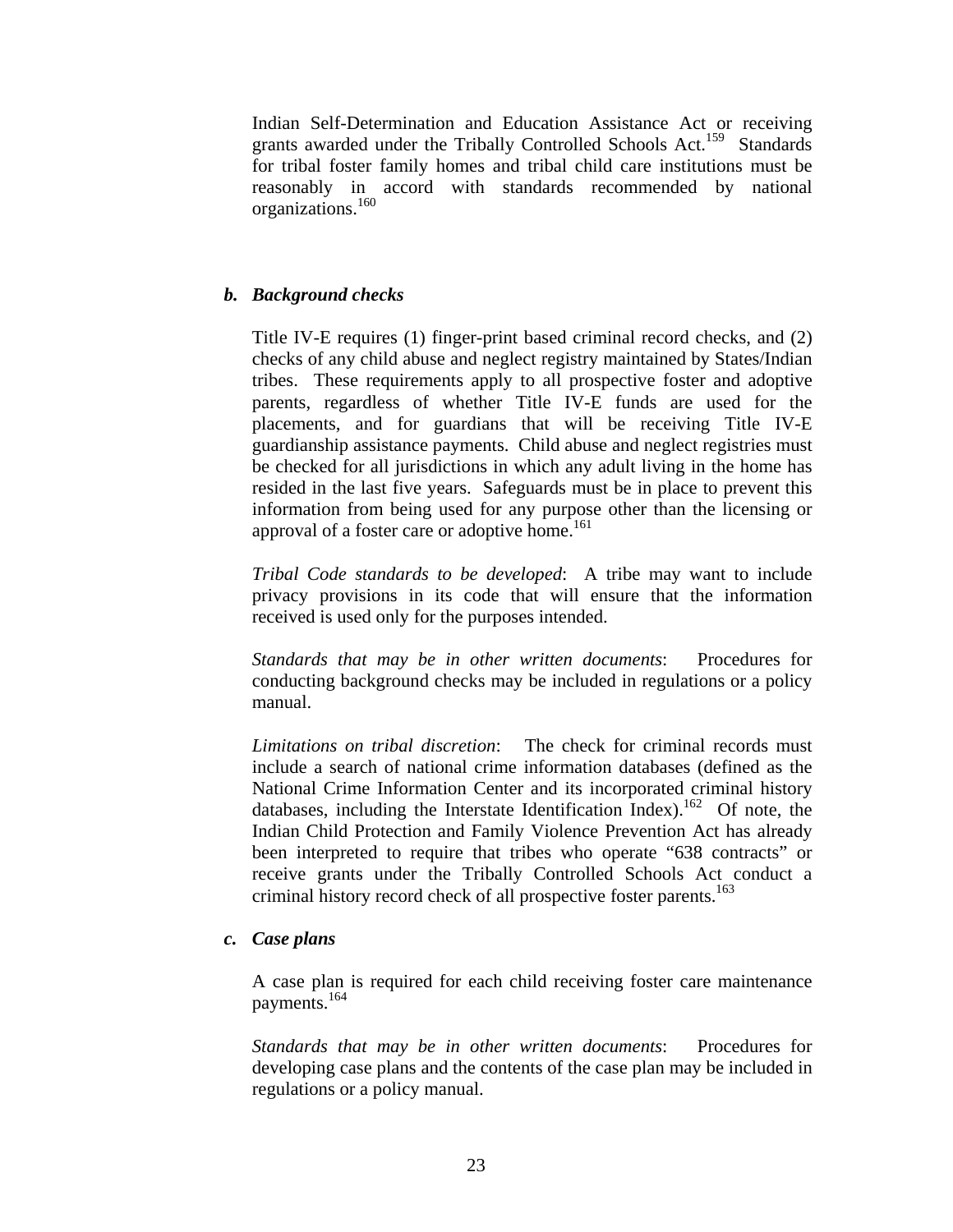*Limitations on tribal discretion*: A case plan must be a written document developed within 60 days of the removal of the child that includes (1) a description of the placement, including a discussion about its safety and appropriateness, (2) a plan for ensuring that the child is receiving safe and proper care and describes the services will be provided to reunite the child and family or move the child toward an alternative permanent placement, (3) the health and education records of the child, (4) a written plan to assist foster children over the age of 16 to transition from foster care to independent living, (5) documentation of efforts to find a permanent placement if the goal is not reunification, (6) a description of the steps taken and findings made (there are several requirements laid out in the statute) if a decision is made to place the child in a relative guardianship, and (7) a plan for ensuring the educational stability of the child while in foster care.165 Title IV-E also requires that there be standards pertaining to the content and frequency of caseworker visits. Visits must be made on at least a monthly basis.<sup>166</sup> (Case plans may also contain other pieces of specific information relating to the child and family that are not required by Title IV-E.)

## *d. Employment practices*

Title IV-E requires merit-based employment practices.

*Standards that may be in other written documents*: Hiring procedures may be specified in the tribal code or developed administratively as part of regulations or a policy manual.

*Limitations on tribal discretion*: There is no specific federal definition of merit-based.

#### *e. Home studies*

Agencies must conduct home studies within 60 days of a request from another jurisdiction and accept home studies from other jurisdictions unless there are specific findings that a decision in reliance on the report would be contrary to the welfare of a child.<sup>167</sup>

*Standards that may be in other written documents*: This may be handled through administrative policies. A tribe could choose to define "contrary to the welfare of a child" in either its code or regulations to guide its review of home studies from other jurisdictions.

*Limitations on tribal discretion*: See above.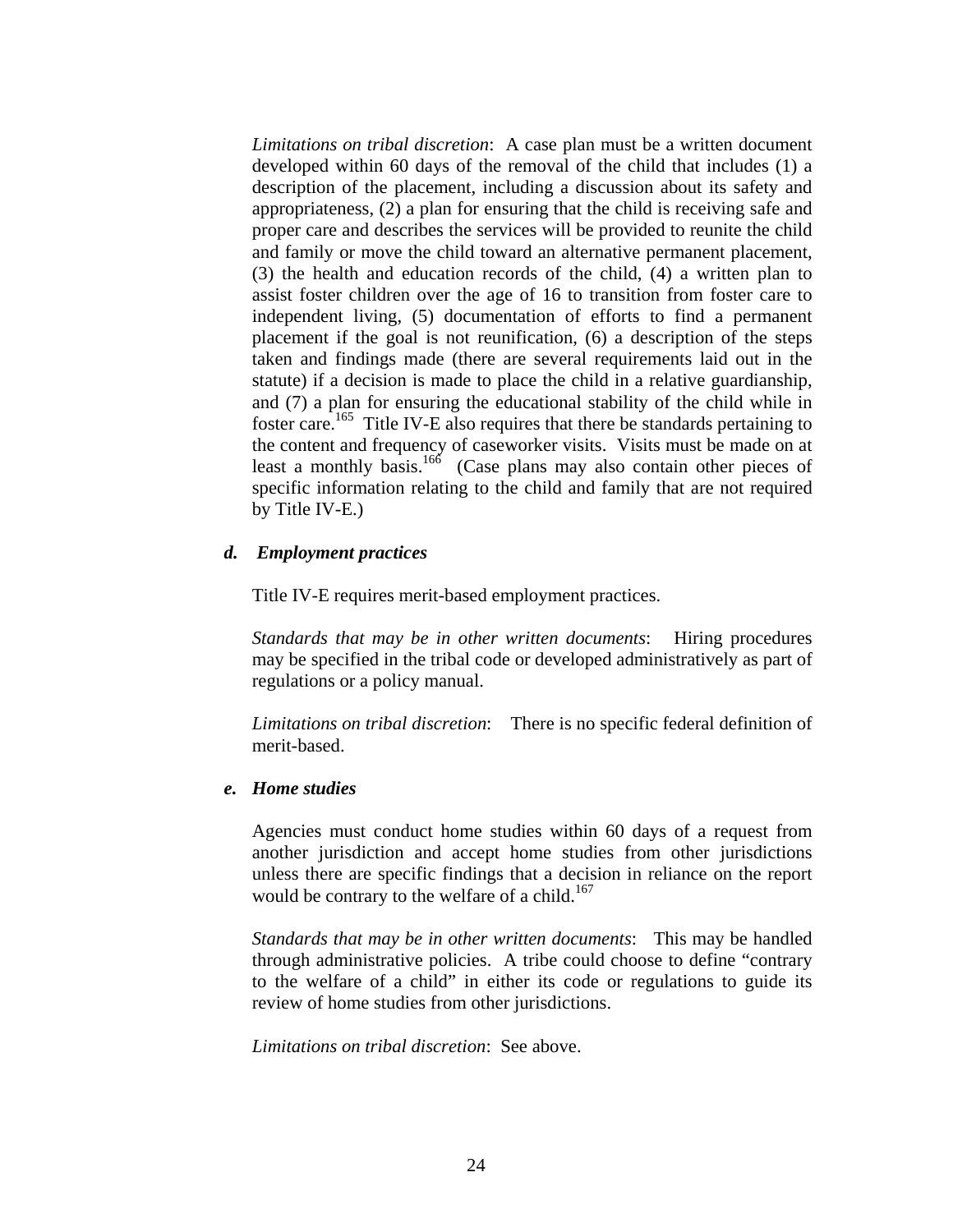# *f. Payments*

The tribe sets the level of foster care maintenance payments and negotiates adoption assistance, and (at the tribe's option) relative guardianship payments.168

*Tribal Code standards to be developed*: In its code (or by resolution), a tribe should either set the level of foster care and adoption assistance payments or establish a mechanism and/or process for determining the level of payments.

*Standards that may be in other written documents*: Developing provisions in a manual for tracking expenditures for the purpose of drawing down federal funding, including the tracking of in-kind expenditures, is essential.

*Limitations on tribal discretion*: Obviously, the tribal ability to set foster care maintenance payment levels is limited by its ability to fund the tribal match portion of the payments which may not be in-kind. The amount paid to a family pursuant to an adoption assistance or guardianship agreement may not exceed the level set for foster care maintenance payments and the agency must also pay nonrecurring costs incurred by the adoptive parents or guardian (within certain limits).<sup>169</sup>

# *g. Maximum number of children in foster care*

 The plan must provide for specific goals for each fiscal year as to the maximum number of children (by number or percentage of foster care placements) who will remain in foster care in excess of 24 months and describe the steps that will be taken to achieve this goal.<sup>170</sup>

*Tribal Code standards to be developed*: Setting the maximum number of children that may be in long-term foster care must be implemented through the adoption of a law or an administrative regulation having the force of law.171

*Standards that may be in other written documents*: The steps that will be taken to achieve this goal should be included in agency policies.

# *h. Providing services*

The agency's program must include preplacement, reunification, and permanency services (which may be funded by other funds, such as ICWA or Title IV-B funds) and ensure that the child is enrolled in school.<sup>172</sup>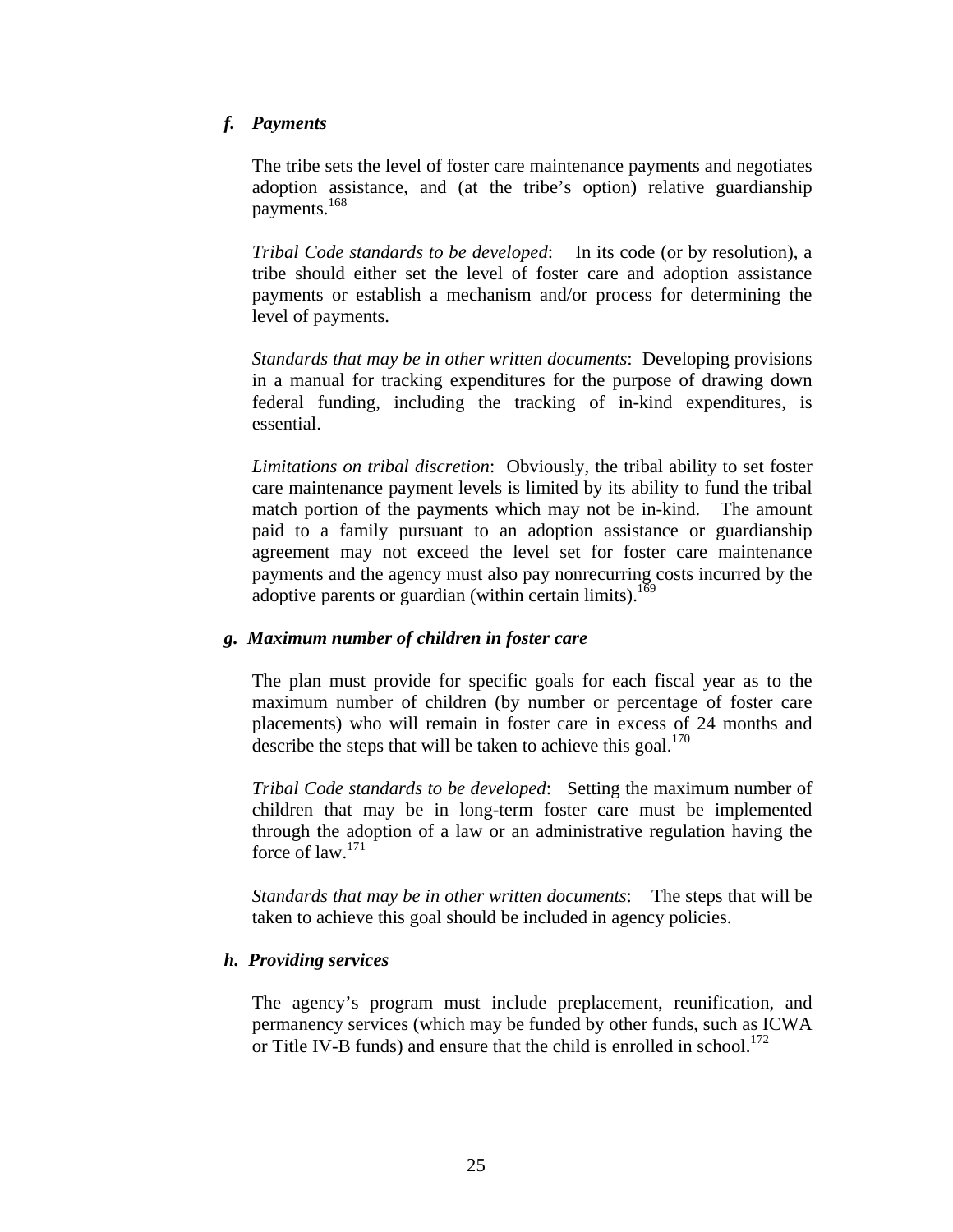*Standards that may be in other written documents*: The steps that will be taken or arrangements that will be made to ensure that these services are provided should be specified in an agency procedures manual or some other appropriate written document as they are part of the plan that must be submitted to HHS.

## *i. Training*

The agency must provide training to foster parents and may train a variety of agency and court personnel using Title IV-E dollars.173 The list of individuals who may receive training includes adoptive parents, guardians, court judges, prosecutors, court appointed special advocates or guardian *ad litems*, child placement agencies, child protection services, family preservation and support services and law enforcement.<sup>174</sup> By regulation, all training activities must be included in the tribe's Title IV-B plan.<sup>175</sup> HHS has interpreted the law as requiring tribes to operate the Title IV-B, Part 1 child welfare program in order to be eligible for directly operating Title IV-E. $^{176}$ 

*Standards that may be in other written documents*: The training plan for each year should be included in the appropriate agency document. As indicated by the list of potential participants, training will need to focus on the issues from both a service provider and court system perspective.

#### *j. Eligibility determinations*

 In order to be eligible for Title IV-E funding, a child's family must have an income level below the level that would have made them eligible for the now defunct Aid to Families with Dependent Children (AFDC) on July 16, 1996. The AFDC standards of the state where the child resided at the time of removal govern. $177$ 

*Standards that may be in other written documents*: A procedure for making eligibility determinations should be included as part of the agency's written policies.

*Limitation on tribal discretion*: The statute is explicit that the 1996 AFDC standard must be met for the state where the child resided at the time of removal. This is a problem for tribes located in more than one state, but it appears to be unlikely that HHS will interpret this provision to provide flexibility. A legislative fix may be necessary.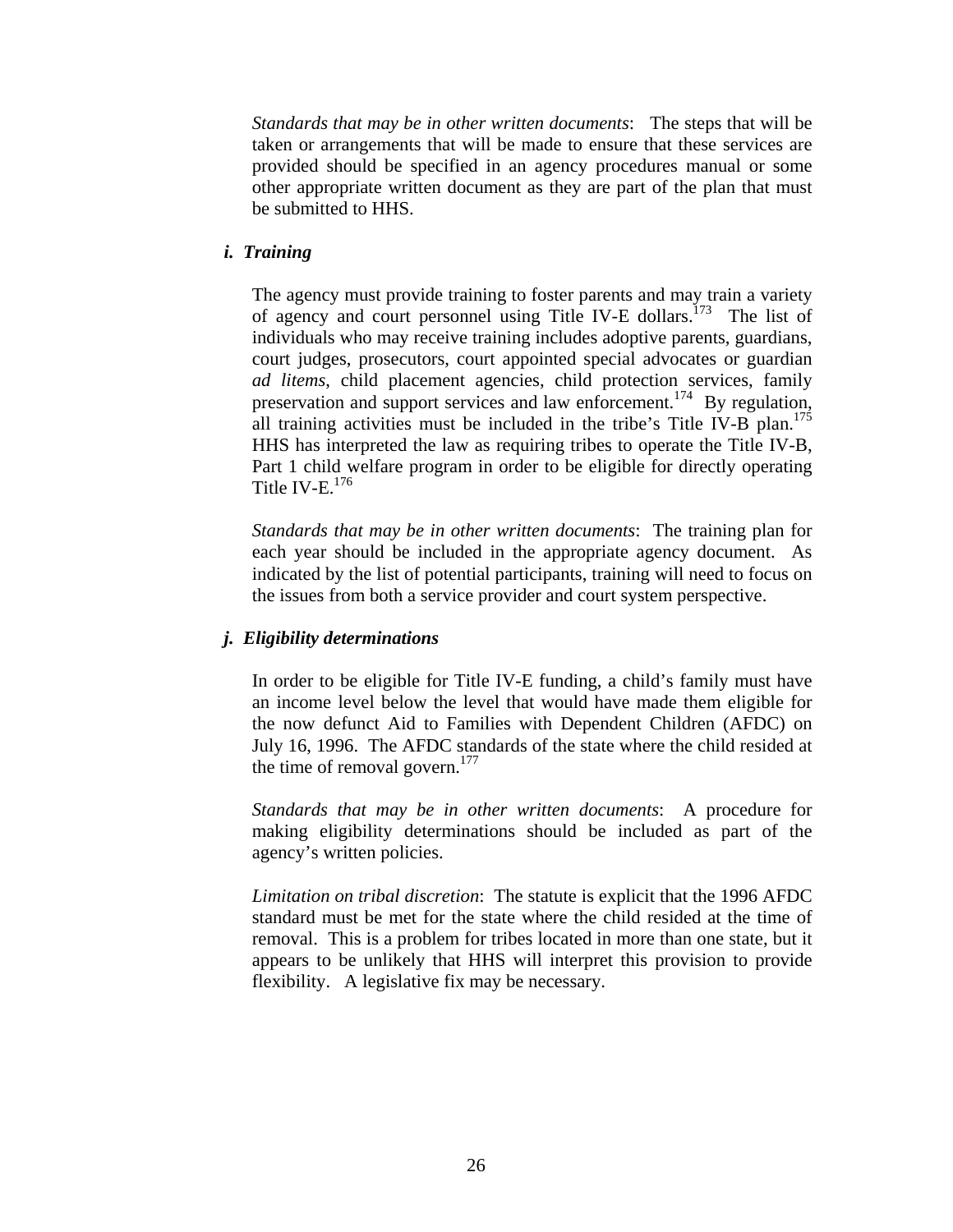#### *k. Reports and evaluation*

 Title IV-E requires the submission of various reports, data and evaluations.178

*Standards that may be in other written documents*: These requirements should be summarized in an agency procedures manual or some other appropriate written document as they are required to be part of the plan that must be submitted to HHS. (An analysis of the data requirements is outside the scope of this paper. A separate paper on Title IV-E data requirements has been prepared for the NCAI Policy Research Center.)

# *l. Chafee program*

Tribes are eligible to separately apply for funds from the Chafee Independent Living Program which provides a range of services to youth who are aging out of the foster care system. $179$ 

*Standards that may be in other written documents*: If a tribe chooses to operate this program, the program requirements should be summarized in an agency procedures manual or similar document.

## *m. Cross-system coordination*

In order to fully implement the Title IV-E program, cross-system coordination will be required between the tribal IV-E agency and the state Title IV-B/IV-E agency, state Medicaid office, Title IV-D child support enforcement program, the tribal TANF program (or state if the tribe is not operating TANF), Title XX programs (very few tribes operate Title XX programs), appropriate law enforcement personnel, the tribal court system and the state court system, particularly if the tribal IV-E agency will be accepting care and responsibility of children who are not resident or domiciled on the reservation or within Indian country.<sup>180</sup>

*Standards that may be in other written documents*: Cross-system coordination requirements should be summarized in an agency procedures manual or similar document. Written agreements with some of the coordinating agencies may also be beneficial.

# **4. Jurisdictional issues**

# *a. Who is subject to the jurisdiction of the court (personal jurisdiction)*

Title IV-E recognizes tribal authority to determine the service population to be covered by the plan. $181$  As part of this determination, the tribe needs to decide the maximum age of children to be covered by Title IV-E. It is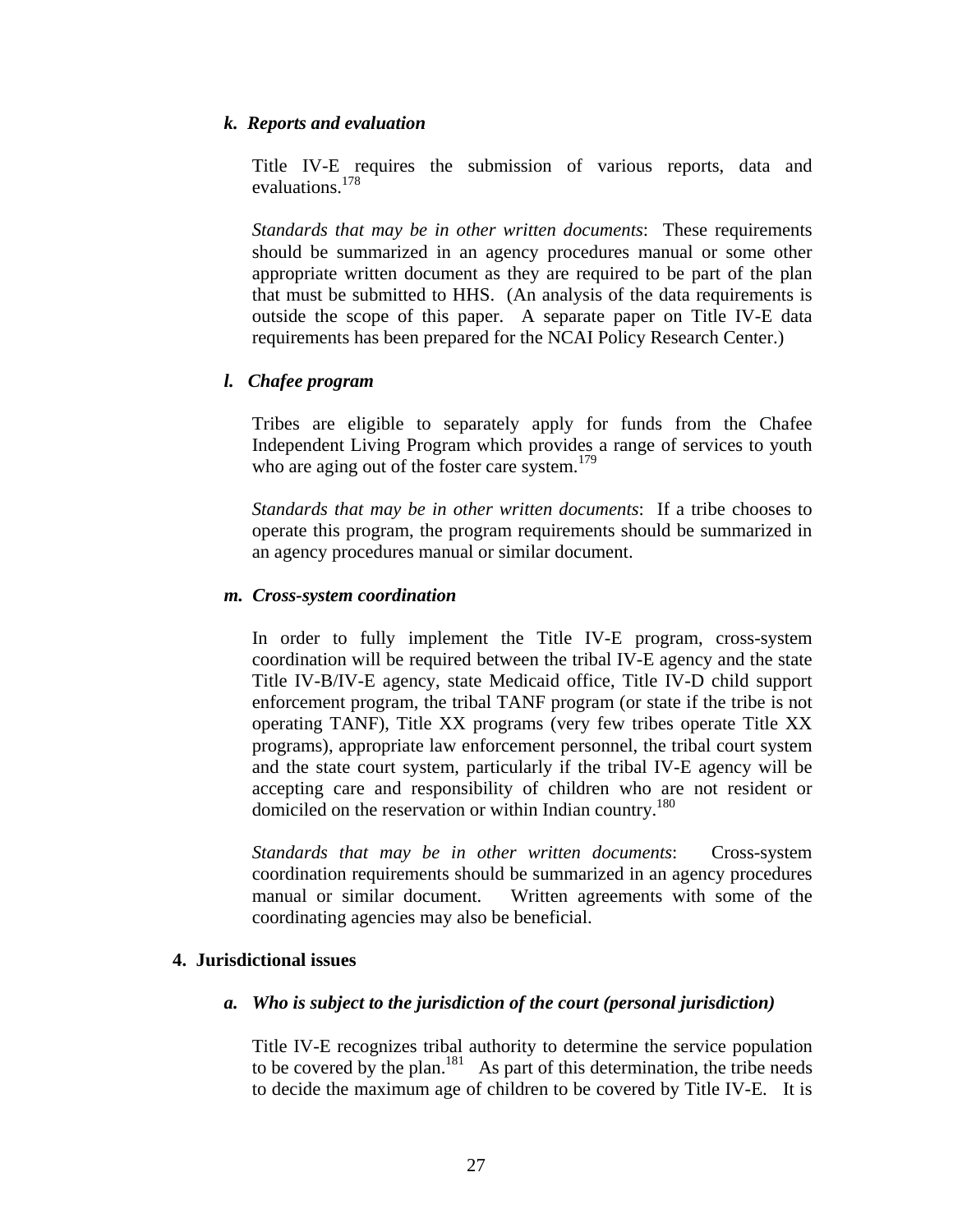mandatory to cover children through age 17 and optional to cover children who are 18, 19 or 20 (subject to certain additional requirements specified in the statute that the older youth must meet in order to be eligible, see below).<sup>182</sup> Transition plans must be developed for youth aging out of the system.<sup>183</sup> If the tribe receives Chafee funds for these youth, it must have objective criteria for determining eligibility for services.184

*Tribal Code standards to be developed*: The code needs to define which children are subject to the tribe's jurisdiction and, if the tribe decides to increase the maximum age to 18 or older, then it should include that in the code as well. If the tribe's IV-E plan extends beyond tribal members, the tribe would either need to recognize in its code that it has jurisdiction over non-member children and families or negotiate an agreement with the state regarding obtaining care and custody through state court.

*Standards that may be in other written documents*: The development of transition plans and criteria for determining eligibility for Chafee funds (if the tribe receives such funds) would be appropriate subjects for agency regulations or policy manuals.

*Limitations on tribal discretion*: Transition plans, objective criteria for access to Chafee funds and covering all children who have not attained the age of 18 are mandatory requirements. Tribes have the option of including youth between the ages of 18-20 years old who are in foster care or the subject of adoptive or guardian assistance agreements, although youth who are covered through agreements may be included only if they were at least 16 years of age when the agreements became effective.<sup>185</sup> In addition, the older youth may be covered only if one of the following is true: the youth (1) is completing secondary education, (2) enrolled in post-secondary or vocational education, (3) participating in an employment program, (4) employed at least 80 hours/month, or (5) incapable of engaging in any of the aforementioned activities due to a medical condition.<sup>186</sup>

*Example of definition of "Indian" in tribal code*:

Blackfeet Family Code – Chapter 2

*31.*Indian" - A person who is:

- a. An enrolled member of any federally recognized Indian Tribe;
- b. Eligible for enrollment in any Indian Tribe and a biological child of an enrolled member of an Indian Tribe; or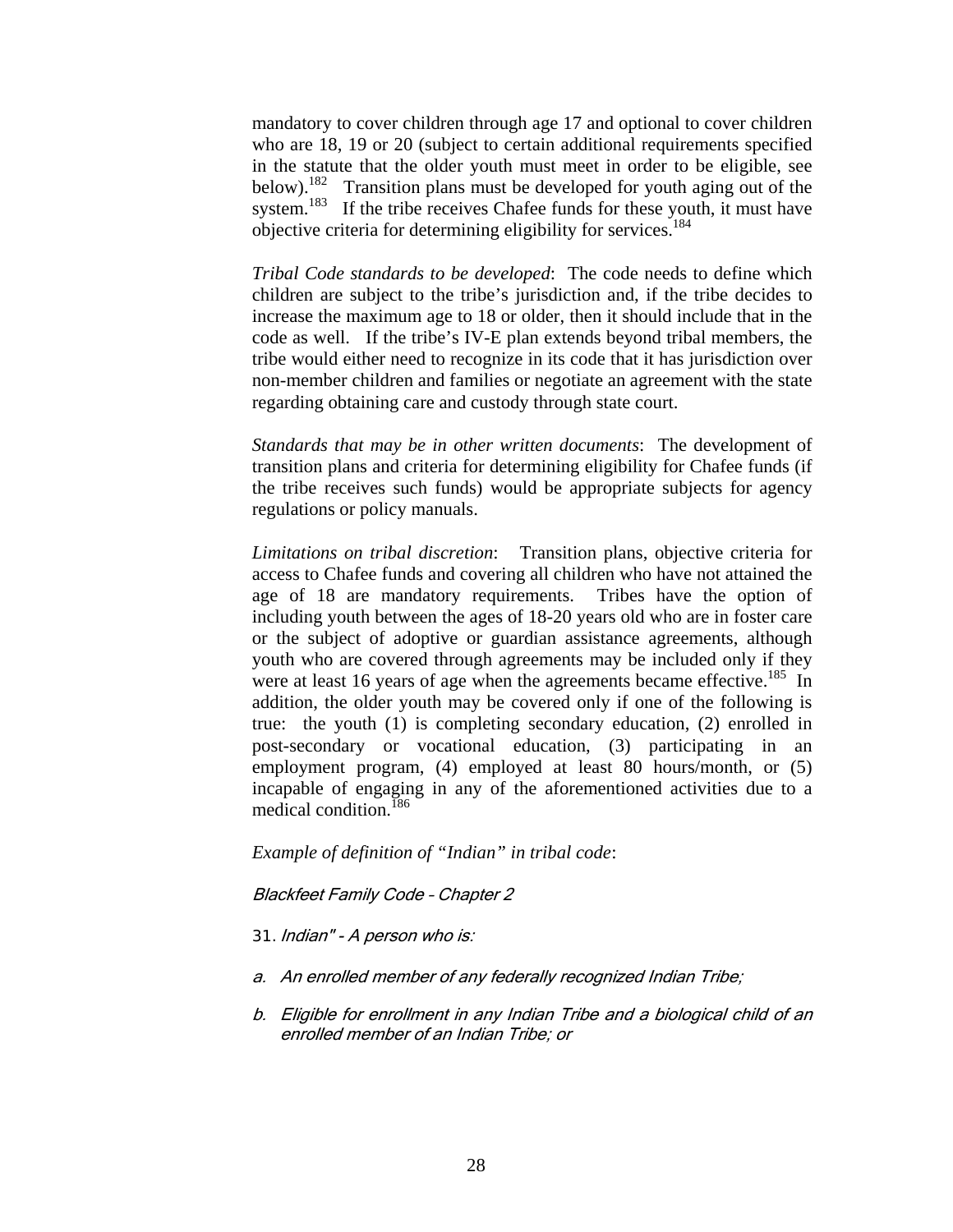c. A descendent of a member of any Indian Tribe who is a resident or domiciliary of the Blackfeet Indian Reservation or who has significant family or cultural contacts with the Blackfeet Indian Reservation.

# *b. Definition of territorial jurisdiction*

Title IV-E recognizes tribal authority to determine the service area to be covered by the plan.<sup>187</sup> Title IV-E also prohibits denying or delaying the placement of a child for adoption when an approved family is available in another jurisdiction.188

*Tribal Code standards to be developed*: Tribal codes should specify the territory over which the tribe asserts exclusive jurisdiction and the circumstances under which it will exercise concurrent jurisdiction. Tribes may also choose to define their service area in the code if the area is different than the area over which the tribe is asserting exclusive jurisdiction. Finally, tribes may also want to define the meaning of an "approved" home for purposes of this provision. For example, a tribe may want to provide that homes are considered "approved" only if they fall within the placement preferences in the tribal code.

*Standards that may be in other written documents*: If the tribe's service area exceeds the area where it is exercising exclusive jurisdiction, an agreement with the state (or perhaps a county) will probably be necessary if the plan is to be fully implemented. There are a number of issues that will need to be resolved. For example, will these cases routinely be transferred to tribal court? Where a case is not transferred to tribal court, will the tribal agency be awarded/accept custody from a state court? If so, how will that process work?

*Limitations on tribal discretion*: It is unknown how the Title IV-E provision on inter-jurisdictional placement will be interpreted in a situation where a tribe discourages, or even prohibits off-reservation adoptions.

# *c. Tribal court structure*

If there is more than one tribal court, the tribal code should specify which court has jurisdiction over child custody cases. Tribes that choose to operate Title IV-E may choose to set up a special court for these purposes if one does not currently exist.

*Tribal Code standards to be developed*: If a separate Children's Court or Family Court is to be created, code provisions would be necessary. At a minimum, the code should empower the tribal court, or a specific part thereof, with authority over these cases.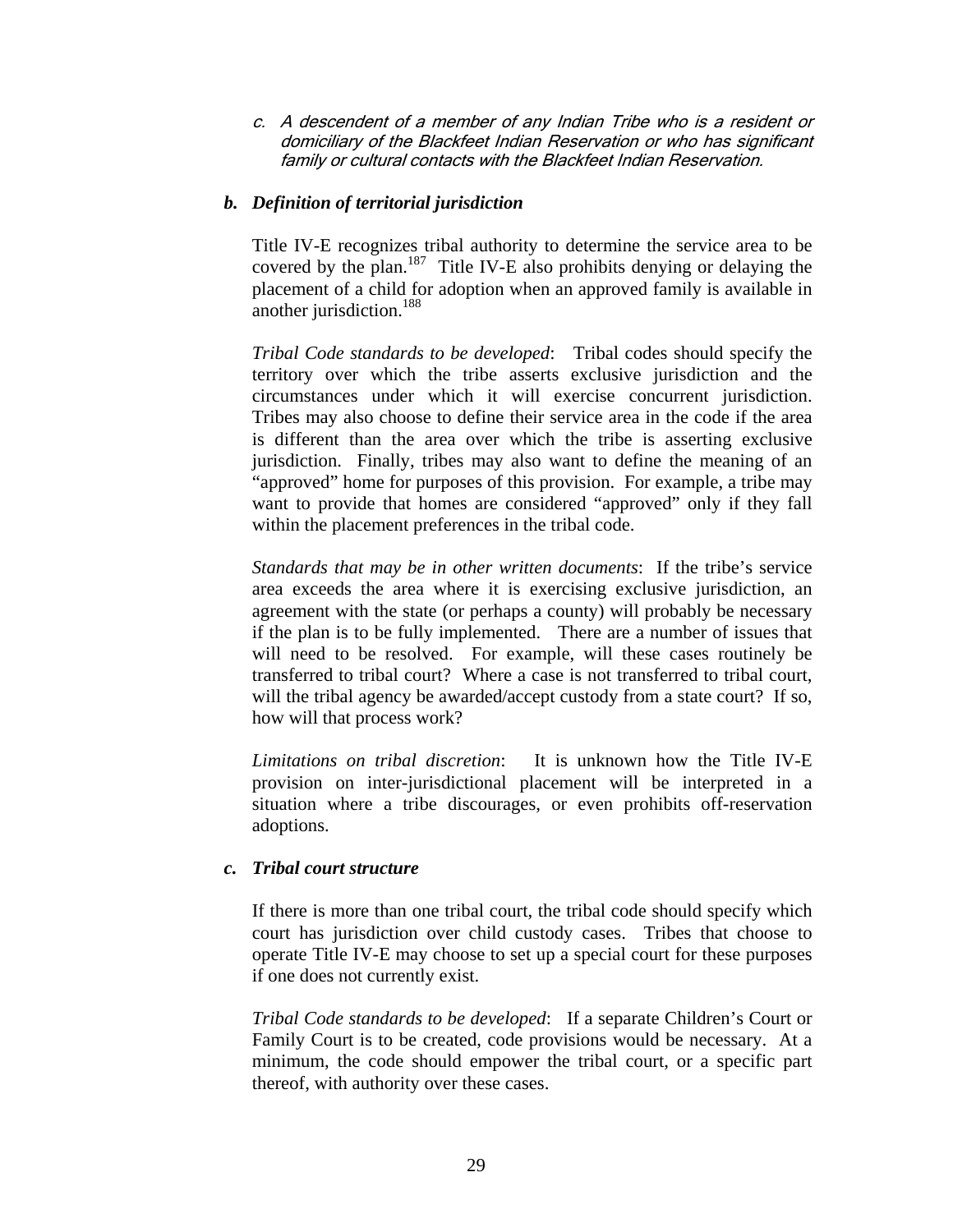*Standards that may be in other written documents*:Many of the details as to how such a court might operate could be included in Court Rules, as opposed to the code.

*Limitations on tribal discretion*: None

## **5. Third-party rights/obligations**

#### *a. Foster parents, preadoptive parents and relatives*

Foster parents, preadoptive parents and relatives providing care all have the right to notice of, and a right to be heard in, any proceeding held with respect to the child. This does not mean that they must be treated as a party to the proceeding, however.<sup>189</sup> In addition, all adult relatives of child placed in foster care who can be identified by due diligence (excluding individuals with a history of family or domestic violence) must be provided with notice of a child's removal from his or her family within 30 days of the removal. $190$ 

*Tribal Code standards to be developed*: To the extent that the hearings take place in court, the tribal code should spell out the rights of foster parents, preadoptive parents and relatives in regard to participation in these proceedings.

*Standards that may be in other written documents*: If proceedings are to take place within the agency, the rights of these third parties could be specified in a regulation or other agency document. Procedures to identify and notify relatives would also need to be developed by the agency and included in regulations, a policy manual or similar document.

*Limitations on tribal discretion*: See above.

#### *b. Families receiving IV-E benefits before the tribal IV-E plan is approved*

Families currently receiving benefits may not lose their benefits by reason of the approval of a tribal IV-E plan.<sup>191</sup>

*Standards that may be in other written documents*:This requirement may be incorporated into a written document governing agency procedures.

*Limitations on tribal discretion*: Existing recipients must be held harmless.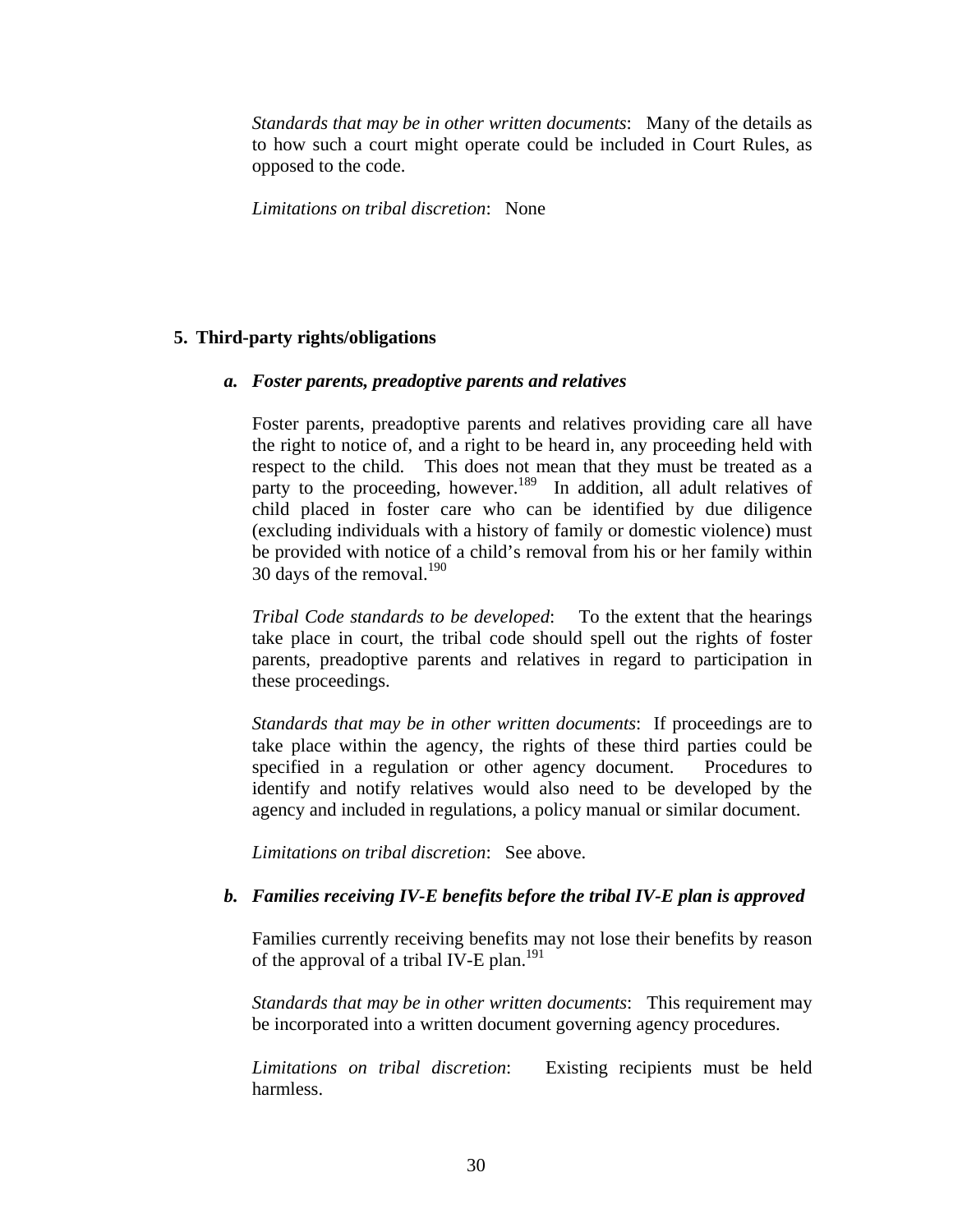# *c. Reporting of child abuse or neglect*

Title IV-E requires the agency to report child abuse and neglect to an appropriate agency or official.<sup>192</sup>

*Tribal Code standards to be developed*: The tribe may want to specify who is required to report child abuse and neglect and to whom it should be reported. This is especially so if the tribe wants to require tribal employees from multiple agencies (e.g., child welfare, police, court system) to report.

*Standards that may be in other written documents*:How such reports are handled would be an appropriate subject for agency regulations, policy documents, or court rules as the case may be.

*Limitations on tribal discretion*: Title IV-E establishes a duty to report, but does not specify any of the details.

## *d. Medicaid*

All children who fall under Title IV-E are Medicaid eligible and should be enrolled in the program.<sup>193</sup>

*Standards that may be in other written documents*:Arrangements may need to be made with the State to ensure that all children obtain coverage, which should be documented in some manner.

#### *e. Privacy*

The plan must include safeguards to ensure that the information obtained about individuals in the Title IV-E program is used only for the administration of the program, a federal benefit program, or for valid criminal or civil investigations.194

*Standards that may be in other written documents*: If a tribe wants to provide maximum protection, it may want to place restrictions on the use of information in its code. Agency regulations might also provide adequate protection.

*Limitation on tribal flexibility*: The statute sets out the minimum level of protection that is required.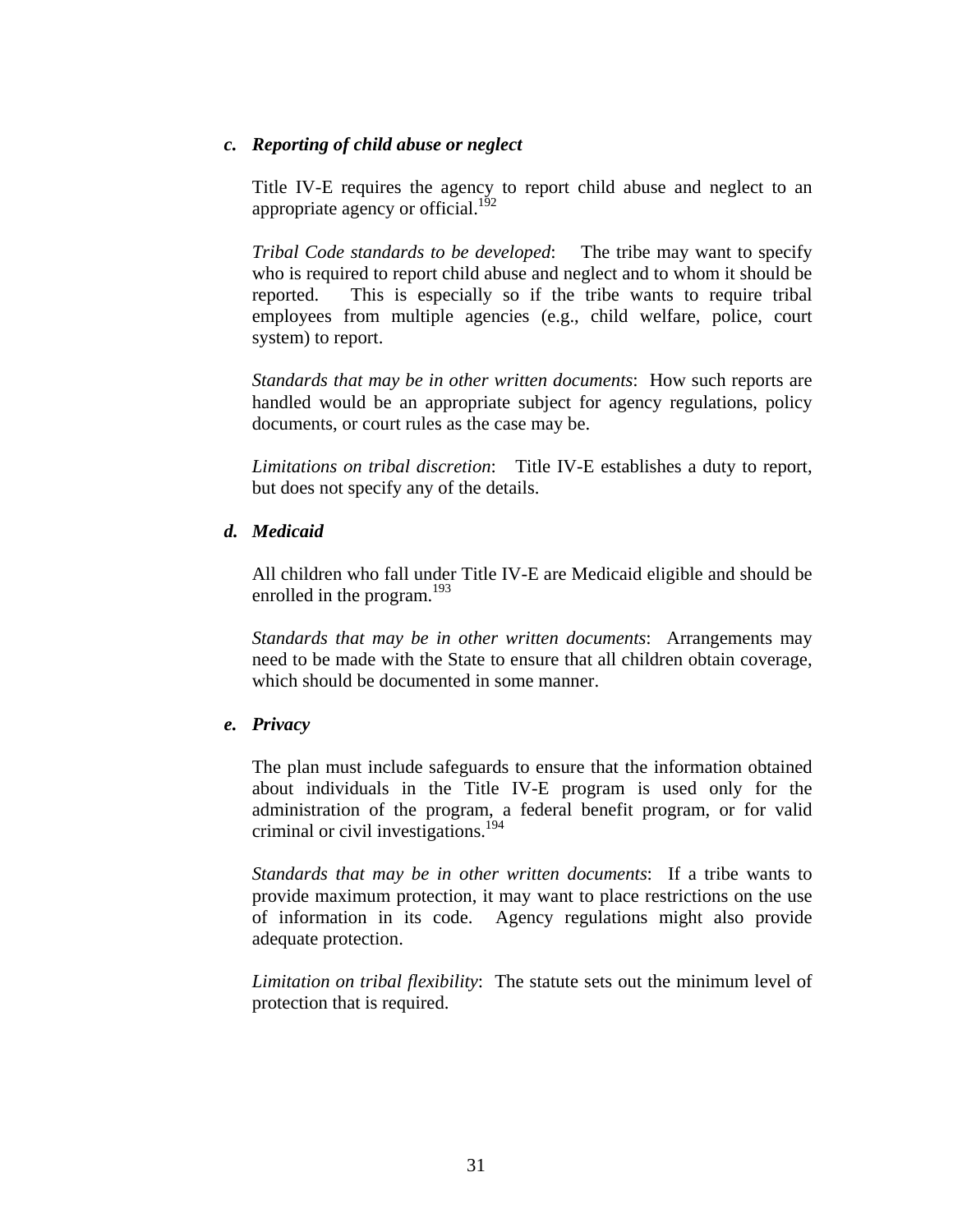#### **Conclusion**

 In order to meet Title IV-E requirements there are a number of elements that must be included in tribal codes, regulations and/or written policies. Many of these elements are already present in tribal codes, regulations, policy manuals, and similar documents, but almost all tribes will need to modify these legal documents to some extent.

 This means that tribes will need to have in place or develop a process by which these changes are going to be made. Given the impact of these requirements upon tribal children and families and their long-term consequences, a community-based process will often be the preferred approach to develop these code provisions, regulations and policies. Of course, many of the requirements are very technical. Thus, individuals with technical expertise will also need to be part of the process.

Some of the Title IV-E requirements are inflexible and a tribe will need to think through the consequences of adopting these requirements and decide whether it is willing to adopt these changes in order to operate the IV-E program. For example, there are requirements for specific findings to be made in order to obtain federal funding for foster care placements and guardianships, including eligibility standards set by statute, certain provisions that must be included in guardianship and adoptive assistance agreements, requirements for background checks and corresponding restrictions upon who can be licensed as a foster or adoptive home or approved for a guardianship, and permanency hearings and case reviews that must take place within certain time frames.

Many of the most important requirements are less prescriptive, however. For example, tribes can develop their own standards for when a child is in need and when removal from the child's home or termination of parental rights is appropriate, determine placement preferences, define "relative" and the meaning of "adoption", develop their own service areas, licensing standards and levels of payment, and create whatever tribal court structure works best for them. Thus, tribes have a significant amount of flexibility and opportunity to craft provisions that will best accomplish their goals for their children consistent with their own cultural beliefs.

 There is no one right way to create the legal structure needed for the Title IV-E program. In this paper, I have tried to provide some structure for thinking about these issues – so a tribe can make an educated decision about whether to operate Title IV-E programs, understand the tools that are needed to make it work, and, if a tribe decides to operate the program, to make the decisions and adopt the legal framework necessary to take advantage of the program.

#### NOTES

 $\overline{a}$ 

 $1$  42 U.S.C. 620 et seq. and 42 U.S.C. 670 et seq., respectively. <sup>1</sup> 42 U.S.C. 620 <u>et seq</u>. and 42 U.S.C. 670 <u>et seq</u>., respectively.<br><sup>2</sup> 42 U.S.C. 671(o)(16): 42 U.S.C. 675(1): 42 U.S.C. 675(5)(A)

<sup>&</sup>lt;sup>2</sup> 42 U.S.C. 671(a)(16); 42 U.S.C. 675(1); 42 U.S.C. 675(5)(A).<br><sup>3</sup> 42 U.S.C. 671(a)(16); 42 U.S.C. 675(5)(B) and (C)

 $3$  42 U.S.C. 671(a)(16); 42 U.S.C. 675(5)(B) and (C).

 $42$  U.S.C. 671(a)(15).

<sup>5</sup> 42 U.S.C. 622(b)(10)(B); 42 U.S.C. 629b(a)(9); 42 U.S.C. 671(a)(15); 42 U.S.C. 675(5)(E).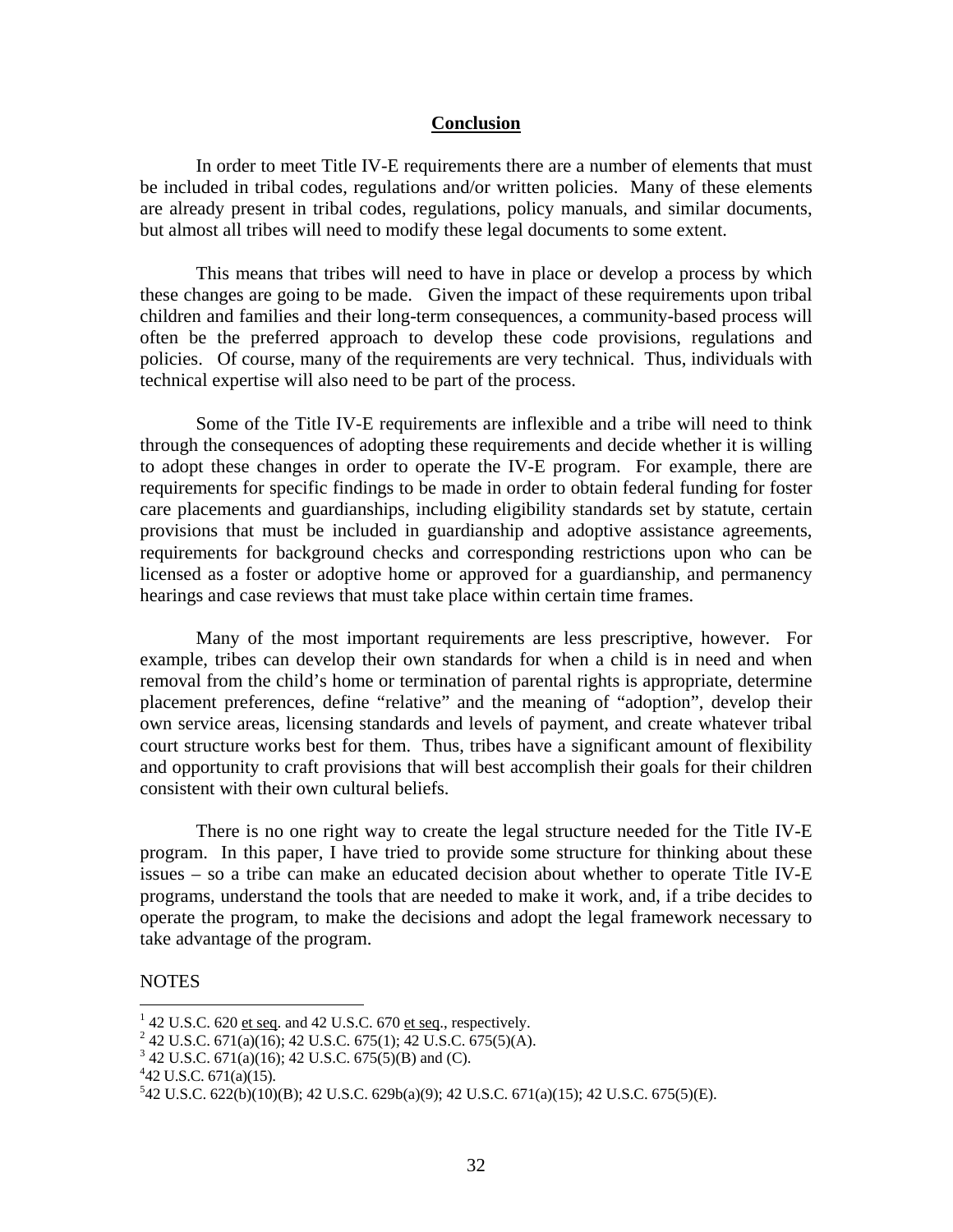- $7$  42 U.S.C. 673b.
- $842$  U.S.C.  $675(5)$ (E).
- $9^9$  42 U.S.C. 671(a)(15)(F).
- <sup>10</sup> 42 U.S.C. 671(a)(23).
- $11$  42 U.S.C. 671(a)(15).
- <sup>12</sup>42 U.S.C. 629b(a)(4); 42 U.S.C. 629a(a)(7) and (8). See also 45 C.F.R. 1357.50(f)(1)(iii). <sup>13</sup> 42 U.S.C. 673(d); 42 U.S.C. 674(a)(5).
- 
- $14$  42 U.S.C. 673(a)(3).
- <sup>15</sup> 42 U.S.C. 677.
- <sup>16</sup> 42 U.S.C. 674(a)(1) and (2); 42 U.S.C. 673(d)(1)(D).

<sup>17</sup> 42 U.S.C.  $674(a)(3)$ . The reimbursement rate for training relative guardians, staff of child welfare agencies, court staff, attorneys, guardian *ad litems* and court-appointed special advocates (CASAs) phases in starting at 55% in FY 2009 and increasing by 5% each year until reaching 75% in FY 2013. 18 42 U.S.C. 679c.

- 
- 19 42 U.S.C. 671(a)(32).
- 20 42 U.S.C. 679c(e).
- <sup>21</sup> 42 U.S.C. 674(a)(1) and (2).
- <sup>22</sup> 42 U.S.C. 672(a)(2)(A)(iii); 42 U.S.C. 679c(c).<br><sup>23</sup> 42 U.S.C. 679c(c)(ii)(II).
- 
- <sup>24</sup> P.L. 101-351, sec. 301(d) codified as 42 U.S.C. 671 note.
- $25$  42 U.S.C. 679c(c)(1)(B).
- $26$  42 U.S.C. 679c(c)(2).
- <sup>27</sup> 42 U.S.C. 679c(c)(1)(A).
- 28 42 U.S.C. 679c(d).

<sup>29</sup> 42 U.S.C. 679c(c)(1)(D)(i); 25 U.S.C. 450j-1(j). It should be noted in regard to the use of P.L. 93-638 funding that child welfare services must be within the scope of the contract and, of course, the tribe must consider the impact upon other services if it chooses to use 638 funds in that manner. <sup>30</sup> 42 U.S.C. 679c(c)(1)(D).

- $31$  42 U.S.C. 679c(c)(1)(C)(ii)(II).
- $32$  42 U.S.C. 677(j).
- $^{33}$  P.L. 101-351, sec. 301(e) codified as 42 U.S.C. 671 note.
- $34$  P.L. 101-351, sec. 301(f) codified as 42 U.S.C. 671 note.
- $35$  42 U.S.C. 676(a).
- <sup>36</sup> See http://www.acf.hhs.gov/programs/cb/programs\_fund/discretionary/2009.htm  $^{37}$  42 U.S.C. 627.
- 
- <sup>38</sup> *Worcester v. The State of Georgia*, 31 U.S. (6 Pet.) 515, 559 (1832).
- 

<sup>40</sup> *National Labor Relations Board v. Pueblo of San Juan*, 276 F.3d 1186, 1192 (10<sup>th</sup> Cir. 2002) (citations omitted).<br><sup>41</sup> See, *e.g., South Dakota v. Yankton Sioux Tribe*, 522 U.S. 329, 343 (1998).

- 
- 

42 Oliphant v. Suquamish Indian Tribe, 435 U.S. 191, 208-209 (1978).<br>
43 Seminole Nation v. United States, 316 U.S. 286, 296-297 (1942).<br>
44 See, e.g., Indian Self-Determination and Education Assistance Act, 25 U.S.C. 450

Justice Act, 25 U.S.C. 3601 *et seq*. 45 *United States v. Quiver*, 241 U.S. 602, 603-604 (1916). 46 *Fisher v. District Court*, 424 U.S. 382, 387-389 (1976); see also *Raymond v. Raymond*, 83 F. 721 (8th Cir. 1897) and *In re Lelah-puc-ka-chee*, 98 F. 429 (N.D. Iowa, 1899). Domicile means an individual's permanent home, i.e., the place to which an individual intends to return notwithstanding temporary absences. In some cases, tribes have expansive definitions of "domicile" in their codes. See, *e.g.*, Nisqually Tribal Code section 50.02.01(i) ("The determination of domicile and residence shall be in accordance with tribal law and custom. In the absence of other factors clearly demonstrating an intent to establish a permanent home off Nisqually Tribal lands, a child's domicile/residence shall be deemed within Nisqually Tribal lands. Periods of time spent off Nisqually Tribal lands for purposes of education, employment, health, or other similar reasons do not affect domicile on the Tribal lands.")

 <sup>6</sup> 42 U.S.C. 671(a)(20).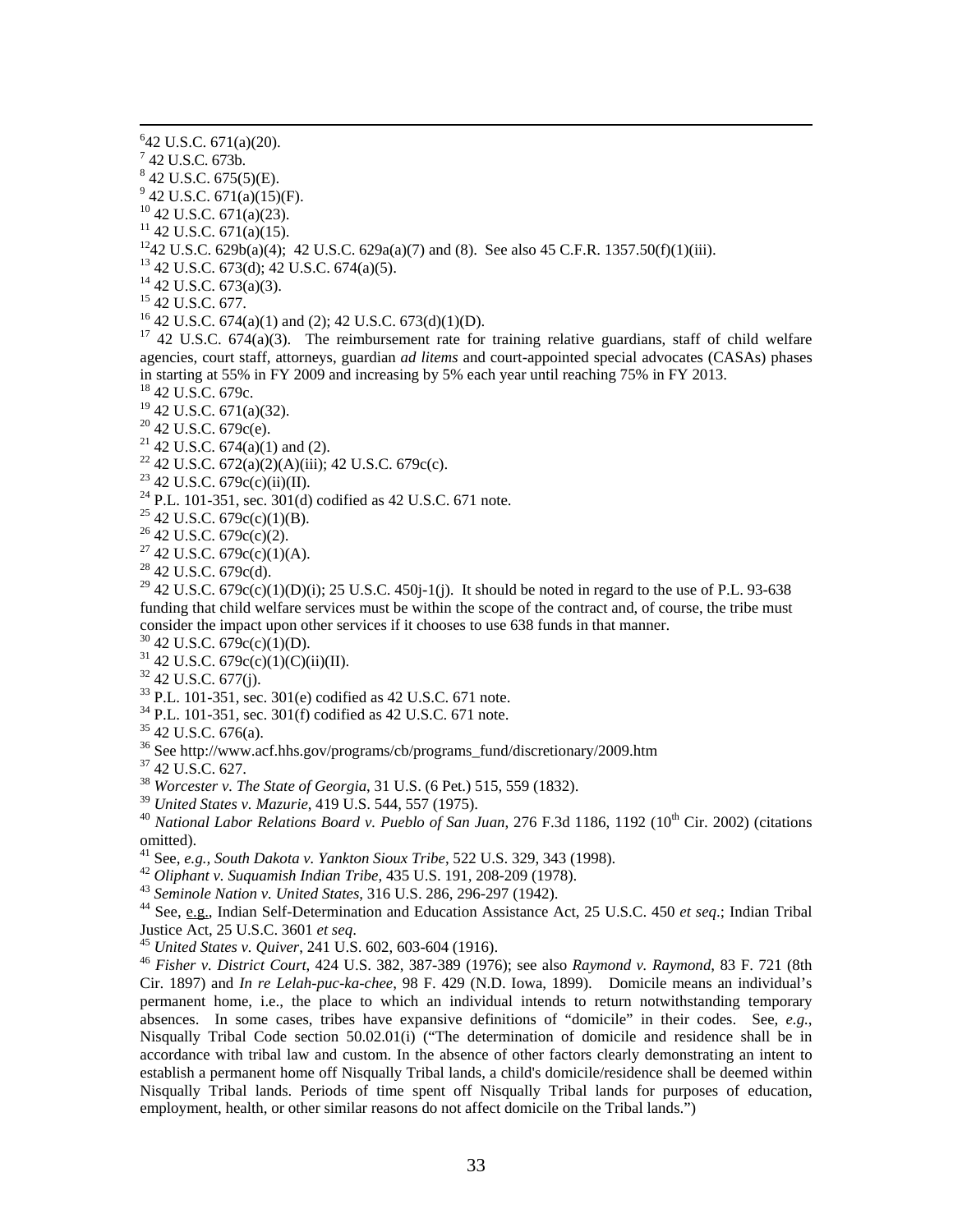47 18 U.S.C. 1162; 28 U.S.C. 1360.

48 See, *e.g.*, *Native Village of Venetie I.R.S. Council v. Alaska*, 944 F.2d 548, 559-562 (9<sup>th</sup> Cir. 1991); *Teague v. Bad River Band of the Lake Superior Tribe of Chippewa Indians*, 612 N.W.2d 709, 717 (Wisc. 2000); *In re M.A.*, 40 Cal.Rptr.3d (Ct.App. 2006).

<sup>49</sup> 25 U.S.C. 1901 *et seq*. It is worth emphasizing that Title IV-E does not repeal or modify any of the requirements placed upon state agencies and judicial systems by ICWA.

ICWA was enacted in 1978 as a result of "rising concern in the mid-1970s over the consequences to American Indian and Alaska Native children, American Indian and Alaska Native families and American Indian and Alaska Native tribes of abusive child welfare practices that resulted in the separation of large numbers of American Indian and Alaska Native children from their families and tribes through adoption or foster care placement, usually in non-Indian homes." *Mississippi Band of Choctaw Indians v. Holyfield*, 490 U.S. 30, 32 (1989). Studies by the Association on American Indian Affairs (AAIA) had reported that American Indian and Alaska Native children were placed in foster care and for adoption far more frequently than non-Indian children.

The primary mechanism utilized by Congress to address this crisis was to "curtail state authority" and to strengthen tribal authority over child welfare matters. *Id*. at 45, n. 17. The ICWA "'is based upon the fundamental assumption that it is in the child's best interest that its relationship to the tribe be protected…" *Id.* at 37. Thus, the Act recognizes exclusive tribal jurisdiction over reservation-domiciled American Indian and Alaska Native children, provides for the transfer of off-reservation state court proceedings to tribal court, absent parental objection or good cause to the contrary, recognizes the right of American Indian and Alaska Native tribes to intervene in state court, requires state courts to accord full faith and credit to tribal public acts, records and court judgments, requires notice to American Indian and Alaska Native tribes by state courts, provides American Indian and Alaska Native tribes with the right to challenge and invalidate state placements that do not conform with certain of the Act's requirements, and recognizes, as a matter of federal law, tribally-established placement preferences for state placements of off-reservation American Indian and Alaska Native children. 25 U.S.C. 1911, 1912(a), 1914 and 1915(c).

For a number of reasons, Title IV-E should not be viewed as affecting the application of the Indian Child Welfare Act.

1. The basic structure of Title IV-B and Title IV-E of the Social Security Act was put in place two years after the ICWA. That legislation, P.L. 96-272, made no specific reference to the ICWA and, in spite of its later date of enactment, has never been interpreted as modifying the provisions of the ICWA.

2. In 1994, an amendment to Title IV-B was passed requiring for the first time that state Title IV-B plans "contain a description, developed after consultation with tribal organizations...in the State, of the specific measures taken by the State to comply with the Indian Child Welfare Act." 42 U.S.C. 622(11). This remains in force.

 3. Standard rules of statutory construction support this conclusion. First, Title IV-E deals with all children who meet certain eligibility requirements and become involved with the foster care or adoption system, whereas the ICWA is a specific enactment dealing with one subsection of children -- Indian children involved in child custody proceedings. It is a standard rule of statutory construction that specific legislative enactments take precedence over general statutory enactments. See, *e.g.*, *Morton v. Mancari*, 417 U.S. 535, 550-551 (1974). Moreover, as part of its trust relationship with Native people, Congress routinely enacts Indian-specific legislation which is specifically targeted toward the particular and special needs of Native Americans. See, generally, Title 25 of the United States Code. Such Indian-specific statutes are to be liberally interpreted for the benefit of the people on whose behalf they were enacted. See, *e.g.*, *Ramah Navajo School Board v. Bureau of Revenue*, 458 U.S. 832, 838 (1982).<br><sup>50</sup> 25 U.S.C. 1911(a). Although the usual scenario is that a child becomes a ward of the tribal court when

living on the reservation and then moves off, in some case tribes have utilized their concurrent jurisdiction over their members to make children residing off of the reservation wards of the tribal court. While a tribal court order issued in such a circumstance ought to be sufficient for Title IV-E purposes, questions have been raised about this exercise of jurisdiction over off-reservation children. Compare *John v. Baker*, 982 P.2d 738 (Alaska, 1999) (recognizing the exercise of this jurisdiction by Alaska Native villages) with *Matter of Adoption of T.R.M.*, 525 N.E.2d 298, 306-307 (Ind. 1988) (questioning a tribe's authority to proactively assert jurisdiction over off-reservation children in that manner).

51 See *U.S. v. Lara*, 124 S.Ct. 1628 (2004).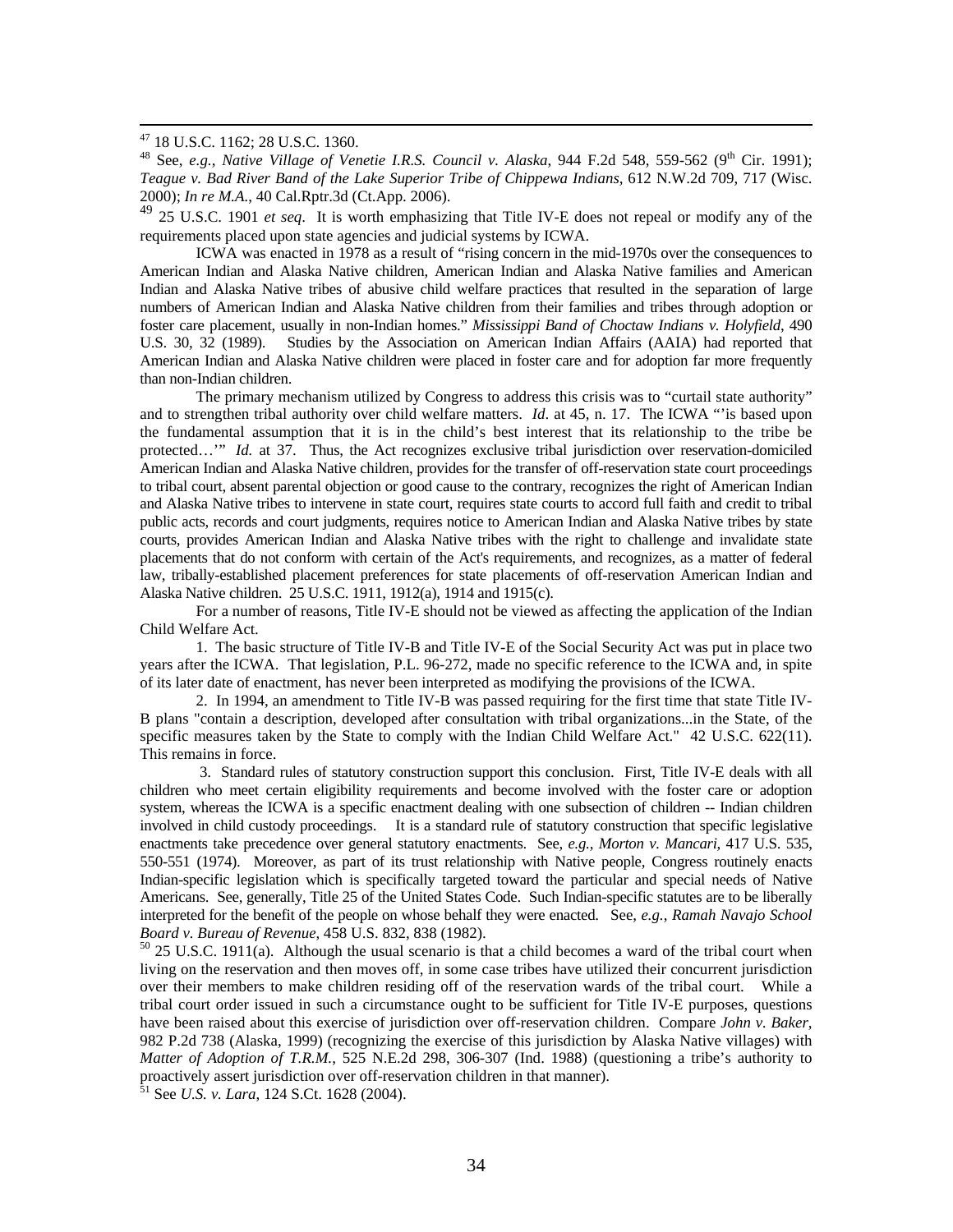54 See, *e.g.*, Codes of the Confederated Tribes of the Warm Springs Reservation of Oregon and the Skokomish Indian Tribe.<br> $^{55}$  *Id*.

<sup>56</sup> Although not directly relevant to the exercise of tribal jurisdiction, it is worth noting that one state court upheld application of ICWA in a case where the tribe indicated that a child was considered a member of the tribe, even though the child was not actually eligible for enrollment. *In re Dependency of A.L.W.*, 32 P.2d 297 (Wash. Ct. App. 2001). Another state court, in holding that tribal determination of membership is conclusive, opined that it would not independently evaluate whether the tribe followed its own rules in making that decision. *In the Matter of S.N.R.*, 61 N.W.2d 77 (Minn. Ct. App. 2000). <sup>57</sup> 25 U.S.C. 1911(b).

<sup>58</sup> *Holyfield, supra*, 490 U.S. at 36.

 $59$  25 U.S.C. 1911(b).

 $60$  The definition of "Indian country" can be found at 18 U.S.C. 1151.

<sup>61</sup> 28 U.S.C. 1360; see, *e.g.*, *Doe v. Mann*, 415 F.3d 1038 (9<sup>th</sup> Cir. 2005) (recognizing the concurrent jurisdiction of the state of California, a P.L. 280 state, over a child welfare proceeding involving an Indian child resident and domiciled on the reservation.) Six states – Alaska, California, Minnesota, Nebraska, Oregon, and Wisconsin are mandatory P.L. 280 states; five of the "optional" states -- Florida, Idaho, Iowa, Nevada, and Washington -- have adopted legislation that could be interpreted to include child welfare issues. Not all of the tribes in each of these states are covered by this grant of jurisdiction.

The exercise of state jurisdiction in P.L. 280 states has been controversial. The United States Supreme Court has interpreted the phrase "civil causes of action" in P.L. 280 as providing states with adjudicatory power over private civil litigation involving American Indians – for example, a lawsuit by an Indian person to enforce a contract, but has not interpreted P.L. 280 to allow for the exercise of general state civil regulatory authority over activities taking place on tribal land. See *Bryan v. Itasca County*, 426 U.S. 373, 384-385 (1976); *California v. Cabazon Band of Mission Indians*, 480 U.S. 205, 208-212 (1987). (An example of state civil regulatory authority would be the development of regulations pertaining to hunting and fishing.) Many tribes believe that P.L. 280 child welfare law involves the exercise of civil regulatory authority and thus P.L. 280 did not provide states with concurrent jurisdiction over involuntary child welfare proceedings. At least one state attorney general opinion has been issued that agrees with this perspective. 70 *Op Att'y Gen. Wis.* 237 (1981). Thus, although *Doe v. Mann* appears to have resolved this issue in favor of state jurisdiction in those states that are part of the Ninth Circuit (Alaska, California, Idaho, Nevada, Oregon and Washington), there may still be a question concerning the validity of a state court order pertaining to a tribal child resident or domiciled on tribal land in other P.L. 280 states.

<sup>62</sup> Melton, Ada. "Indigenous Justice Systems and Tribal Society", Judicature (Volume 79, no. 3), Nov.-Dec. 1995.

<sup>63</sup> *Iowa Mutual Ins. Co. v. LaPlante*, 480 U.S. 9, 14-15 (1987). 64 25 U.S.C. 3613, 3614 and 3621.

<sup>65</sup> 25 U.S.C. 3631.

<sup>66</sup> 25 U.S.C. 3611.

 $67$  Jones, B.J., "Role of Tribal Courts in the Justice System", pamphlet published by the Center on Child Abuse and Neglect, March 2000 (hereinafter Jones, 2000).

<sup>68</sup> See  $\frac{\text{http://www.ntirc.org/tribal courts/default.asp}}{\text{Jones 2000}}$  Iones 2000.

72 25 C.F.R. 11.201(a).

<sup>74</sup> Vicenti, Carey. "The Reemergence of Tribal Society and Traditional Justice Systems", Judicature (Vol. 79, No. 3, Nov.-Dec. 1995 (hereinafter Vicenti, 1995); Jaeger, Lisa. "Tribal Court Development: Alaska Tribes" pamphlet published by Tanana Chiefs Conference, 2002 (hereinafter Jaeger, 2002). 75 Jaeger, 2002

 <sup>52 25</sup> U.S.C. 1911(a).

 $53\overline{25}$  U.S.C. 1903(10).

 $70$  25 C.F.R. 11.101(e).

 $71$  25 C.F.R. 11.101(c).

<sup>73 25</sup> U.S.C. 1903(12).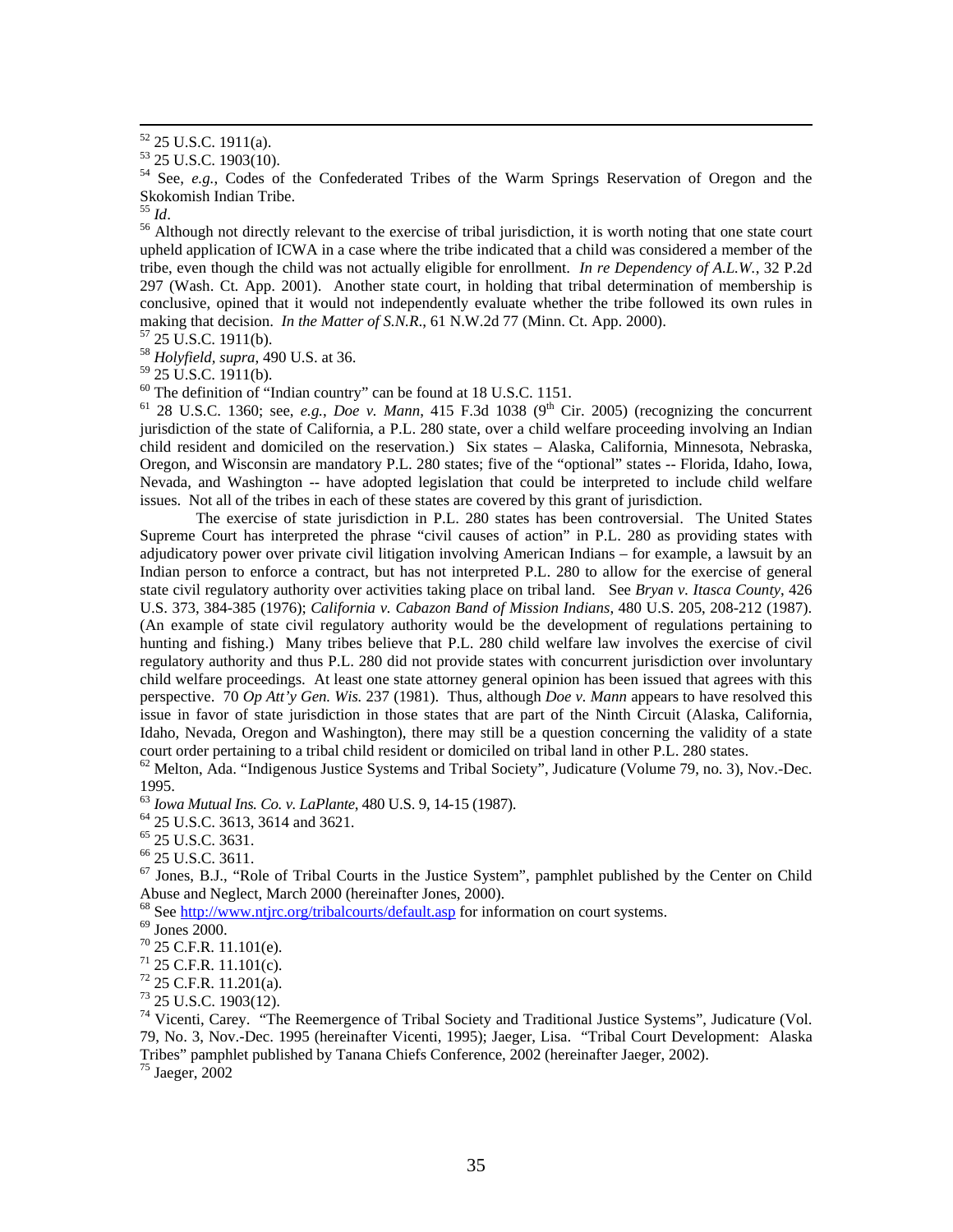76 See, *e.g.*, Ely Colony Protection of Children from Child Abuse and Neglect Ordinance which essentially adopts the Nevada statutes as tribal law. Note: The codes cited in this article can be accessed through the Tribal Court Clearinghouse website at http://www.tribal-institute.org/lists/codes.htm. 77 Vicenti, 1995; see also Sekaquaptewa, Pat. "Evolving the Hopi Common Law", 91 Kan Jl & Pol'y 761

<sup>78</sup> See generally http://www.tribal-institute.org/lists/codes.htm.

79 Jaeger, 2002.

80 See, *e.g.*, Codes of Bay Mills Indian Community, Blackfeet Indian Tribe, Confederated Tribes of the Grand Ronde Community of Oregon, Little River Band of Ottawa Indians, Makah Indian Tribe, Mashantucket Pequot Indian Tribe, Nez Perce Tribe, Red Cliff Band of Lake Superior Chippewas, Absentee Shawnee Tribe, Confederated Tribes of Warm Springs of Oregon, Pueblo of Zuni, Winnebago Tribe and the Coquille Indian Tribe.

<sup>81</sup> See, *e.g.*, Codes of the Bay Mills Indian Community, Coquille Indian Tribe, Blackfeet Indian Tribe, Chitimacha Indian Tribe, Grand Traverse Band of Ottawa and Chippewa Indians, Little River Band of Ottawa Indians, Oglala Sioux Tribe, Pawnee Tribe, Red Cliff Band of Lake Superior Chippewas, San Ildefonso Pueblo, Skokomish Indian Tribe, Absentee Shawnee Tribe, Confederated Tribes of the Grand Ronde Community of Oregon, Pueblo of Zuni, Winnebago Tribe and the Nisqually Indian Tribe. 82 Jones, 2000.

83 See, *e.g.*, Codes of Blackfeet Indian Tribe, Little River Band of Ottawa Indians, Makah Indian Tribe, Red Cliff Band of Lake Superior Chippewas, Grand Traverse Band of Ottawa and Chippewa Indians, Hopi Tribe, Mashantucket Pequot Tribe, Oglala Sioux Tribe, Pawnee Tribe, Ute Indian Tribe of the Uintah and Ouray Reservation, Fort McDowell Yavapai Apache Community, Pueblo of Zuni and the San Ildefonso Pueblo.

<sup>84</sup> See generally http://www.tribal-institute.org/lists/codes.htm.<br><sup>85</sup>  $I_d$ 

<sup>86</sup> See, *e.g.*, Codes of the Blackfeet Indian Tribe, Fort McDowell Yavapai Apache Community, Oglala Sioux Tribe and the Sisseton Wahpeton Oyate.

87 See, *e.g.*, Codes of the Bay Mills Indian Community, Blackfeet Indian Tribe, Confederated Tribes of the Grand Ronde Community of Oregon, Little River Band of Ottawa Indians, Mashantucket Pequot Tribe, Nez Perce Tribe, Nisqually Indian Tribe, Confederated Tribes of Siletz Indians of Oregon, Skokomish Indian Tribe, and the Absentee Shawnee Tribe.<br><sup>88</sup> See, *e.g.*, Codes of the Chitimacha Indian Tribe, Grand Traverse Band of Ottawa and Chippewa Indians,

Little River Band of Ottawa Indians, Pawnee Tribe, Red Cliff Band of Lake Superior Chippewas, Confederated Tribes of the Grand Ronde Community of Oregon, Nisqually Indian Tribe, Ute Indian Tribe of the Unitah and Ouray Reservation, Makah Indian Tribe, Confederated Tribes of Warm Springs Reservation of Oregon, Pueblo of Zuni and the Skokomish Indian Tribe.

89 See, *e.g.*, Codes of the Pawnee Tribe and Ysleta del Sur Pueblo.

 $90$  Zion, James W. "The Dynamics of Navajo Peacemaking", Journal of Contemporary Criminal Justice 58-84, (Vol. 14, No. 1), Feb. 1998.

 $91$  See Code of the Hopi Tribe.

 $92$  Sekaquaptewa, 2000; See also, e.g., Codes of the Confederated Tribes of the Grand Ronde Community of Oregon, Coquille Indian Tribe, and the Absentee Shawnee Tribe.

<sup>93</sup> Sekaquaptewa, 2000

<sup>94</sup> See, *e.g.*, Codes of the Blackfeet Tribe, Coquille Indian Tribe, Absentee Shawnee Tribe, Confederated Tribes of the Grand Ronde Community of Oregon and the Pawnee Tribe.

<sup>95</sup> See, *e.g.*, Codes from the Hopi Tribe, Pueblo of Zuni and Absentee Shawnee Tribe.<br><sup>96</sup> See, *e.g.*, Code of the San Ildefonso Pueblo.<br><sup>97</sup> See, *e.g.*, Code of the Oglala Sioux Tribe.<br><sup>98</sup> See, *e.g.*, Codes of the P

<sup>99</sup> See, *e.g.*, Codes of the Confederated Tribes of the Grand Ronde Community of Oregon and the Pueblo of Zuni.

<sup>100</sup> See, *e.g.*, Code of the Absentee Shawnee Tribe.<br><sup>101</sup> Code of the Skokomish Tribe.

<sup>(2000) (</sup>hereinafter Sekaquaptewa, 2000) and Zuni-Cruz, Christine "Tribal Law as Indigenous Social Reality and Social Consciousness – (Re)Incorporating Customs and Traditions into Tribal Law, 1 Tribal Law Journal 2000/2001.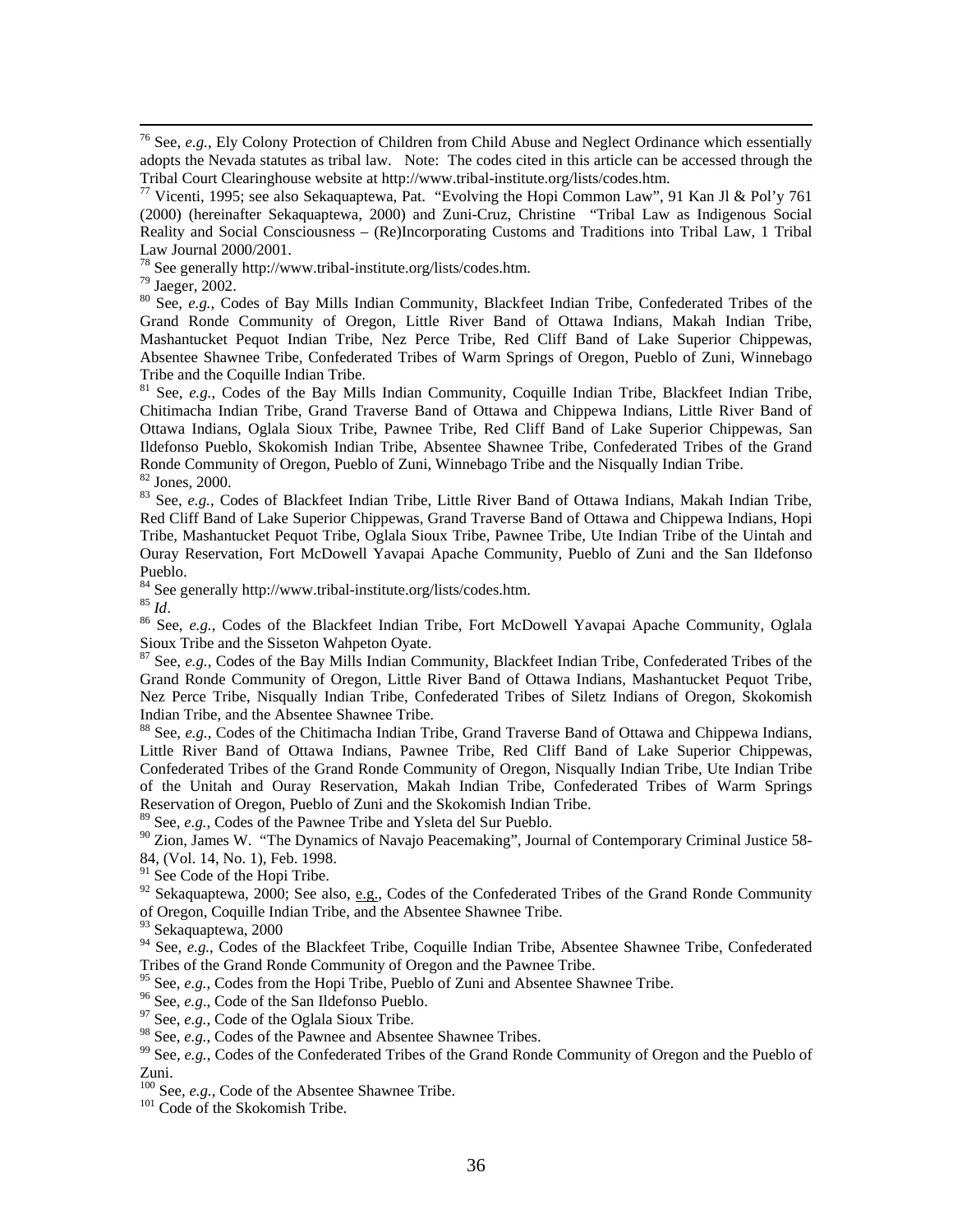<sup>102</sup> See,  $e.g.,$  Codes of the Confederated Tribes of the Grand Ronde Community of Oregon, Nisqually Indian Tribe, Skokomish Indian Tribe, San Ildefonso Pueblo, and the Blackfeet Indian Tribe.

<sup>103</sup> See, *e.g.*, Codes of the Pawnee and Winnebago Indian Tribes.<br><sup>104</sup> See, *e.g.*, Codes of the Pawnee Indian Tribe and the Ute Indian Tribe of the Uintah and Ouray Reservation.

105 See, *e.g.*, Codes of the Confederated Tribes of the Grand Ronde Community of Oregon, Pueblo of Zuni and the Coquille Indian Tribe.

106 See, *e.g.*, Codes of Bay Mills Indian Community, Blackfeet Indian Tribe, Confederated Tribes of the Grand Ronde Community of Oregon, Grand Traverse Band of Ottawa and Chippewa Indians, Oglala Sioux Tribe, San Ildefonso Pueblo, and the Coquille Indian Tribe.

<sup>108</sup> See, *e.g.*, Codes of the Blackfeet and Nez Perce Tribes.

109 See, *e.g.*, Codes of the Chitimacha Indian Tribe, Hopi Tribe, San Ildefonso Pueblo, Makah Indian Tribe and Nisqually Indian Tribe.<br><sup>110</sup> See, *e.g.*, Code of the Nisqually Indian Tribe.

<sup>111</sup> See, *e.g.*, Code of the Winnebago Tribe.<br><sup>112</sup> See, *e.g.*, Code of the Nez Perce Tribe.<br><sup>113</sup> See, *e.g.*, Code of the Nez Perce Tribe.<br><sup>113</sup> See, *e.g.*, Codes of the Chitimacha Indian Tribe and Fort McDowell Yav

http://www.acf.hhs.gov/j2ee/programs/cb/laws\_policies/laws/cwpm/policy\_dsp.jsp?citID=79#79<br><sup>119</sup> 42 U.S.C. 672(a)(2)(ii).

<sup>120</sup> 45 C.F.R. 1356.21(c).<br>
<sup>121</sup> 45 C.F.R. 1356.21(b)(1).<br>
<sup>122</sup> 42 U.S.C. 679c(c)(1)(c)(ii)(I).<br>
<sup>123</sup> 42 U.S.C. 671(a)(15).<br>
<sup>124</sup> 42 U.S.C. 671(a)(19).<br>
<sup>125</sup> 42 U.S.C. 671(a)(18).<br>
<sup>126</sup> See 42 U.S.C. 1996b(3); see

<sup>129</sup> States also sometimes recognize individuals as relatives who are not related by blood or marriage, often through the concept of "fictive kin". Examples of fictive kin include a godparent or someone considered to be an aunt or uncle, even though the person is not related to the child. See, e.g., Texas Child Welfare Policy Manual, section 6322.12 (Definition of Fictive Kin or Other Designated Caregiver).

Policy Manual, section 6322.12 (Definition of Fictive Kin or Other Designated Caregiver).<br><sup>130</sup> 42 U.S.C. 675(5)(E).<br><sup>131</sup> 42 U.S.C. 675(5)(E)(i).<br><sup>132</sup> 45 C.F.R. 1536.21(i)(2)(ii)(B).<br><sup>133</sup> 42 U.S.C. 673(d)(3)(A).<br><sup>134</sup> 4 <sup>139</sup> See ACYF-CB-PA-01-01 (2001).<br><sup>140</sup> 45 C.F.R. 1356.40(b).<br><sup>141</sup> 42 U.S.C. 672(a)(2)(A)(i); 42 U.S.C. 672(e).<br><sup>142</sup> 42 U.S.C. 675(5)(B).<br><sup>143</sup> 42 U.S.C. 675(5)(B); 42 U.S.C. 672(6).<br><sup>143</sup> 42 U.S.C. 675(5).<br><sup>144</sup> 42 U.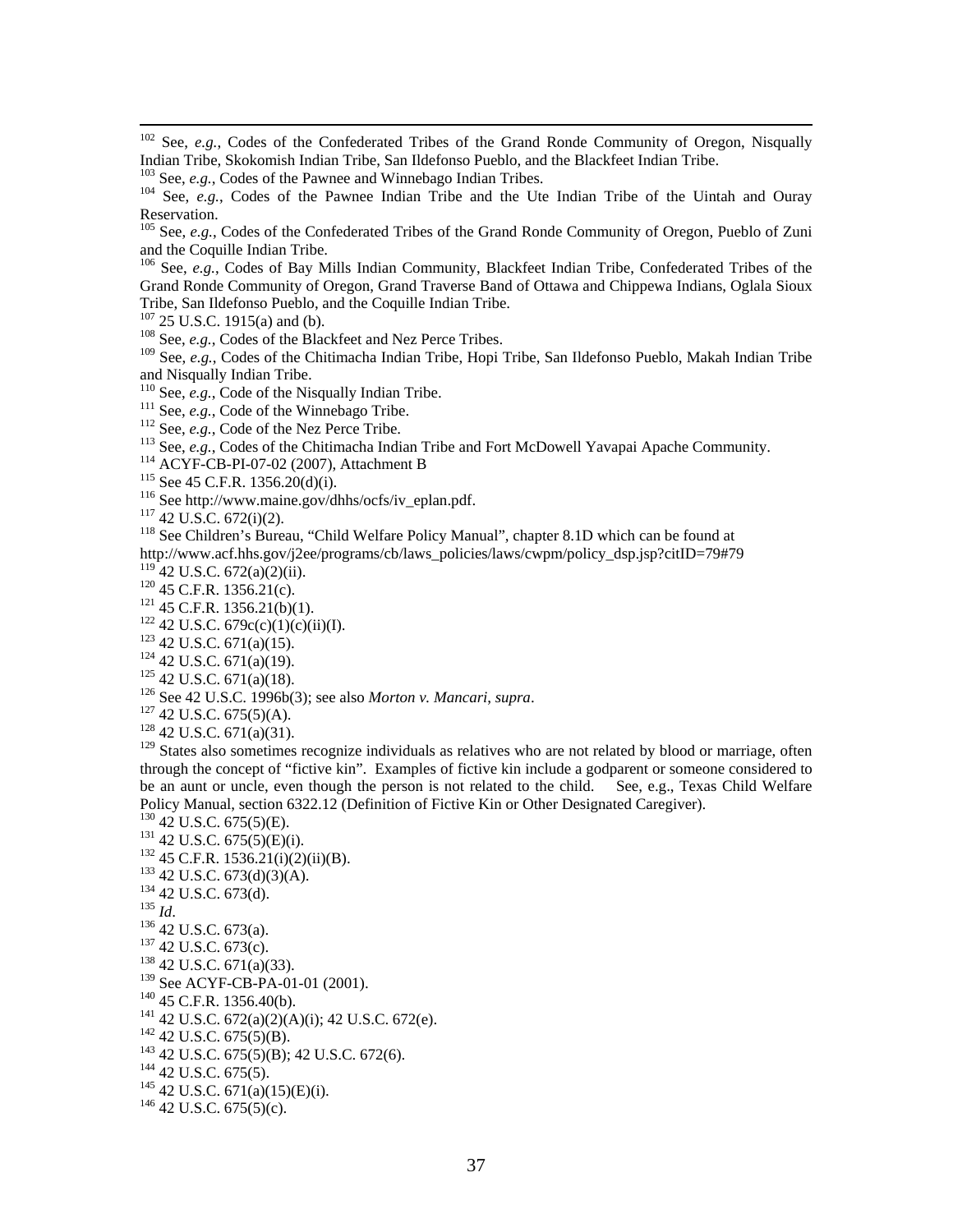<sup>150</sup> See footnote 88.<br><sup>151</sup> 42 U.S.C. 627.<br><sup>152</sup> 42 U.S.C. 679c(c)(2). This section only refers to tribal foster family homes and tribal child care institutions, but the same principle would apply to adoptive homes and guardianships based upon the tribe's inherent sovereignty.<br> $^{153}$  42 U.S.C. 671(a)(10).

<sup>154</sup> *Id.* 155 42 U.S.C. 671(a)(20)(A). Although this section only refers to foster and adoptive parents, a child is eligible for guardianship payments only if he/she would have been eligible for foster care payments while living in the relative's home for six consecutive months.  $42 \text{ U.S.C. } 673\text{ (d)}(3)(\text{A})(i)(\text{II})$ . Since the child would be eligible only if the relative's home were licensed as a foster home, it is a reasonable assumption that any guardian receiving Title IV-E guardian assistance payments would be subject to these restrictions. However, it is not necessarily true that the restrictions would need to be applied to a guardian who is not receiving Title IV-E funds.<br> $^{156}$  *Id.* 

<sup>157</sup> 42 U.S.C. 671(a)(20)(A).<br><sup>158</sup> See footnote 155.

<sup>159</sup> 25 U.S.C. 3207 as interpreted in 25 C.F.R. 63.3. Section 3207 refers to individuals who are being considered for employment in positions that involve regular contact or control over Indian children. 25 C.F.R. 63.3 defines such individuals to include any person providing out-of-home care to an Indian child.<br><sup>160</sup> 42 U.S.C. 671(a)(10); 42 U.S.C. 679c(c)(2).

<sup>161</sup> 42 U.S.C. 671(a)(20).<br>
<sup>162</sup> *Id.* incorporating 28 U.S.C. 534(e)(3)(A) by reference.<br>
<sup>163</sup> 25 U.S.C. 3207; 25 C.F.R. 63.3 and 63.15(d).<br>
<sup>164</sup> 42 U.S.C. 675(1); 45 C.F.R. 1536.21(g)(1) and (2).<br>
<sup>164</sup> 42 U.S.C. 62

<sup>169</sup> 42 U.S.C. 673 (a)(1)(B)(i), (a)(3), (d)(1)(B)(iv) and (d)(2).<br><sup>170</sup> 42 U.S.C. 473(a)(3) and (d)(2).<br><sup>171</sup> 45 C.F.R. 1356.21(n).<br><sup>172</sup> 42 U.S.C. 422(b)(8)(A).<br><sup>173</sup> 42 U.S.C. 671(a)(24); 42 U.S.C. 674(a)(3)(B).<br><sup>174</sup>

<sup>178</sup> 42 U.S.C. 671(a)(6) and (7).<br><sup>179</sup> 42 U.S.C. 677(j).<br><sup>180</sup> See 42 U.S.C. 472(h); 42 U.S.C. 473(b); 42 U.S.C. 471(a)(17); 42 U.S.C. 422(b)(2); 42 U.S.C.

471(a)(4); 45 C.F.R. 1357(1) and (m).<br><sup>181</sup> 42 U.S.C. 679c(c)(1)(B).

<sup>182</sup> 42 U.S.C. 675(8). A plan may cover 19 and 20 year old<br><sup>183</sup> 42 U.S.C. 675(5)(H).<br><sup>184</sup> 42 U.S.C. 677(b)(2)(E).<br><sup>185</sup> 42 U.S.C. 675(8)(B)(i).<br><sup>186</sup> 42 U.S.C. 675(8)(B)(iii) and (iv).<br><sup>186</sup> 42 U.S.C. 675(8)(B)(iii) an

<sup>189</sup> 42 U.S.C. 675(5)(G).

<sup>190</sup> 42 U.S.C. 671(a)(29).

<sup>&</sup>lt;sup>147</sup> 45 C.F.R. 1536.21(h)(3)(iii).<br><sup>148</sup> 42 U.S.C. 671(a)(12).<br><sup>149</sup> 42 U.S.C. 671(a)(23)(B).